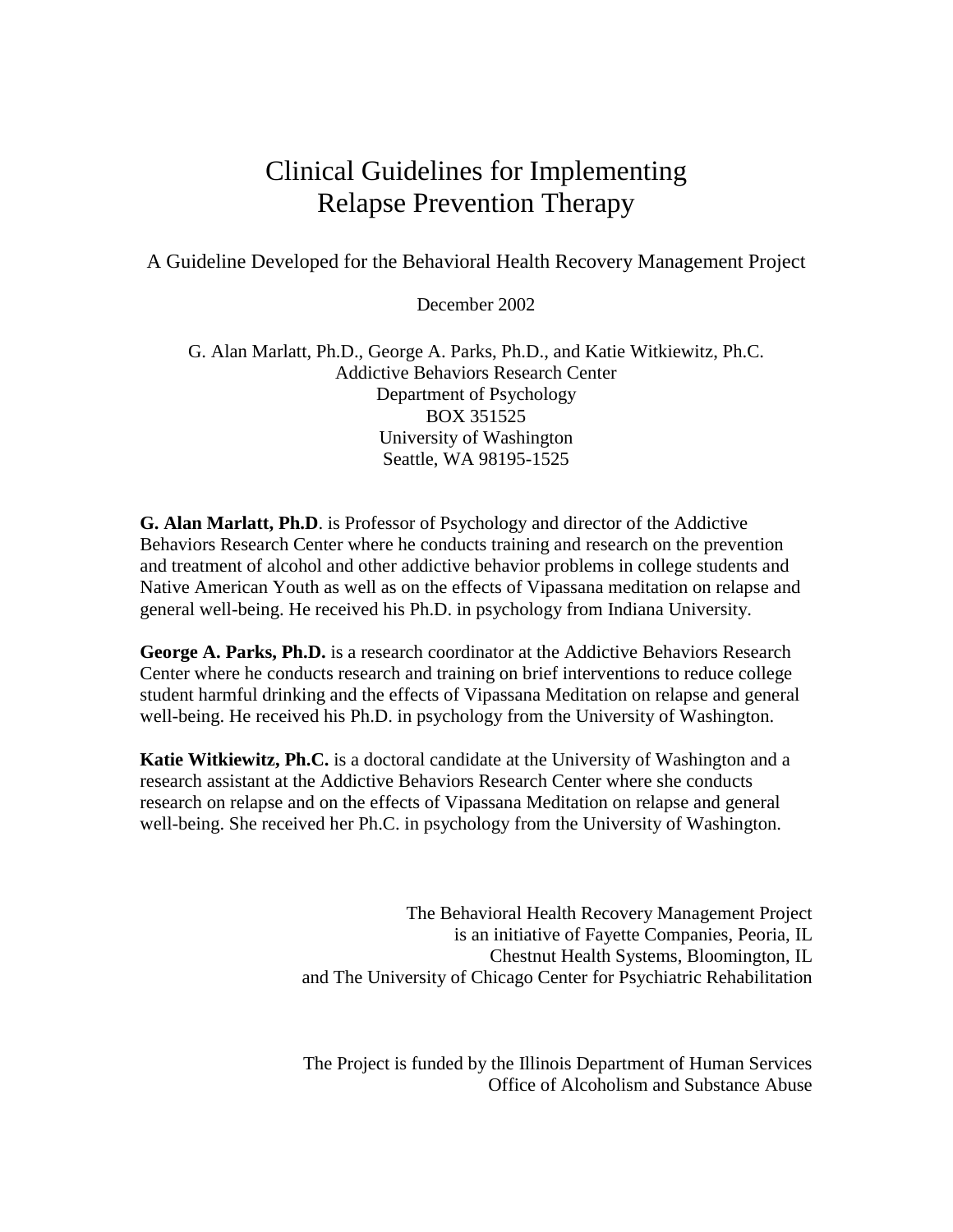#### **Relapse Prevention Therapy (RPT): An Overview**

*"Quitting smoking is easy. I've done it hundreds of times."*

## *- Attributed to Mark Twain*

Relapse, broadly defined as an *act* or *instance* of backsliding, worsening, or subsiding, may be the common denominator in the outcome of treatments designed to address psychological problems and health-related behaviors especially those related to alcohol and drug misuse. That is, most individuals who make an attempt to change health-related behaviors (e.g., lose weight, spend more time with family, stop smoking, etc.), will experience set-backs or slips (lapses) that will sometimes worsen and become relapses. As evidenced Mark Twain's quote, people usually report that quitting is not nearly as difficult as staying quit, i.e. the maintenance of change.

Relapse Prevention Therapy (RPT) is a cognitive-behavioral approach to the treatment of addictive behaviors that specifically addresses the nature of the relapse process and suggest coping strategies useful in maintaining change (Marlatt & Gordon, 1985; Parks, Marlatt, & Anderson, 2001). It is based on the idea that addictive behaviors are acquired, over-learned habits with biological, psychological, and social determinants and consequences. Engaging in an addictive behavior typically provides immediate rewards that increase pleasure and/or decrease pain. In other words, people engage in addictive behaviors to "feel good" (enhanced pleasure) or to "feel better" (selfmedication of pain) although both motives can exist at the same time. The rewards of following addictive behaviors serve to maintain their excessive frequency, intensity, and duration, despite the delayed negative consequences, which can be quite severe and long lasting.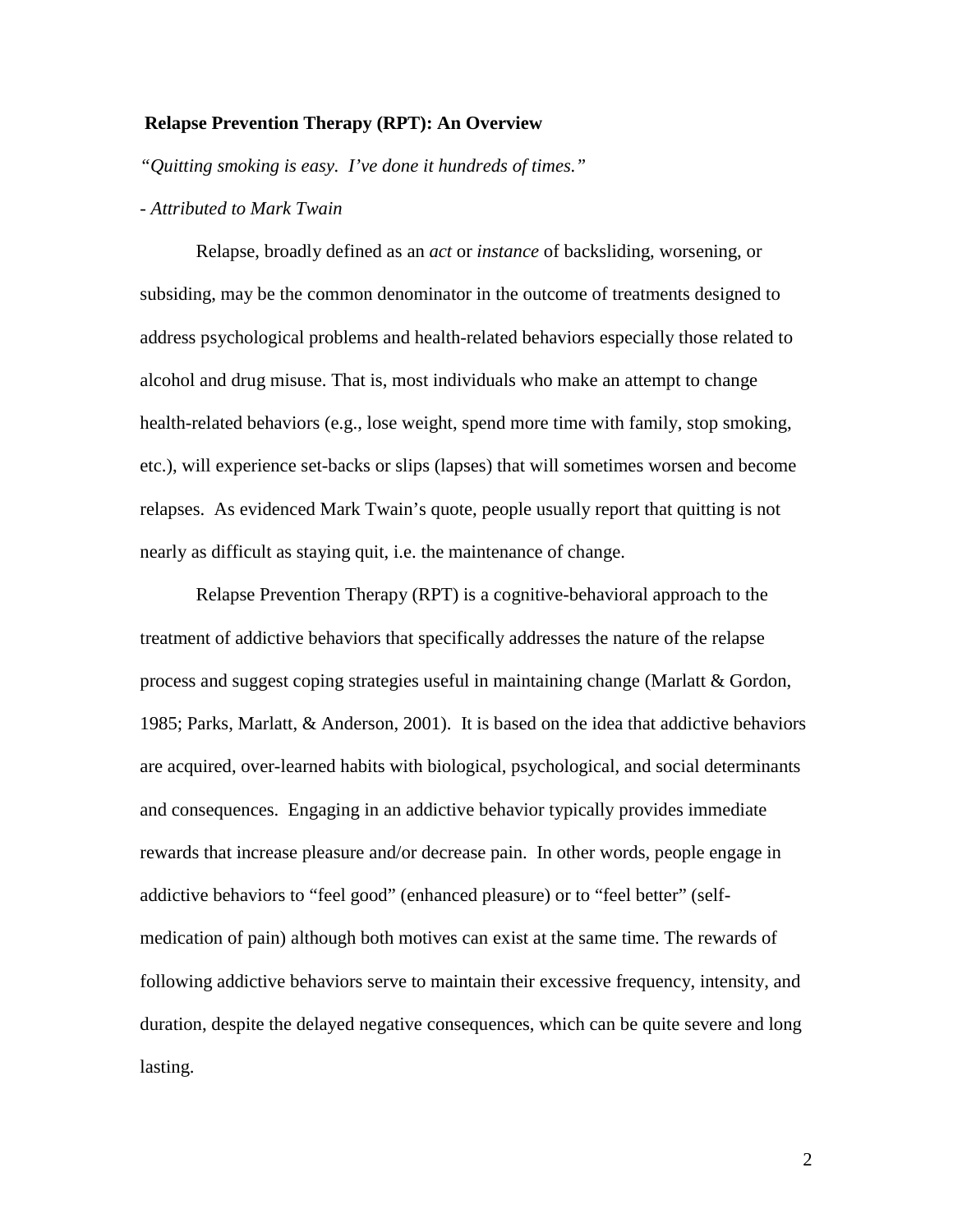From a cognitive-behavioral point of view, the same learning process are involved in the development of both addictive (maladaptive) and non-addictive (adaptive) behaviors. Given the development of an addictive behavior is a learned process, changing addictive behaviors can be seen as a combination of extinguishing the connection between pleasure seeking and/or pain reduction and subsequent alcohol or drug use and helping clients to build a new behavior repertoire in which more adaptive coping behaviors replace addictive behaviors for the pursuit of pleasure and pain relief.

Utilizing this cognitive-behavioral analysis of addictive behaviors, Relapse Prevention Therapy (RPT) begins with the assessment of a client's potential interpersonal, intrapersonal, environmental, and physiological risks for relapse and the unique set of factors and situations that may directly precipitate a lapse. Once potential relapse triggers and high-risk situations are identified, cognitive and behavioral techniques are implemented that incorporate both specific interventions to prevent lapses or manage them if they do occur and more global strategies to address lifestyle balance, craving, and cognitive distortions that might set-up exposure to high-risk situations where relapse is most likely.

The initial therapeutic component in RPT is the identification of a client's unique profile of high-risk situations for relapse and evaluating that client's ability to cope with these high-risk situations without having a lapse. Where coping deficits are recognized, it is important to determine if they are due to a lack of knowledge and skills or if adequate coping skills are being interfered with by factors such as low motivation, low selfefficacy, or anxiety. Following this assessment of coping capacity, coping skills training is undertaken to develop missing skills or to address factors that interfere with the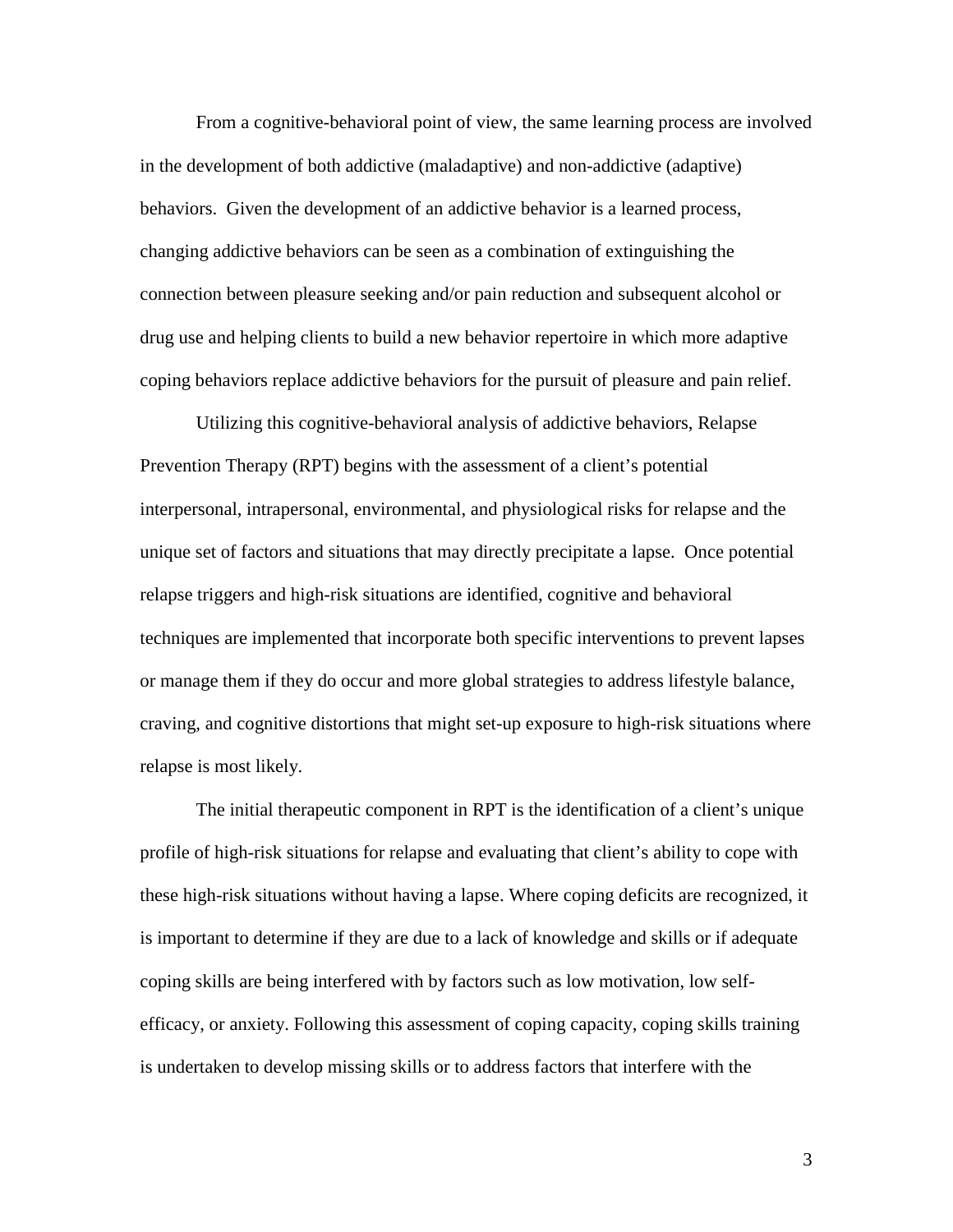performance of skills already in the client's repertoire. An extensive overview of coping skills training for substance dependence is provided by the Cognitive-Behavioral Therapy (CBT) for Substance Dependence clinical guideline available at this website (Kadden, 2001).

In addition to teaching more effective coping responses, a major component of RPT is the enhancement of self-efficacy. Self-efficacy is defined as the extent to which an individual feels capable of performing a specific task (Bandura, 1977; Bandura, 1986). Higher levels of self-efficacy are predictive of improved treatment outcomes. The collaboration between the client and therapist plays a critical role in the encouragement of self-efficacy. RPT encourages practitioners to engage clients actively in the therapeutic process which tends to increase the client's sense of ownership over successful therapy outcomes and willingness to persist when obstacles arise. Positive feedback from the therapist concerning the successful completion of substance use and non-substance use related tasks may help to increase a client's sense of general self-efficacy which may further motivate the client's efforts to change their problematic thoughts and behavior.

As in most cognitive-behavioral treatments, RPT incorporates topic-focused psychoeducational components and cognitive restructuring techniques to correct misperceptions and challenge and replace maladaptive thoughts. Eliminating myths related to positive outcome expectancies and discussing the psychological components of substance use such as self-efficacy and attributions for substance effects may provide a client with opportunities to make more healthy choices in high-risk situations. Positive outcome expectancies play an particularly influential role in the relapse process. Many clients glorify their alcohol and drug use experiences by focusing only on positive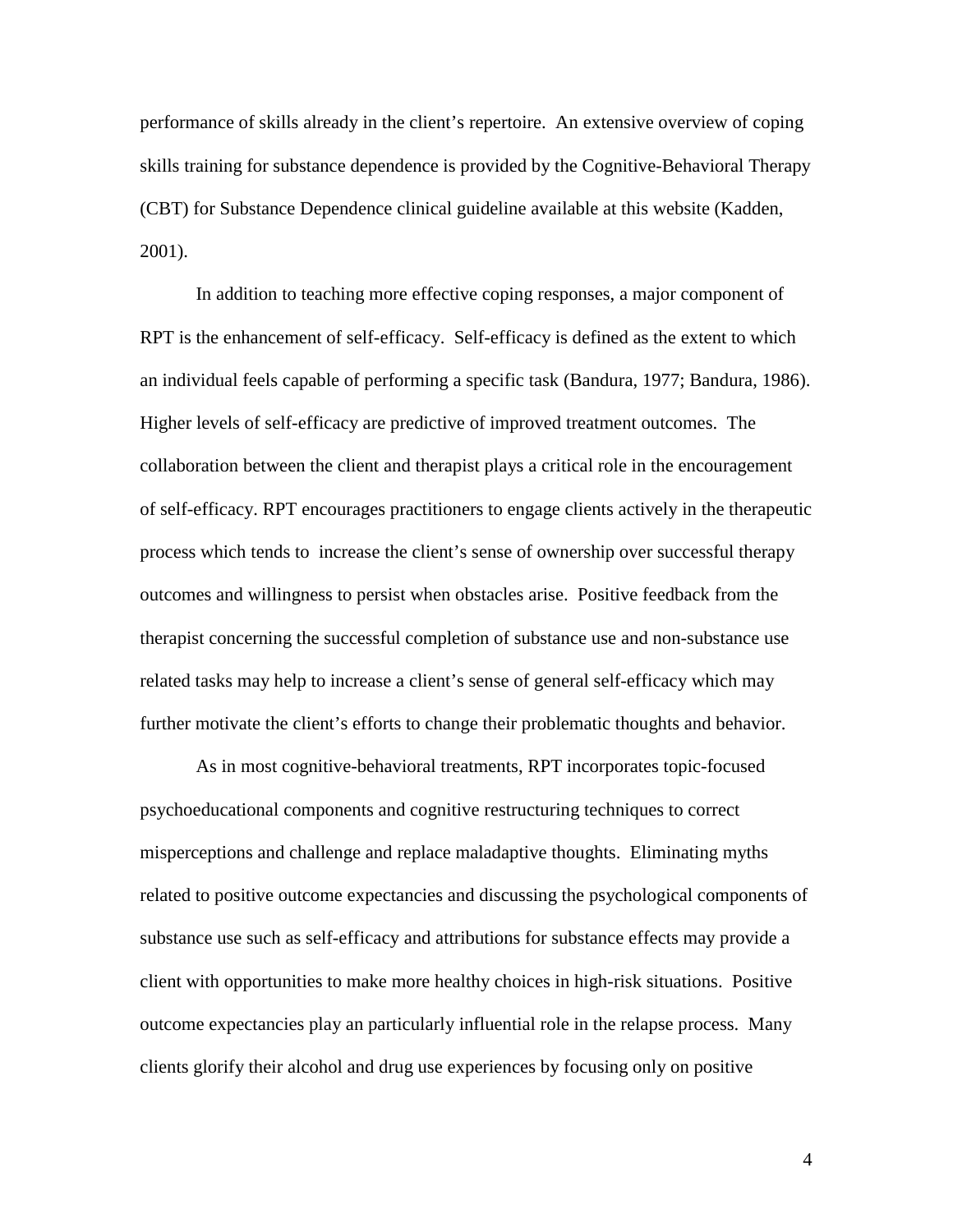expectancies such as euphoria and excitement or pain relief and relaxation, while the more negative consequences of the experience (e.g., hangovers, health risks, and legal consequences) are not acknowledged or are rationalized or minimized.

One potential impact of positive expectancies on relapse occurs after a client has been abstinent from drinking or drugs for some period of time beyond acute withdrawal. Fantasies about future use may be influenced by memories of the positive effects of past drinking and drug use creating a shift in attitudes and beliefs about the effects of the foregone pleasure and associated feelings of deprivation. In this way, positive outcome expectancies for the immediate effects of a substance may provide a motivating force leading to the resumption of drinking or drug use.

A lapse becomes more likely when a client is faced with substance-related cues in a high-risk situation and is beginning to feel unable to cope effectively (low selfefficacy) without resuming the addictive habit. In a more global sense, this "desire for indulgence" may be a reaction to an unbalanced lifestyle. Clients in RPT are taught to recognize and cope with substance use triggers and related high-risk situations that may precipitate a lapse. This first component of RPT is called "relapse prevention" because it focuses on self-efficacy and coping effectively with high-risk situations to prevent a slip or a lapse from occurring.

If a client does lapse then "relapse management" procedures for dealing with this *crisis* or emergency situation are implemented, including specific strategies to stop or reduce further use to prevent a single lapse from developing into a full-blown relapse. These strategies for coping with a lapse are tailored to a particular client's unique resources and needs. It is critical that clients are taught to restructure or reframe their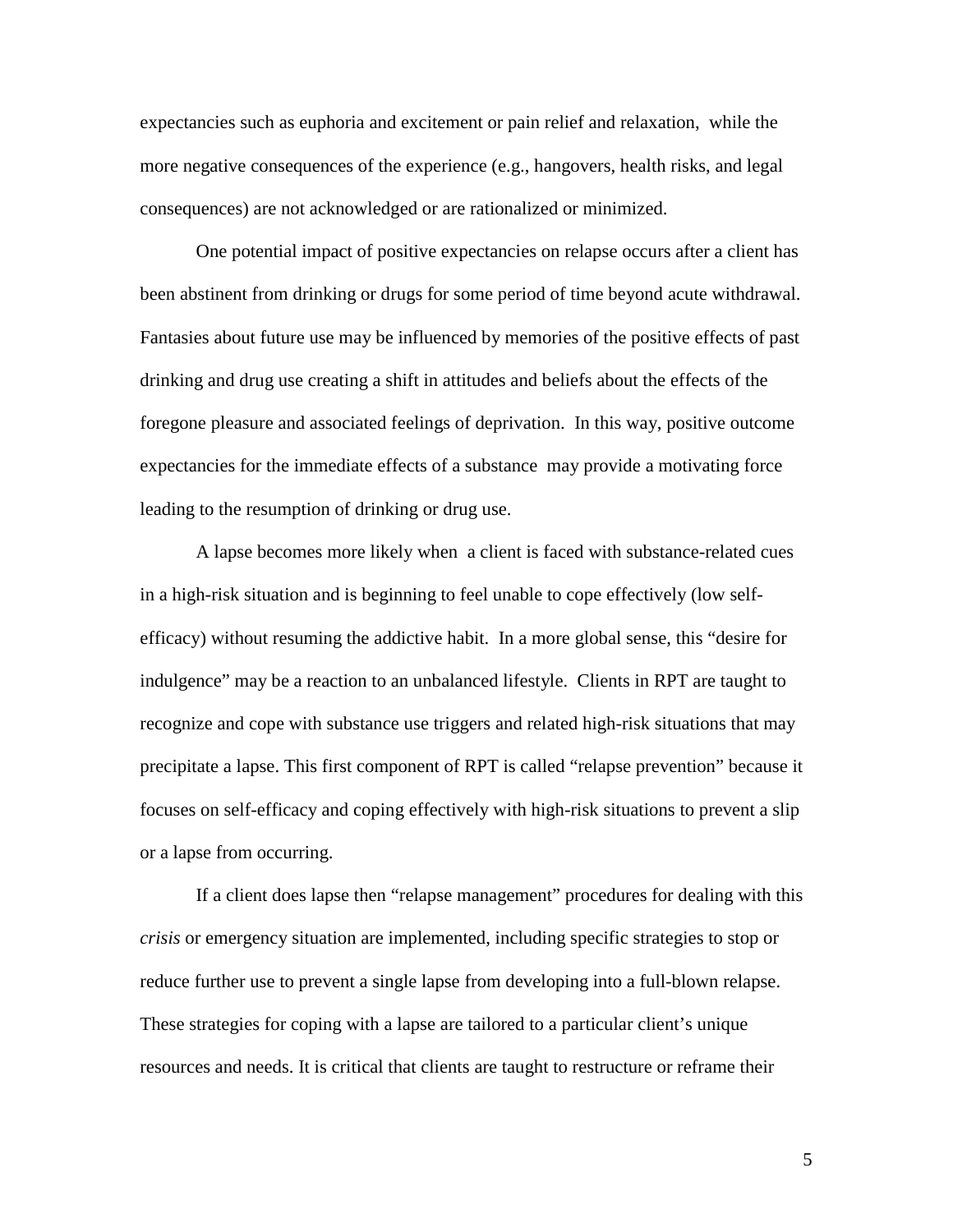negative thoughts about lapses and learn not to view them as a "failure" or an indication of a lack of "willpower." Clients are taught to attribute lapses to specific, predictable, and potentially controllable events (both internal and external) rather than to personal failings and character flaws. Education about the *relapse process* and the likelihood of a lapse may better equip clients to navigate the rough terrain of the multiple cessation attempts typically necessary to achieve stable changes in addictive behaviors

## **A Cognitive Behavioral Model of Relapse**

RPT is based on a cognitive-behavioral model of the relapse process developed over the past 30 years by Marlatt and his colleagues (Marlatt and Gordon, 1985; Parks, Anderson, & Marlatt, 2001). This model of relapse addresses several key questions about relapse both as a process and as an event:

- 1. Are there specific situational events that serve as triggers for relapse?
- 2. Are the determinants of the first lapse the same as those that cause a total relapse to occur, if not, how can they be distinguished from one another?
- 3. How does an individual react to and conceptualize the events preceding and following a lapse and how do these reactions affect the person's subsequent behavior regarding the probability of full-blown relapse?
- 4. Is it possible for an individual to covertly plan a relapse by setting up a situation in which it is virtually impossible to resist temptation?
- 5. At which points in the relapse process is it possible to intervene and alter the course of events so as to prevent a return to the addictive habit pattern?
- 6. Is it possible to prepare individuals during treatment to anticipate the likelihood of relapse and to teach them coping behaviors that might reduce the likelihood of lapses and the probability of subsequent relapse?

In order to investigate these key questions about relapse, it is helpful to engage in

a microanalysis of the relapse process. This approach focuses on the immediate

precipitating circumstances of relapse as well as on the chain of events that may precede

and set-up a relapse. In this analysis, particular attention is paid to situational,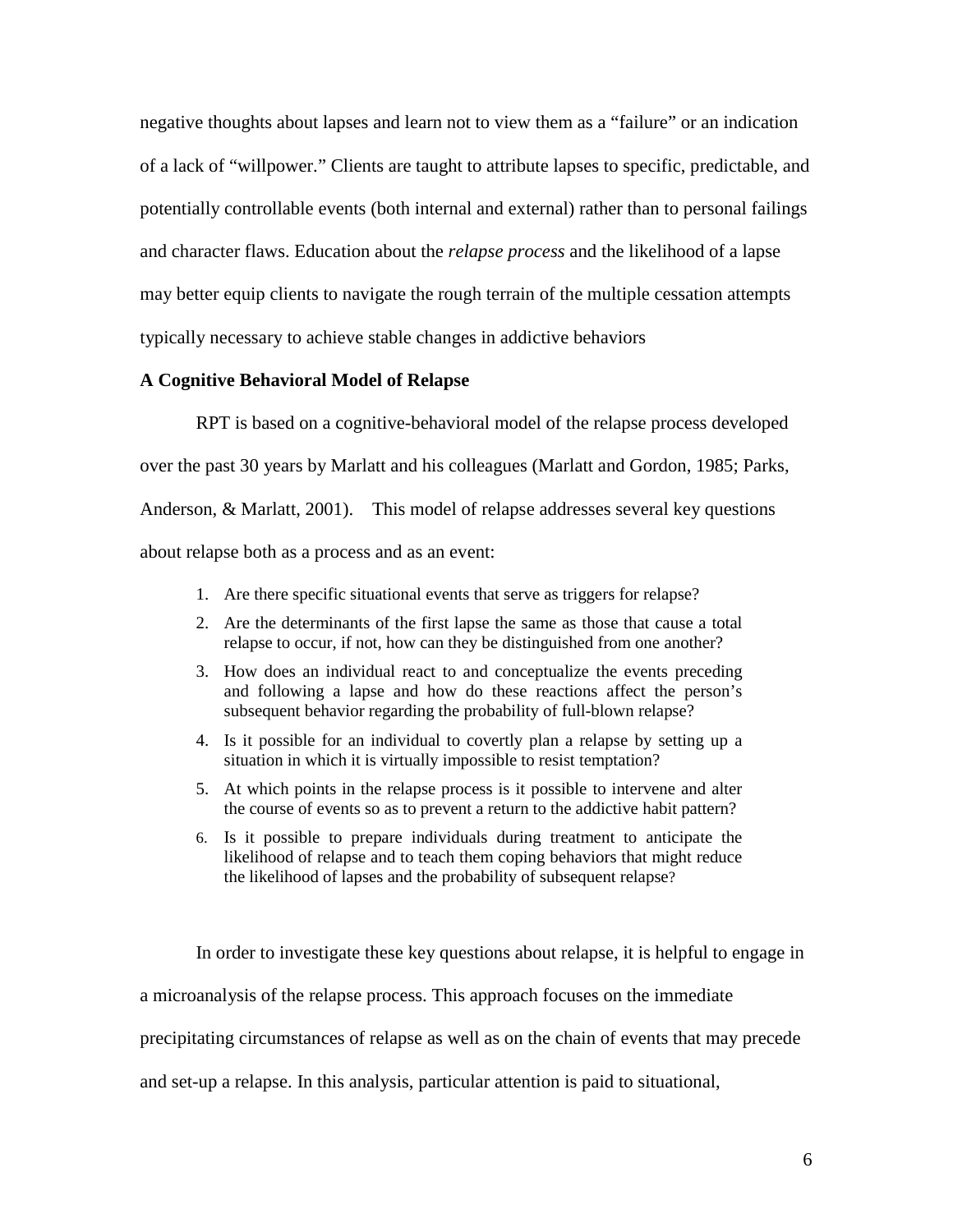interpersonal, and psychological factors that precede a relapse and to the individual's expectations and attributions in reaction to a lapse. This analysis is consistent with the view that the maintenance stage of habit change is a time when mistakes are expected, but can be overcome with renewed effort. As the old adage goes, *we can learn much from our mistakes*. In this sense, a lapse can be seen as a *crisis* involving both the *dangers* of full-blown relapse and the *opportunity* for *new learning* to occur from the slip to avoid a future relapse.



**A Cognitive-Behavioral Model of the Relapse Process: Immediate Precipitants**

The cognitive-behavioral model of relapse flowchart (above) refers to the immediate precipitants of relapse that occur once a client is exposed to a high-risk situation. In RPT, it is assumed that clients who have successfully avoided alcohol or drug use for a period of time will begin to feel a sense of self-efficacy regarding their ability to maintain abstinence. If a client has not learned an effective coping response to avoid a lapse in response to high-risk situations, or if an effective coping response is not implemented due to a lack of motivation or anxiety, then there is an increased likelihood of a lapse. This increased probability of relapse is mediated by positive expectancies for the initial use of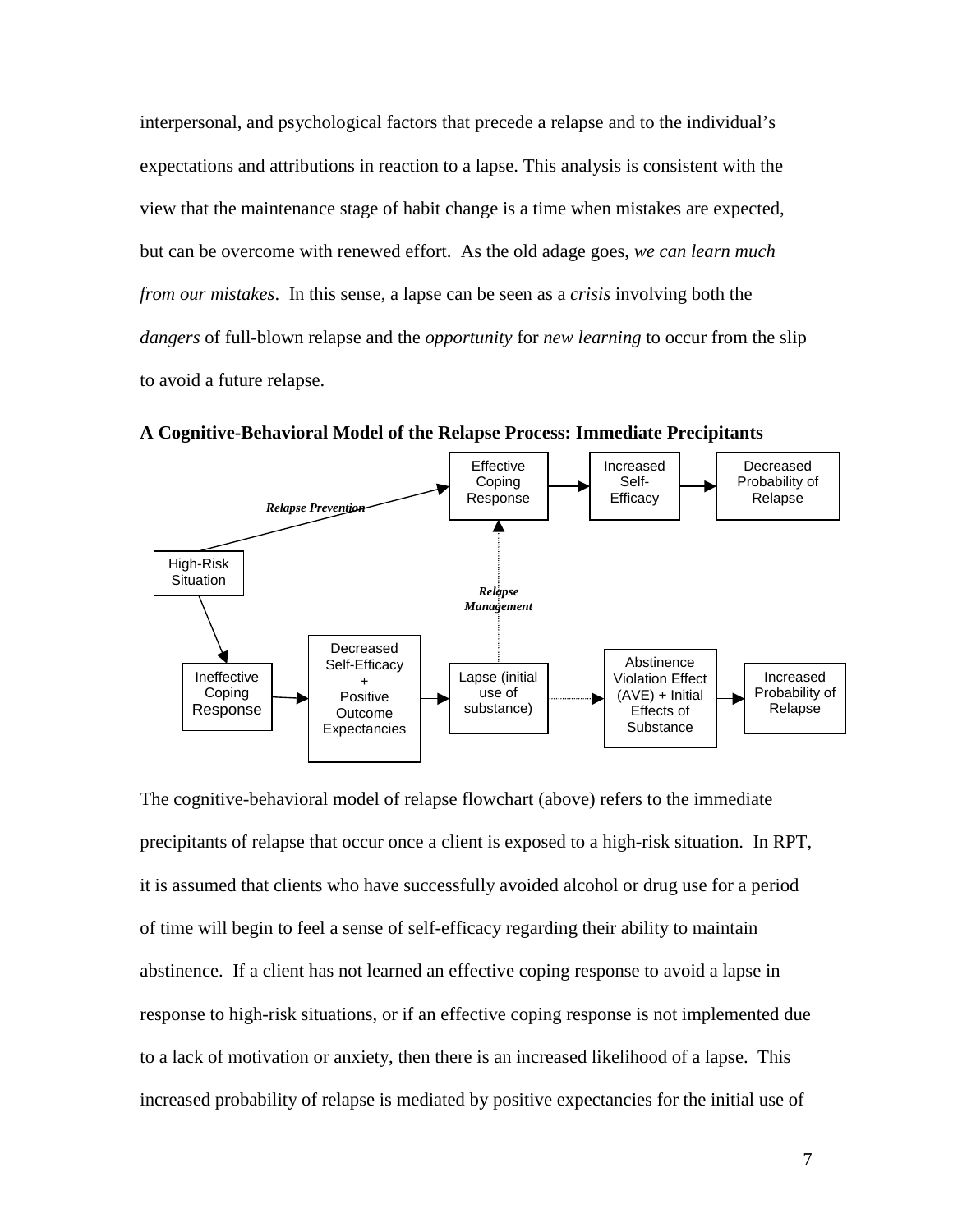a substance coupled with a decrease in self-efficacy created by a lack of ability to cope with the high-risk situations. Low self-efficacy to cope without drinking and drug use combined with positive outcome expectancies for alcohol and drug effects are the immediate precursors to a lapse.

Even if a lapse does occur, the incorporation of relapse management strategies may prepare a client to implement damage control skills to reduce further harmful consequences and prevent the situation from escalating into a full-blown relapse. After a lapse, clients may experience the abstinence violation effect (AVE) that involves a loss of perceived control experienced after the client's failure to adhere to his or her selfimposed rules of conduct regarding alcohol and drug use (Curry, Marlatt, & Gordon, 1987). On an emotional level, the AVE increases the probability of relapse because once a lapse has occurred, the shame, guilt, self blame and other negative feelings motivates further drinking or using drugs. In addition, the AVE affects the likelihood of relapse on a cognitive level because a lapse is also followed by an internal conflict over the inconsistency of one's efforts to abstain from alcohol and/or drugs combined with the reality of just using a substance. Finally, the AVE also leads the client to attribute their "failure" to stay sober to stable internal factors within their character that demonstrate that they are flawed or beyond redemption.

At the same time that the cognitive and emotional reactions that characterize the AVE are operating to disturb and upset a client about their lapse, the client is also beginning to experience the intoxicating effects of the substance just used (e.g., enhanced pleasure and/or reduced pain) further contributing to the likelihood of continued use which may ultimately lead to a full-blown relapse.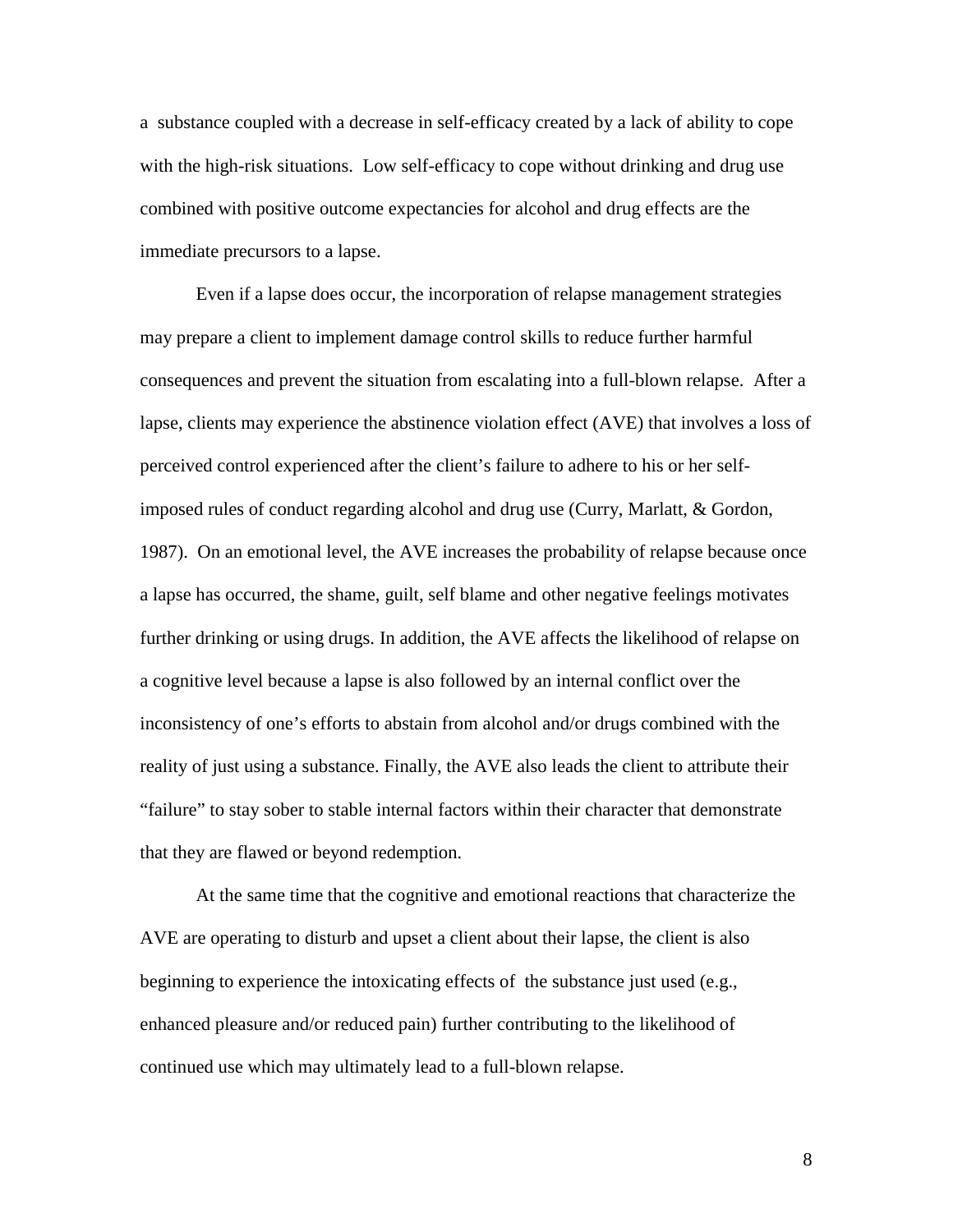The reinforcing aspects of the initial use of the substance are based in part on the principles of operant conditioning. An individual who experiences a positive consequence (e.g., euphoria) from drinking or using drugs is more likely to do so in the future due to the principle of positive reinforcement. Similarly, if engaging in substance use behavior results in the reduction of negative consequences (e.g., pain or negative emotional states) the person is also more likely to use in the future due to the process of negative reinforcement. Because using alcohol and drugs is so reinforcing, most clients are unable to make the ultimate trip to abstinence from drinking and drug use successfully the first time.

Instead of reacting to a lapse or relapse with a sense of self-blame and failure, Relapse Prevention Therapy treats these so-called failures as temporary setbacks that may ultimately have positive outcomes and become *prolapses.* Prolapses are defined as mistakes that clients learn from that improve their eventual chances of success. For some clients, the change process is slow and laborious and it takes many attempts before the goal is attained. Others may find that behavior change is less taxing, perhaps based on the experiences they have gained in previous quit attempts or because they are fortunate to have more resources, such as greater coping capacity, stable employment, or social support from family and friends. Whether a client feels they have succeeded or failed in their previous attempts at addictive behavior habit change, the goal of RPT remains the same, *to help clients prevent relapse*, even if they "slip" and drink or use drugs at some point after setting out on the trip, through *relapse management strategies*, ultimately the journey of habit change can still be made!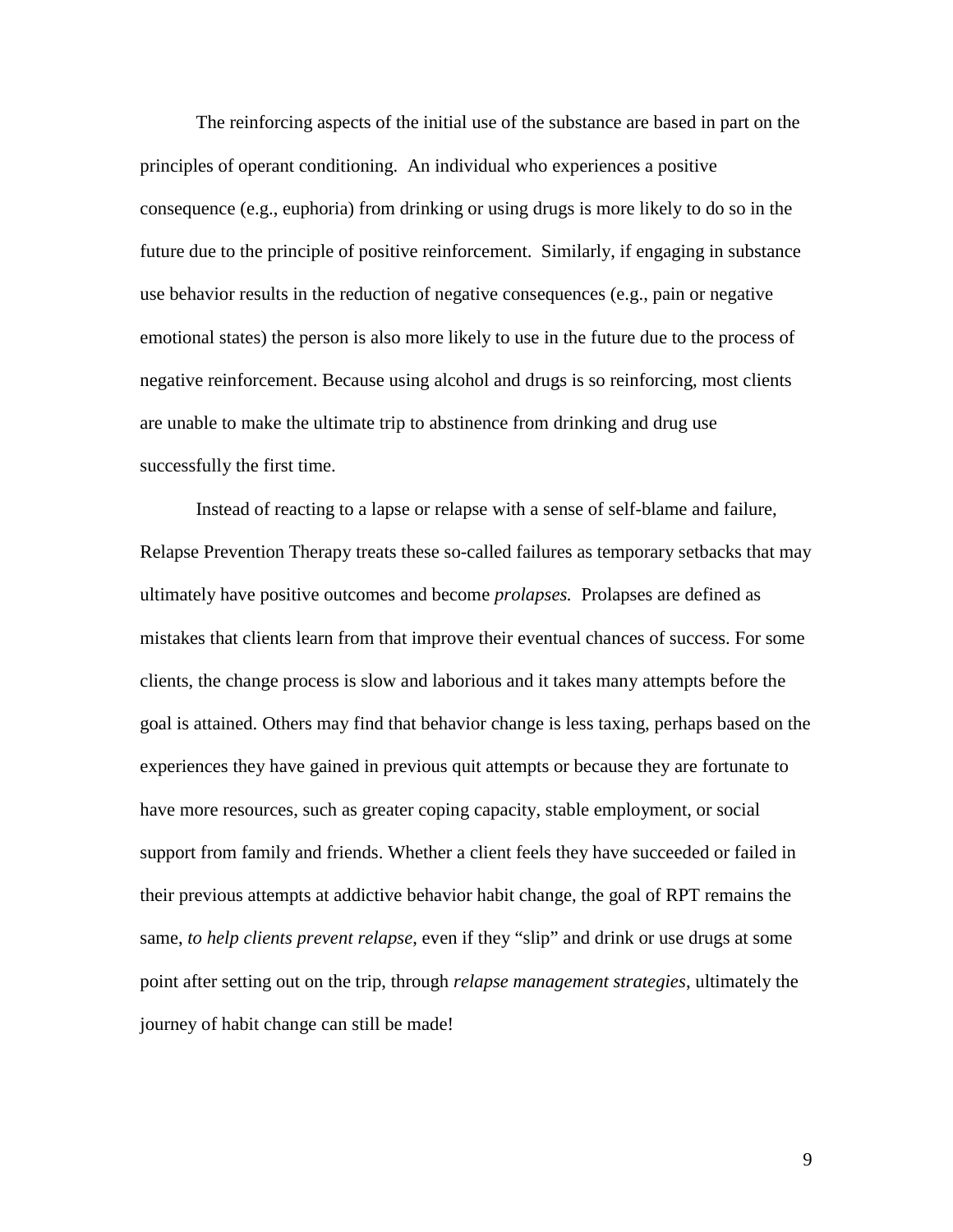#### **An Empirically Derived Taxonomy of High-Risk Situations**

The initial source of the category system of high-risk situations for relapse that has been used in research and clinical practice for the past 20 years came as a result of questions asked following a study on aversion therapy for alcoholics. A key aspect of the study was to conduct detailed interviews with the 48 out of 65 patients (74%) who consumed at least one drink during the first 3-months following the end of the aversion treatment. At the 3-month follow-up, descriptions of the first lapse (the first drink after discharge from the program) were obtained by interviewers who administered a follow-up version of the Drinking Profile, a questionnaire designed to measure the quantity, frequency, and situational patterning of alcohol use. Interviewers asked the following four questions:

- 1. "Now I would like you to briefly describe the important features of the situation which led you to take the first drink. Complete this sentence in your own words: "When I took my first drink, the situation was as follows..."
- 2. What would you say was the main reason for taking that first drink?
- 3. Describe any inner thoughts or emotional feelings (things within you as a person) that triggered off your need or desire to take the first drink at that time.
- 4. Describe any particular circumstances or set of events, things that happened to you in the outside world that triggered off your need or desire to take the first drink."

Responses to these four open-ended questions probing determinants for the initial

lapse were classified and assigned to an eight-category typology based on a content analysis approach. Reliability of the categorization system was assessed by asking two raters to independently assign 20 descriptions to the appropriate category; percentage of agreement between the two raters was 95%. This initial category system was revised and expanded in subsequent studies that included other addictive behaviors such as smoking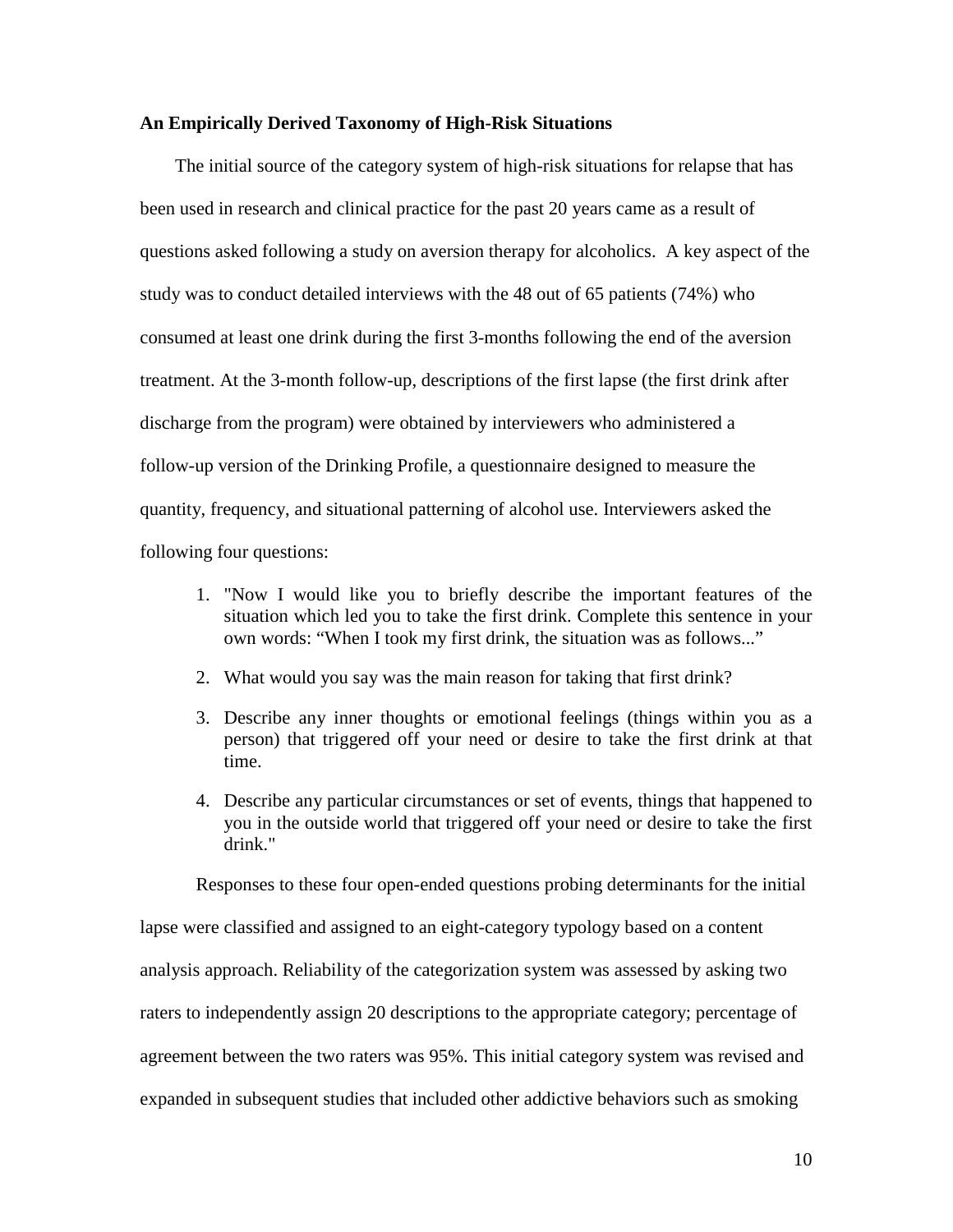and heroin use in addition to alcohol use. In this final version of the coding system, descriptions of initial lapses (first alcohol or drug use following treatment) were first categorized in one of two major classes.

The first category of relapse determinants, *intrapersonal-environmental determinants*, was used whenever the initial lapse episode involved a response to primarily psychological or physical events (e.g. coping with negative emotional states, giving in to "internal" urges, etc.) or a response to an environmental event (e.g. misfortune, accident, financial loss, etc.). Here the emphasis was on events in which another person or group is not reported to be a significant precipitating factor. The second major class, *interpersonal determinants*, applied whenever the relapse episode includes the significant influence of other individuals (e.g. interpersonal conflict, social pressure) either during or preceding a slip. The eight categories of high-risk situations for relapse (five within the interpersonal/environmental class and three within the interpersonal class) are described below.

#### I. INTRAPERSONAL-ENVIRONMENTAL DETERMINANTS

The first category includes all determinants that are primarily associated with intrapersonal factors (within the individual), and/or reactions to non-personal environmental events. It includes reactions to interpersonal events in the relatively distant past (i.e. in which the interaction with others is no longer of significant impact).

- A. *Coping with negative emotional states.* Determinants involve coping with a negative (unpleasant) emotional state, mood, or feeling.
	- (1) *Coping with frustration and/or anger.* Determinants involve an experience of frustration (reaction to a blocked goal-directed activity), and/or anger (hostility, aggression) in terms of the self or some nonpersonal environmental event. Includes all references to guilt, and responses to demands ("hassles")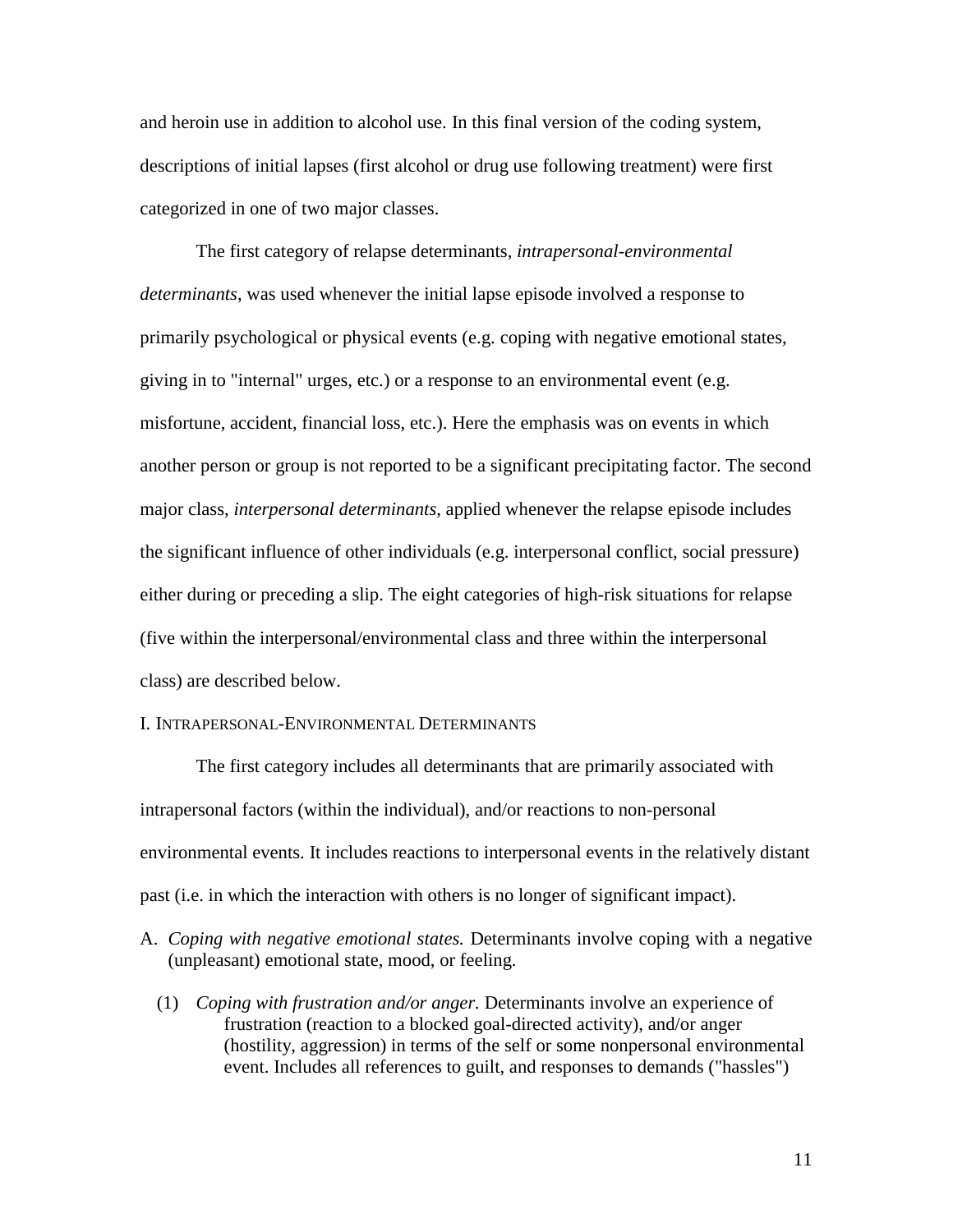from environmental sources or from within the self that are likely to produce feelings of anger.

- (2) *Coping with other negative emotional states.* Determinants involves coping with emotional states other than frustration/anger that are unpleasant or aversive including feeling of fear, anxiety, tension, depression, loneliness, sadness, boredom, worry, apprehension, grief, loss, and other similar dysphoric states. Includes reactions to evaluation stress (examinations, promotions, public speaking, etc.), employment and financial difficulties and personal misfortune or accident.
- B. *Coping with negative physical-physiological states.* Determinants involve coping with unpleasant or painful physical or physiological reactions.
	- (1) *Coping with physical states associated with prior substance use*. Coping with physical states that are specifically associated with prior use of drug or substance, such as "withdrawal agony" or "physical craving" associated with withdrawal.
	- (2) *Coping with other negative physical states*. Coping with pain, illness, injury, fatigue and specific disorders (e.g. headache) that are not associated with prior substance use.
- C. *Enhancement of positive emotional states.* Use of substance to increase feelings of pleasure, joy, freedom, celebration and so on (e.g. when traveling or on vacation). Includes use of substance for primarily positive effects-to "get high" or to experience the enhancing effects of a drug.
- D. *Testing personal control.* Use of substance to "test" one's ability to engage in controlled or moderate use; to "just try it once" to see what happens; or in cases in which the individual is testing the effects of treatment or a commitment to abstinence (including tests of "willpower").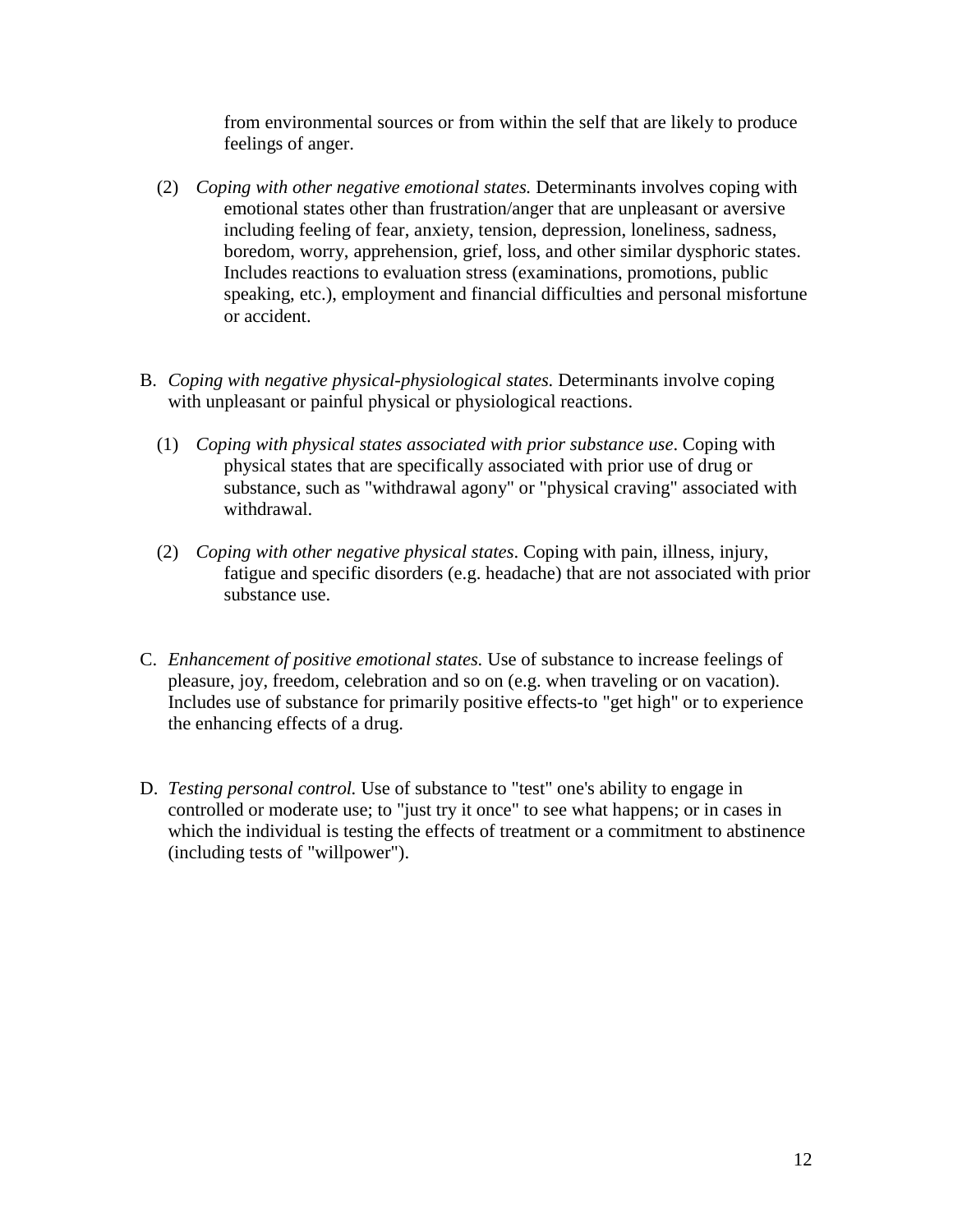- E. *Giving in to temptations or urges.* Substances use in response to "internal" urges, temptations, or other promptings. Includes references to "craving" or intense subjective desire, in the absence of interpersonal factors.
	- (1) *In the presence of substance cues*. Use occurs in the presence of cues associated with substance use (e.g. running across a pack of cigarettes, passing by a bar, seeing an ad for cigarettes).
	- (2) *In the absence of substance cues.* Here, the urge or temptation comes "out of the blue" and is followed by the individual's attempt to procure the substance.
- II. INTERPERSONAL DETERMINANTS

The second category includes determinants that are primarily associated with

interpersonal factors: reference is made to the presence or influence of other individuals

as part of the precipitating event. It implies the influence of present or recent interaction

with another person or persons, who exert some influence on the user (reactions to events

that occurred in the relatively distant past are classified in Category I). Just being in the

presence of others at the time of the relapse does not justify an interpersonal

classification, unless some mention is made or implied that these people had some

influence or were somehow involved in the event.

- A. *Coping with interpersonal conflict.* Coping with a current or relatively recent conflict associated with any interpersonal relationship such as marriage, friendship, family patterns, and employer-employee relations.
	- (1) *Coping with Frustration and/or Anger.* Determinants involves frustration (reaction to blocked goal-directed activity), and/or anger (hostility, aggression) stemming from an interpersonal source. Emphasis is on any situation in which their person feels frustrated or angry with someone and includes involvement in arguments, disagreements, fights, jealousy, discord, hassles, guilt and so on.
	- (2) *Coping with other interpersonal conflict*. Determinants involve coping with conflicts other than frustration and anger stemming from an interpersonal source. Feelings such as anxiety, fear, tension, worry, concern, apprehension, etc. which are associated with interpersonal conflict, are examples. Evaluation stress in which another person or group is specifically mentioned would be included.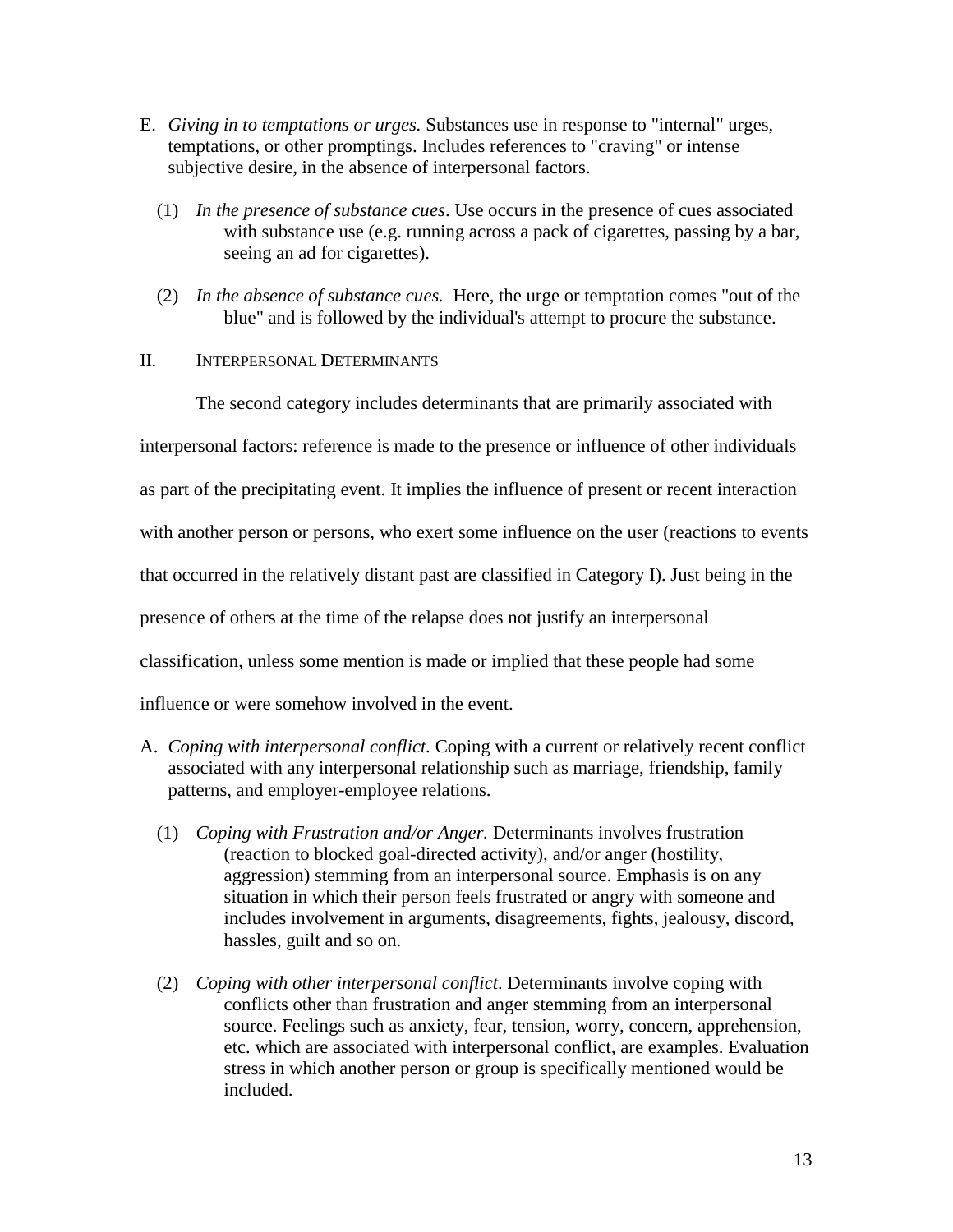- B. *Social pressure.* Determinants involves responding to the influences of another individual or group of individuals who exert pressure (either direct or indirect) on the individual to use the substance.
	- (1) *Direct social pressure*. 'Here is direct contact (usually with verbal interaction) with another person or group who puts pressure on the user or who supplies the substance to the user (e.g. being offered a drug by someone, or being urged to use a drug by someone else). Distinguish from situations in which the substance is obtained from someone else at the request of the user (who has already decided to use).
	- (2) *Indirect social pressure*. Responding to the observation of another person or group that is using the substance or serves as a model of substance use for the user.
- C. *Enhancement of positive emotional states.* Use of substance in a primarily interpersonal situation to increase feelings of pleasure, celebration, sexual excitement, freedom and the like. Distinguish from situations in which the other person(s) is using the substance prior to the individual's first use (classify these under Section II-B, above).

### **Relapse Set-Ups: Covert Antecedents of Relapse**

In many, perhaps most of the relapse episodes we have studied in our research, or worked with in our clinical practice, the first lapse a client experiences is precipitated by an experience the client was not expecting and/or was generally unprepared to cope with effectively. Often, our clients report finding themselves in rapidly escalating scenarios they could not deal with effectively. When we debrief and analyze a lapse or relapse episode with clients, the lapse or subsequent relapse often appear to be the last link in a chain of events that preceded the client's exposure to the high-risk situation itself. It seems as if, perhaps unknowingly, even paradoxically, some clients set themselves up for relapse.

Cognitive distortions such as denial and rationalization make it easier to set up one's own relapse episode without having to take personal responsibility. Not only do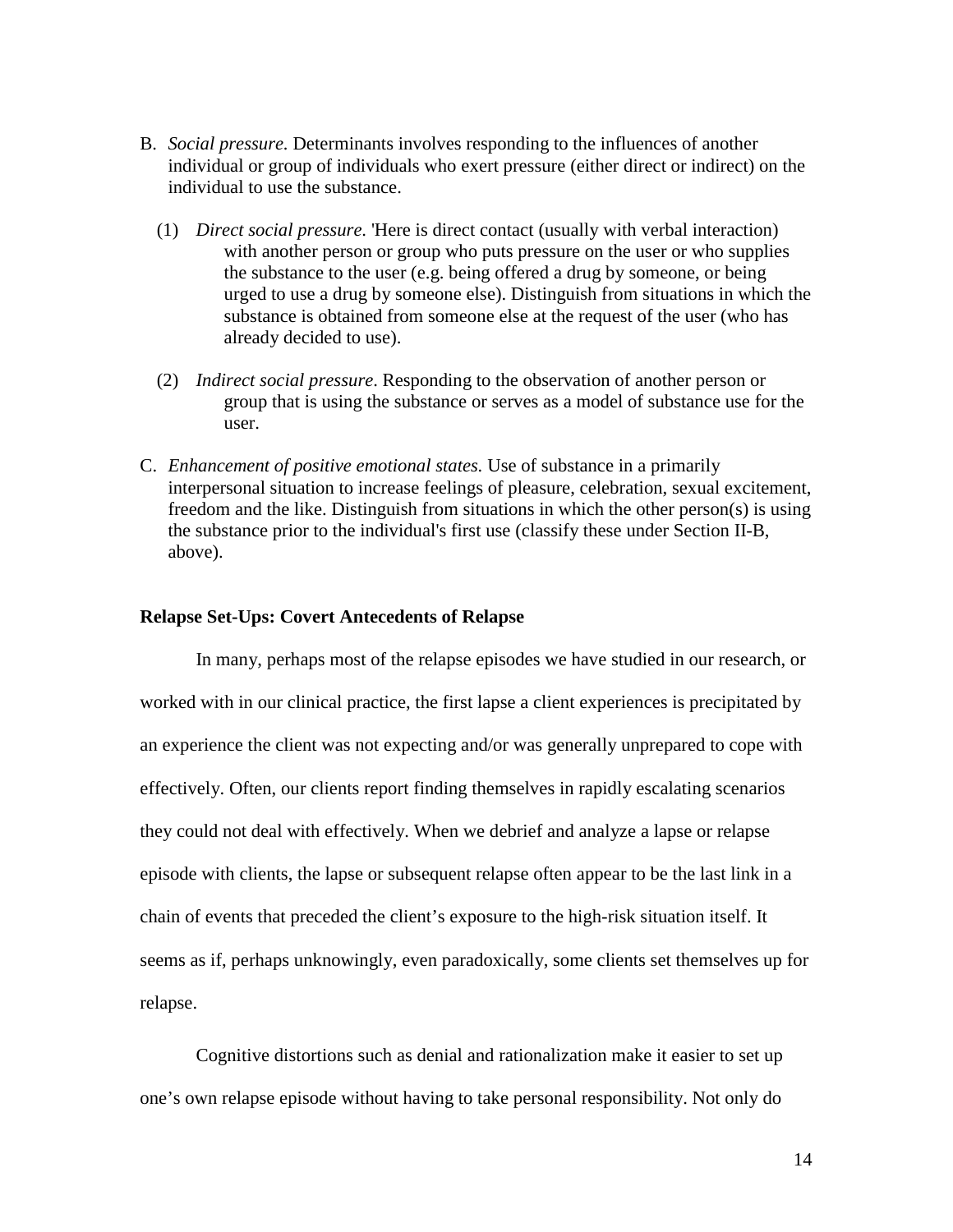individuals deny they had any intent to resume use or relapse, but they also often discount the importance of any long-range negative consequences of their indulgent actions. The process of relapse is often determined by a number of covert antecedents that eventually lead to the exposure to a high-risk situation. This often allows the individual to deny any responsibility by saying, "This is not what I expected or wanted to happen and it's not my fault."



**Relapse Set-Ups: Covert Antecedents of Relapse Situations**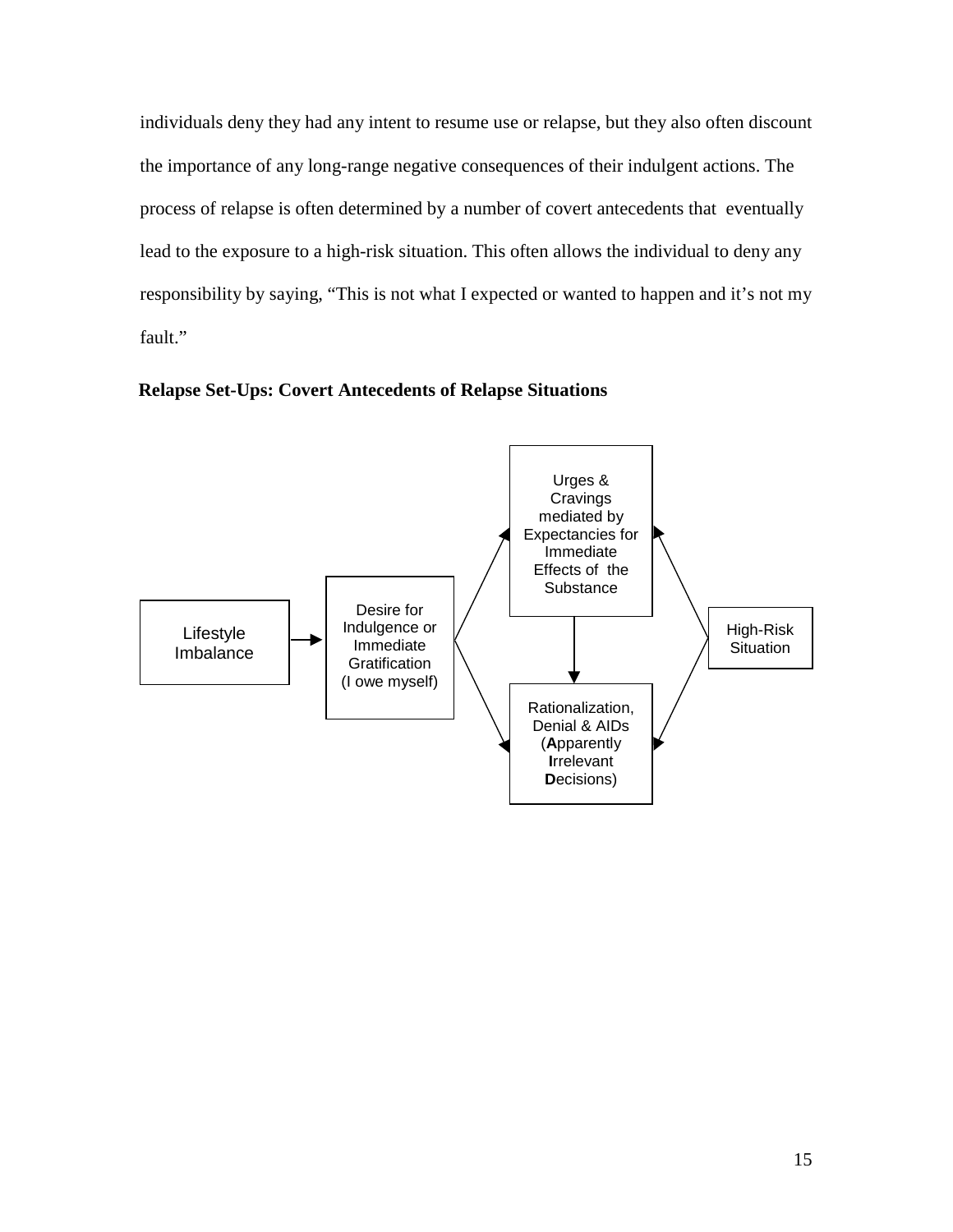#### **Evidence for the Efficacy of Relapse Prevention Therapy**

The cognitive-behavioral model of the immediate determinants of relapse, the taxonomy of high-risk situations, and the covert antecedents that set up lapses provide the conceptual basis for Relapse Prevention Therapy as a clinical approach to help clients avoid relapse and thereby maintain the changes in addictive habits gained through treatment or their own efforts. Over the past 25 years, RPT has provided an important heuristic and treatment framework for clinicians working with several types of addictive behavior (Carroll, 1996). Incorporating studies of RPT for smoking, alcohol, marijuana, and cocaine addiction, Carroll concluded that RPT was more effective than no-treatment control groups and equally effective as other active treatments (e.g., supportive therapy, social support group, interpersonal psychotherapy) in improving substance use outcomes.

In her review, Carroll (1996) also discusses three areas that emerged as having particular promise for the effective application of Relapse Prevention Therapy. First, Carroll notes that while relapse prevention may not always prevent relapse better than other active treatments, several investigations suggest that RPT is more effective than available alternatives in relapse or lapse management, i.e. reducing the frequency, intensity, and duration of lapse episodes (slips), if they do occur. Second, several studies, especially those comparing RPT to other psychotherapies, have found RPT to be particularly effective at maintaining treatment effects over long-term follow up periods.

Based on the qualitative results from Carroll, Irvin and colleagues conducted a meta-analysis on the efficacy of RPT techniques in the improvement of substance abuse and psychosocial outcomes (Irvin, Bowers, Dunn, & Wang, 1999). Twenty-six studies representing a sample of 9,504 participants were included in the review, which focused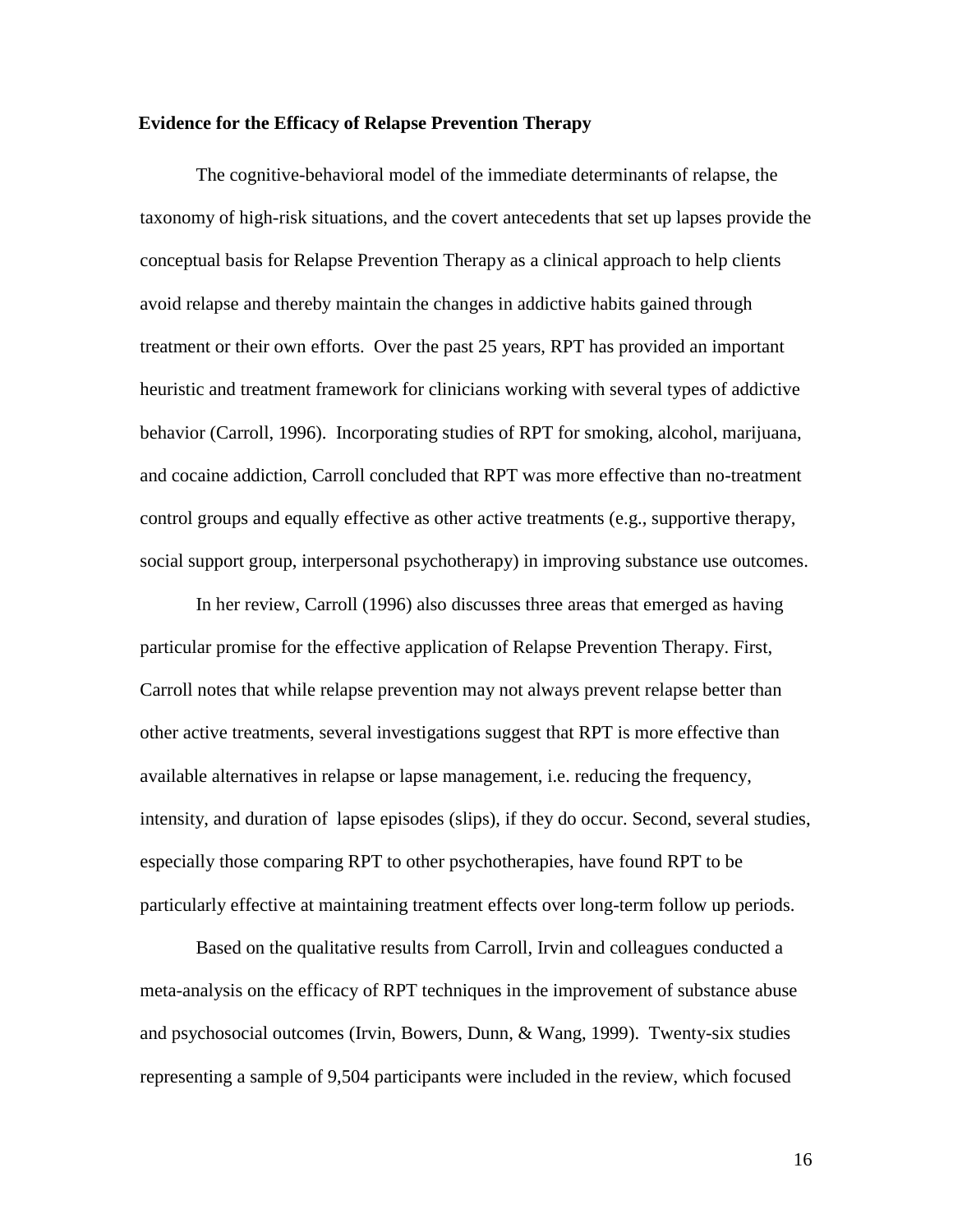on alcohol use, smoking, polysubstance use, and cocaine use. The overall treatment effects demonstrated that RPT was a successful intervention for reducing substance use and improving psychosocial adjustment. In particular, RPT was more effective in treating alcohol and polysubstance use than it was in the treatment of cocaine use and smoking, although these findings need to be interpreted with caution due to the small number of studies evaluating cocaine use. RPT was equally effective across different treatment modalities, including individual, group, and marital treatment delivery, although all of these methods were most effective in treating alcohol use.

The Relapse Replication and Extension Project (RREP), initiated by the Treatment Research Branch of the United States National Institute of Alcohol Abuse and Alcoholism (NIAAA), was specifically designed to investigate the cognitive-behavioral model of relapse developed by Marlatt and colleagues (Marlatt & Gordon, 1985). The RREP focused on the replication and extension of the high-risk situation taxonomy in relation to relapse, and the reliability and validity of the taxonomic system for classifying relapse episodes. The results from the RREP are provided in the 1996 supplement to the journal *Addiction*. As in the original studies of relapse episodes in alcoholics, the RREP found that negative emotional states and exposure to social pressure to drink were most commonly identified as high-risk situations for relapse (Lowman, et al., 1996).

Note: Currently, a second edition of *Relapse Prevention* (Marlatt & Gordon, 1985) to be edited by Marlatt & Donovan is being prepared for publication by Guilford Press. The  $2<sup>nd</sup>$  edition will include a review of existing research on RPT, an updated conceptual model of relapse, and individual chapters which focus on RPT applications to a variety of addictive behaviors. The major components of the original RPT model, presented will likely remain. This guideline will be updated periodically to reflect new formulations.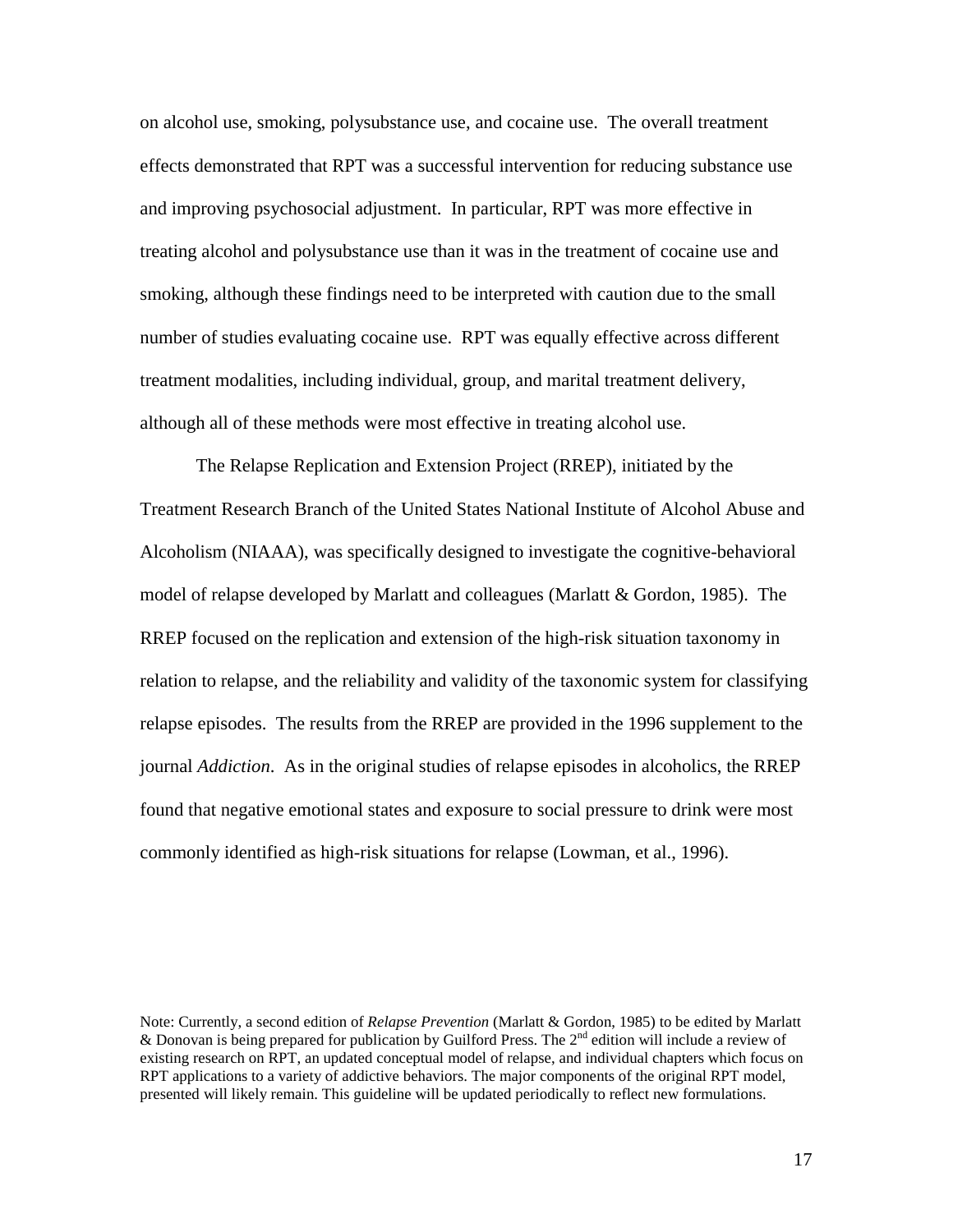## **Relapse Prevention Therapy in Clinical Practice**

Traditionally, treatment programs for addictive behaviors tended to ignore the relapse issue altogether. There seemed to be a general assumption in many programs that even to discuss the topic of relapse was equivalent to giving clients permission to use alcohol or drugs. The rationale that we present to our clients, administrators, and clinicians is that we already have numerous procedures in our society that require one to prepare for the possibility, no matter how remote, that various problematic and dangerous situations may arise. For example, we have fire drills to help us prepare for what to do if a fire breaks out in public buildings or schools. Certainly no one believes that by requiring people to participate in fire drills the probability of future fires increases; quite the contrary, in fact, the aim is to minimize the extent of personal loss and damage should a fire break out. The same logic applies in the case of relapse prevention. Why not include a *relapse drill* as a prevention strategy as routine part of substance abuse treatment programs? Learning precise relapse prevention skills and related cognitive strategies may offer clients the help they need to find their way on the highway of habit change. Most contemporary substance abuse treatment programs now incorporate relapse prevention in their protocols.

#### **General Approach to Working with Clients**

Contrary to traditional approaches in the treatment of addictive behaviors in which therapists often initiate treatment by using confrontation techniques designed to "break through the denial system" and force the client into accepting a diagnostic label such as "alcoholic" or "drug addict", the RPT approach attempts to foster a sense of objectivity or detachment in our clients' approach to their addictive behaviors. By relating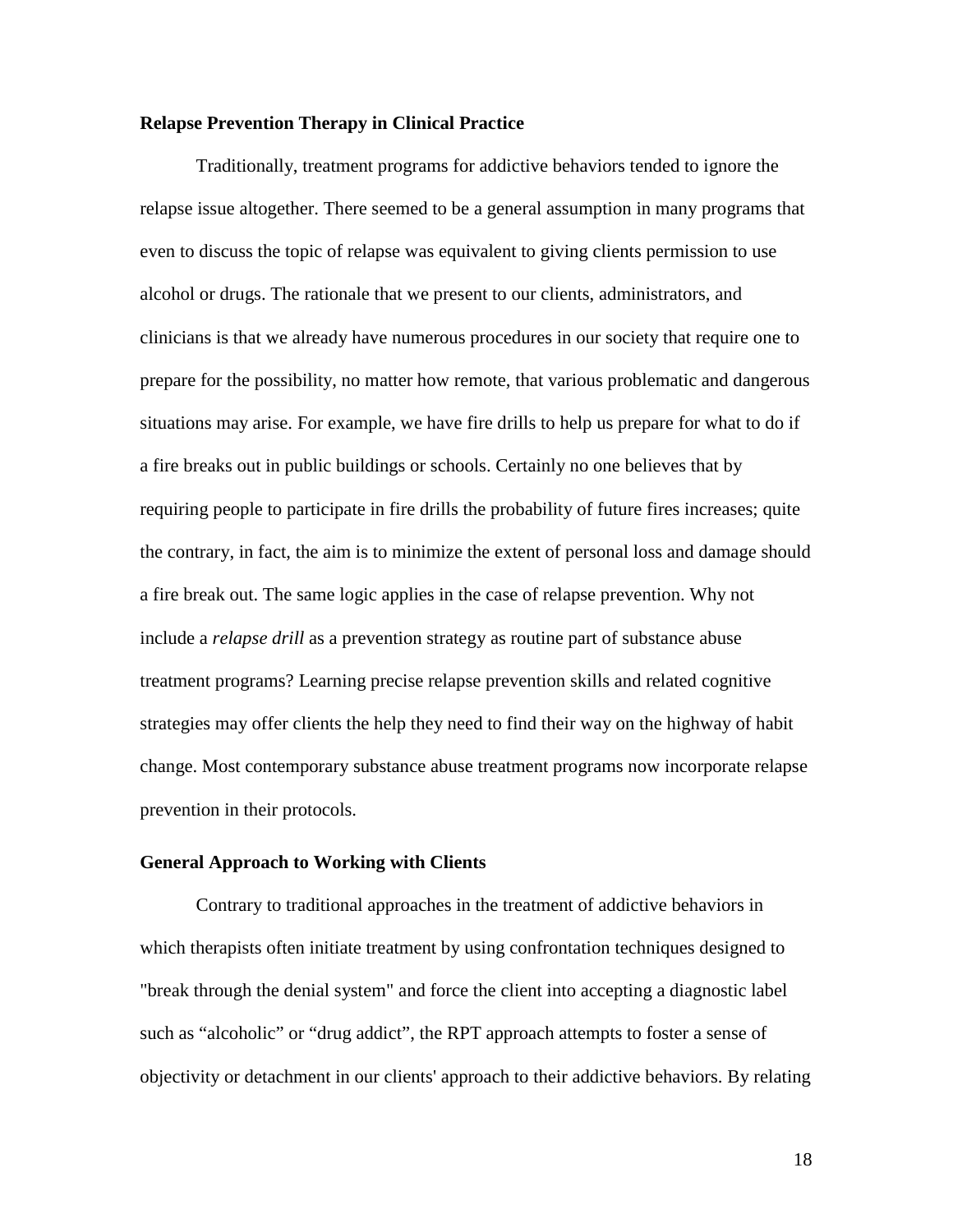to the client as a colleague or co-therapist, we hope to encourage a sense of cooperation and openness in which clients learn to perceive their addictive behavior as something they *do* rather than as an indication of someone they *are.* By adopting this objective and detached approach, clients may be able to free themselves from the guilt and defensiveness that would otherwise bias their view of their problem and their accurate reporting of urges, craving, and lapses. We also encourage clients to take an active role in treatment planning and decision making throughout the course of treatment and to assume personal responsibility at every stage of the program. The overall goal is to increase the clients' awareness and choice concerning their behavior, to develop coping skills and self-control capacities, and to generally develop a greater sense of confidence, mastery, or self-efficacy in their lives.

Which of the various RPT techniques described in this clinical guideline should be applied with a particular client? It is possible to combine techniques into a standardized multi-modal "package," with each client receiving identical components, if the purpose is treatment outcome research (Kadden, Carroll, Donovan, Cooney, Monti, Abrams, Litt, & Hester, 1995; Carroll, 2001). In contrast with the demands of treatment outcome research, those working in the clinical arena typically prefer to develop an *individualized* program of techniques, tailor-made for a particular client or group of clients. Selection of particular techniques should be made on the basis of a carefully conducted assessment. Therapists are encouraged to select intervention techniques on the basis of their initial evaluation and assessment of the client's problem and general lifestyle pattern.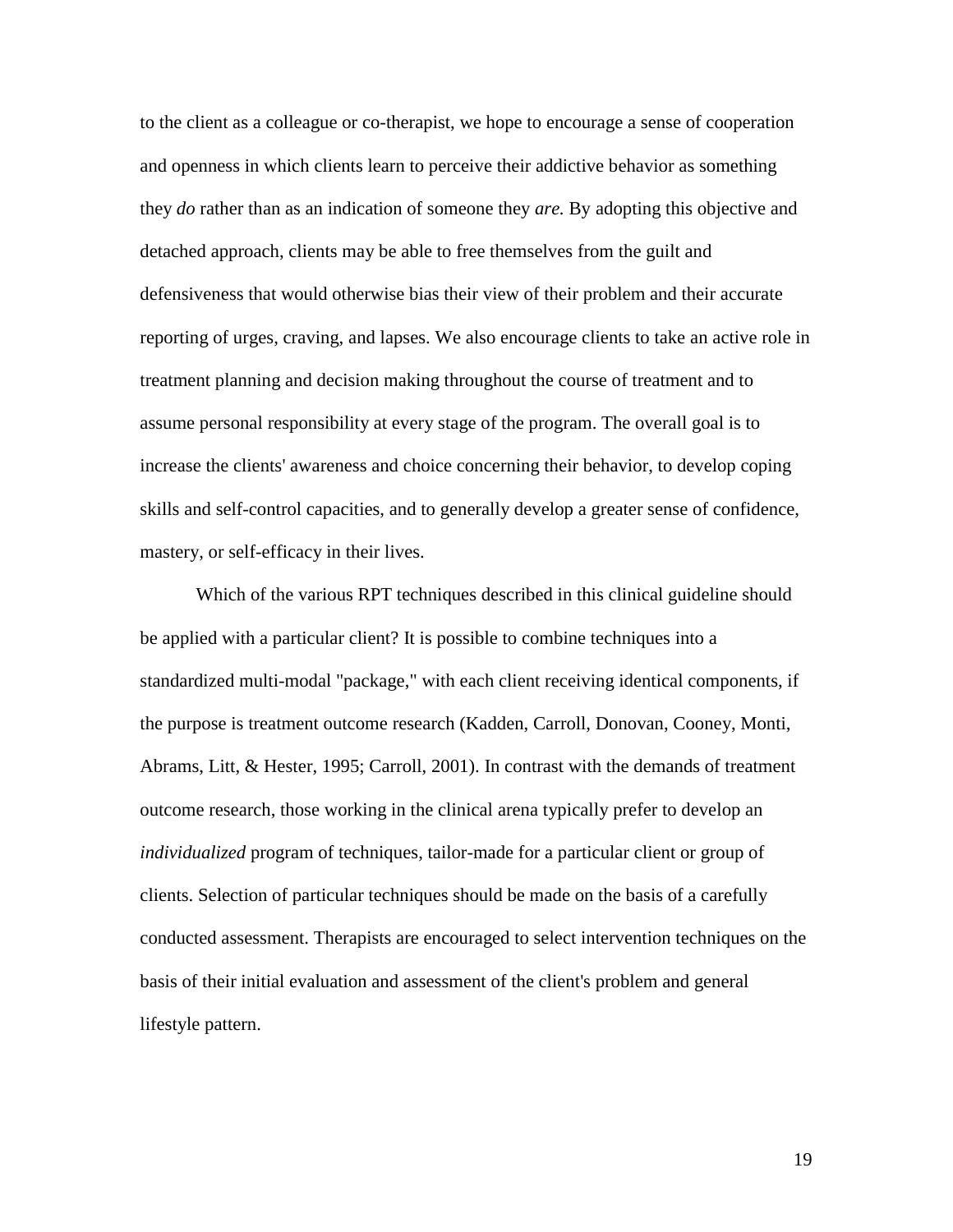To increase the overall impact of the individualized approach, a number of points should be kept in mind. First, in order to enhance the role of the client as colleague or cotherapist, every attempt should be made to assist the client in selecting his or her own combination of techniques. The rationale for selecting one technique over another should follow logically from the assessment phase in which the client plays an active participatory role. Second, the therapist can facilitate the client's general compliance with the self-control program by focusing attention and energy on a few carefully selected techniques introduced one at a time. Clients are likely to be overwhelmed by being asked to comply with a plethora of procedures which are all introduced at the same time. Along these same lines, adherence to the RPT will be enhanced if the client is able to experience small, but progressively incremental successes as the time goes on. Self-efficacy is enhanced by the client's gradual progress, in which each new phase of the process is taken "one step at a time." Finally, successful RPT creates a balance between verbal procedures (education & instruction) and nonverbal techniques (imagery & meditation).

### **Therapeutic Components of the RPT**

RPT is designed to equip clients for the journey of habit change by providing them with the necessary tools and skills to reach their destination and to guide them through the early stages of the trip. *Specifically, the RPT consists of the following components:*

- 1. RPT *teaches coping strategies* (constructive ways of thinking and behaving) to deal with the immediate problems that arise in the early stages of the habit change journey such as coping with the urges and craving for alcohol and drugs.
- 2. RPT provides clients with *maps* showing the location of various temptation situations, pitfalls, and danger spots along the way that can throw clients off course with the lure of temptation. RPT will give clients information on detours to avoid temptation situations where possible and to help them to acquire the skills to cope with challenges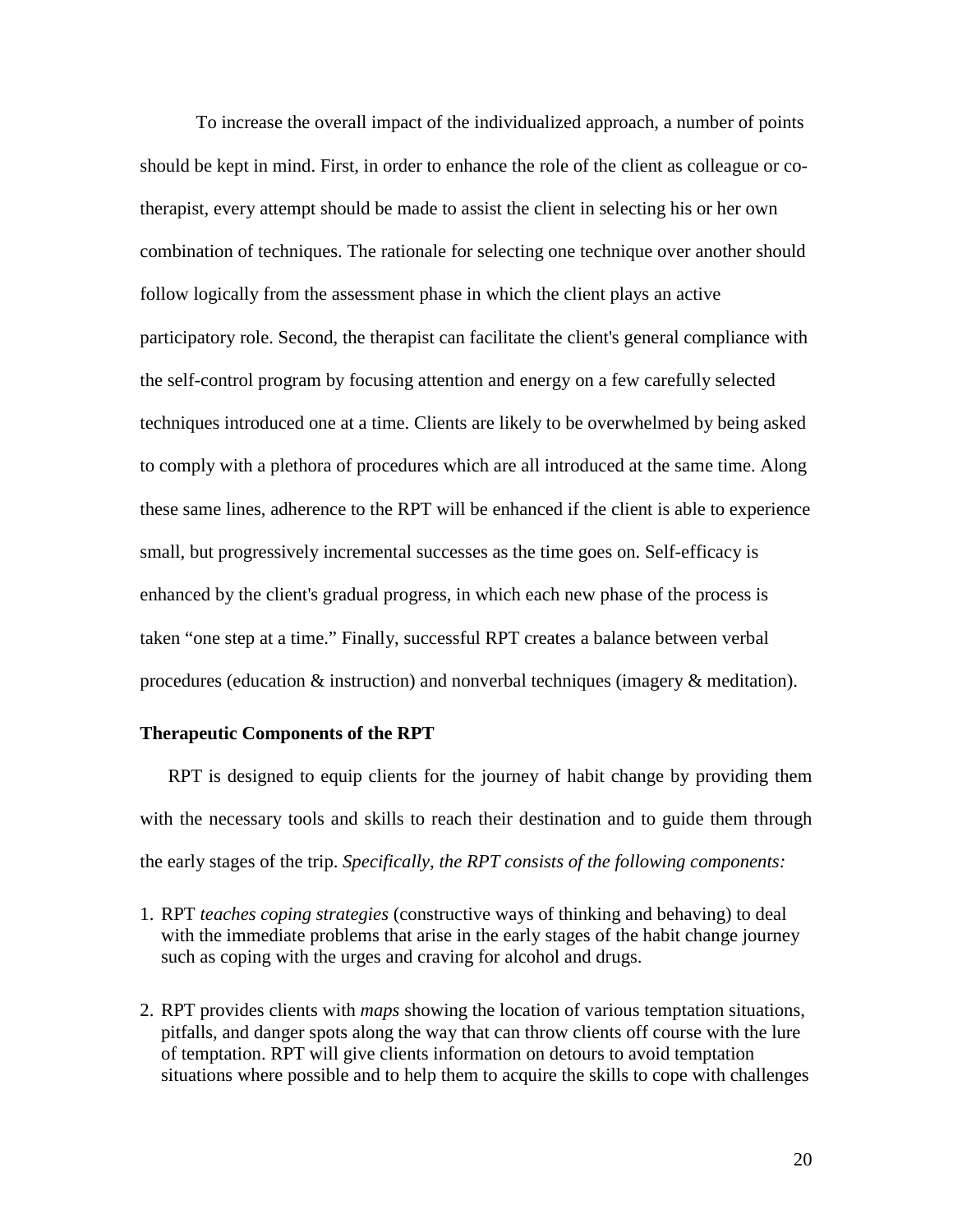successfully without giving in to temptation or giving up on the habit change process altogether.

- 3. RPT helps guide clients through the *tricks their minds* sometimes play on them when they have doubts in the journey of attitude and behavior change. RPT teaches clients to recognize the *early warning signals* that alert them to the danger of relapse including the psychological tricks of making *Apparently Irrelevant Decisions* (AlDs) that are secretly designed to set them up for trouble by bringing them closer to situations that are extremely tempting and difficult to resist. RPT also shows clients how their minds often play tricks on them such as denial and rationalization that increase the danger of relapse. RPT teaches clients how they can learn to identify and cope with these cognitive distortions.
- 4. RPT helps clients make important *changes in their day-to-day lifestyle,* so that the gratification they have obtained from alcohol or drugs is replaced with other nondestructive, ultimately more satisfying activities. Alcohol or drugs become an addiction or dependency because clients use them as a means of *coping* with life's continual ups and downs. It becomes increasingly difficult for clients to just *let things be,* without increasing or decreasing the intensity of their experiences by getting drunk or high. When clients stop drinking or doing drugs they begin to learn that they can trust their inner feelings and experiences without trying to hide them behind a fog of intoxication. RPT teaches clients new methods of coping with stress and how to increase the number of "wants" or desirable, self-fulfilling activities in their daily lifestyle.
- 5. Finally, RPT helps clients *anticipate and be prepared in advance for possible breakdowns* or relapses along the route. Many people begin their journey of habit change with very high expectations and demands for themselves. They frequently expect themselves to act perfectly without a single error, so that if they have *any* difficulty they think this proves they do not "have what it takes." Although many clients hope they will make it through the first time without any problems, an unrealistic expectation of perfection may set them up for failure; they may be tempted to give up altogether the first time they have a problem or a slip along the way. RPT encourages clients to take a more realistic approach, *to learn to anticipate and cope with the road conditions that might otherwise cause a slip or a breakdown.* And, if all precautions fail and an accident occurs, RPT teaches clients how to do repair and maintenance, to learn from the experience, and to continue on the path ahead.

Available evidence indicates that most clients will not experience successful maintenance of change the first time through the stages of change process. Instead of reacting to the inevitable problems encountered with a sense of self-blame and failure, RPT teaches clients to treat these seeming setbacks or relapses as *prolapses*. Whether a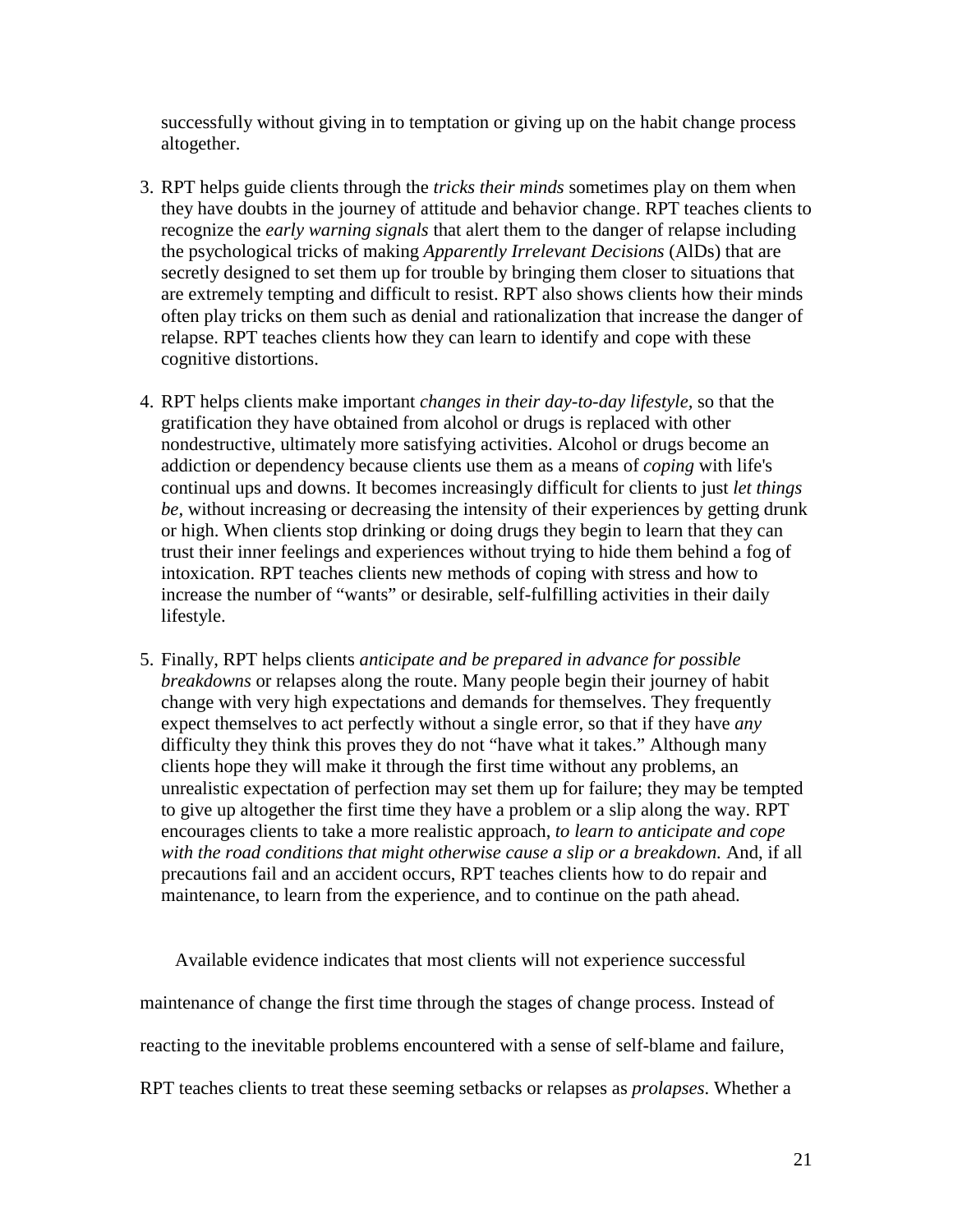client feels they have succeeded or failed in their previous attempts on this particular journey, the goal of RPT remains the same: *to help clients prevent relapse*—even if they "slip" and drink or use drugs at some point along the way.

#### **RPT Intervention Strategies**

RPT assessment techniques and intervention strategies are designed to teach clients to anticipate and cope with the possibility of relapse. In the beginning of RPT training, clients are taught to recognize and cope with high-risk situations that may precipitate a lapse and to modify cognitions and other reactions to prevent a single lapse from developing into a full-blown relapse. Because these procedures are focused on the immediate precipitants of the relapse process, they are referred to collectively as *Specific RPT Intervention Strategies*. As clients master these techniques, clinical practice extends beyond a microanalysis of the relapse process and the initial lapse and involves strategies designed to modify the client's lifestyle and to identify and cope with covert determinants of relapse (early warning signals, cognitive distortions, and relapse set-ups). As a group, these procedures are called *Global RPT Intervention Strategies*.

Both Specific and Global RPT Strategies can be placed in five categories: *Assessment Procedures*, *Insight/Awareness Raising Techniques*, *Coping Skills Training*, *Cognitive Strategies*, and *Lifestyle Modification* (Wanigaratne, Wallace, Pullin, Keaney, & Farmer, 1995). RPT *Assessment Procedures* are designed to help clients appreciate the nature of their addictive behavior problems in objective terms, to measure motivation for change, and to identifying high-risk situations and other risk factors that increase the probability of relapse. *Insight/Awareness Raising Techniques* are designed to provide clients with alternative beliefs concerning the nature of the habit-change process (i.e., to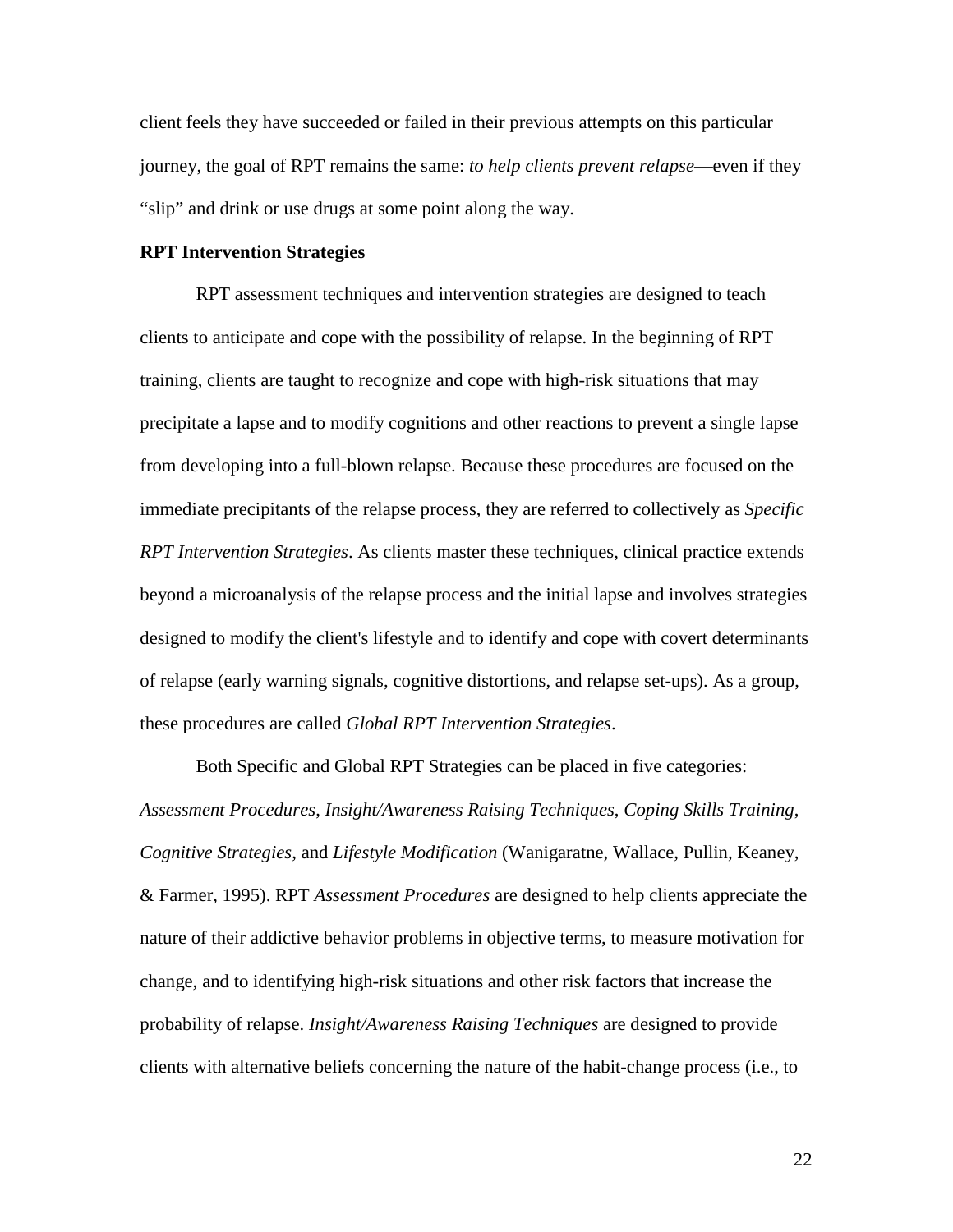view it as a learning process) and through self-monitoring, to help clients identify their patterns of emotion, thought, and behavior as they relate to the challenges of the habit change process. *Coping Skills Training* strategies include teaching clients both behavioral and cognitive responses to cope with high-risk situations. *Cognitive Strategies* are utilized to introduce coping imagery and cognitive restructuring to deal with urges and craving, to identify AIDs as early warning signals, and to reframe reactions to the initial lapse (restructuring of the AVE). Finally, *Lifestyle Modification* strategies (e.g., meditation, relaxation, and exercise) are designed to strengthen clients' overall coping capacity and to reduce the frequency and intensity of urges and craving that are often the product of the stress and distress caused by an unbalanced lifestyle.

The RPT intervention strategies presented in this guideline are drawn from a wide array of techniques used in behavior therapy, cognitive therapy, humanistic and existential psychotherapies. Relapse prevention intervention strategies have been used successfully as an alternative to traditional treatment protocols and as an adjunct to programs based on the disease model. Whatever the nature and etiology of addictive behaviors, RPT provides the therapist and client with practical tools for the maintenance of change.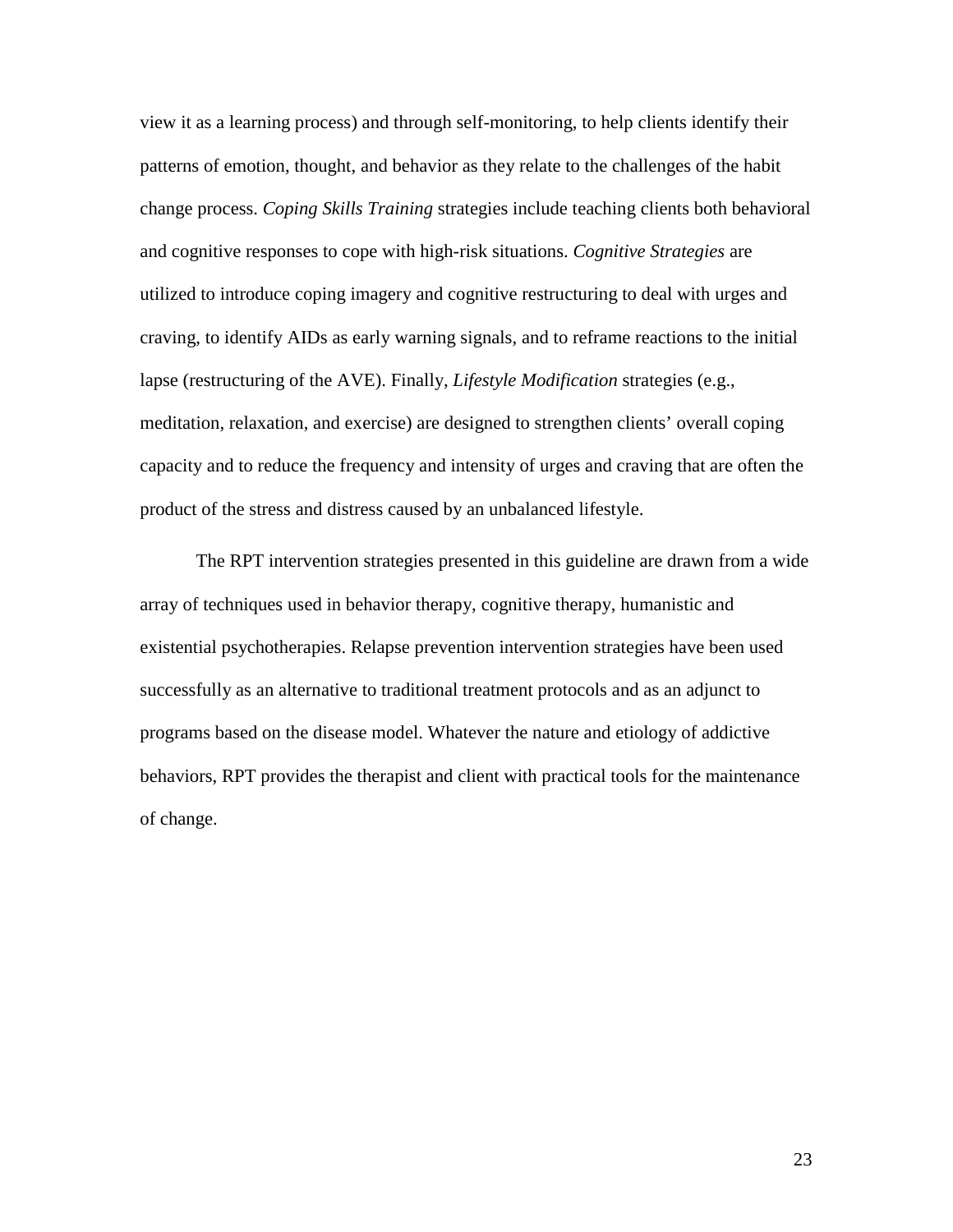Global and Specific Relapse Prevention Therapy Intervention Strategies

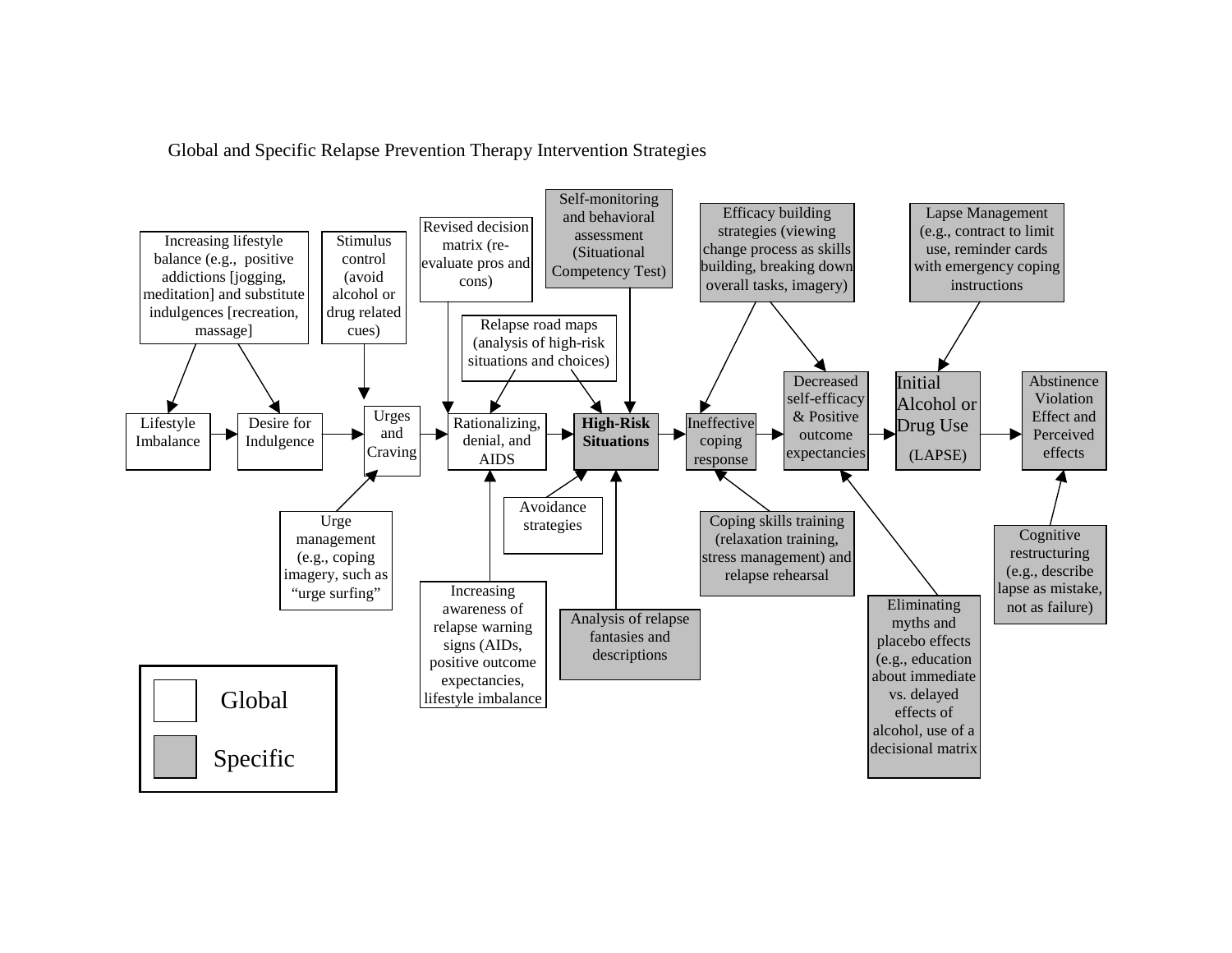### **Specific RPT Intervention Strategies**

The specific RPT intervention strategies to be summarized in this section focus on coping with high-risk situations in order to prevent a lapse and on coping with a lapse in order to prevent one slip from escalating into a full-blown relapse.

#### *Assessment of Motivation and Commitment*

Cognitive-behavioral *relapse prevention* strategies are designed to cope with the high-risk situations that precede a slip or *lapse and relapse management* strategies are designed to prevent a slip or lapse from becoming a full-blown relapse. Since addictive behavior habit change is a cyclical process, most people will not be completely successful on their first attempt to change an addictive behavior. The lessons learned from each lapse or relapse may bring the person closer to stable maintenance if they are viewed as opportunities to learn rather than failures.

Prochaska and DiClemente (1984) have described relapse within a transtheoretical model, incorporating six stages of change: precontemplation, contemplation, preparation, action, maintenance, and relapse. These stages of change have been successfully applied to understanding the motivation of patients receiving treatment for substance use disorders (DiClemente & Hughes, 1990). Motivation for change has been found to be highly correlated with treatment outcomes and relapse. The following relapse prevention strategies may be utilized to assess a client's motivation and encourage their motivation to change. Relapse prevention and relapse management strategies are necessary at the action, maintenance, and relapse stages in order for habit change to be successful over time.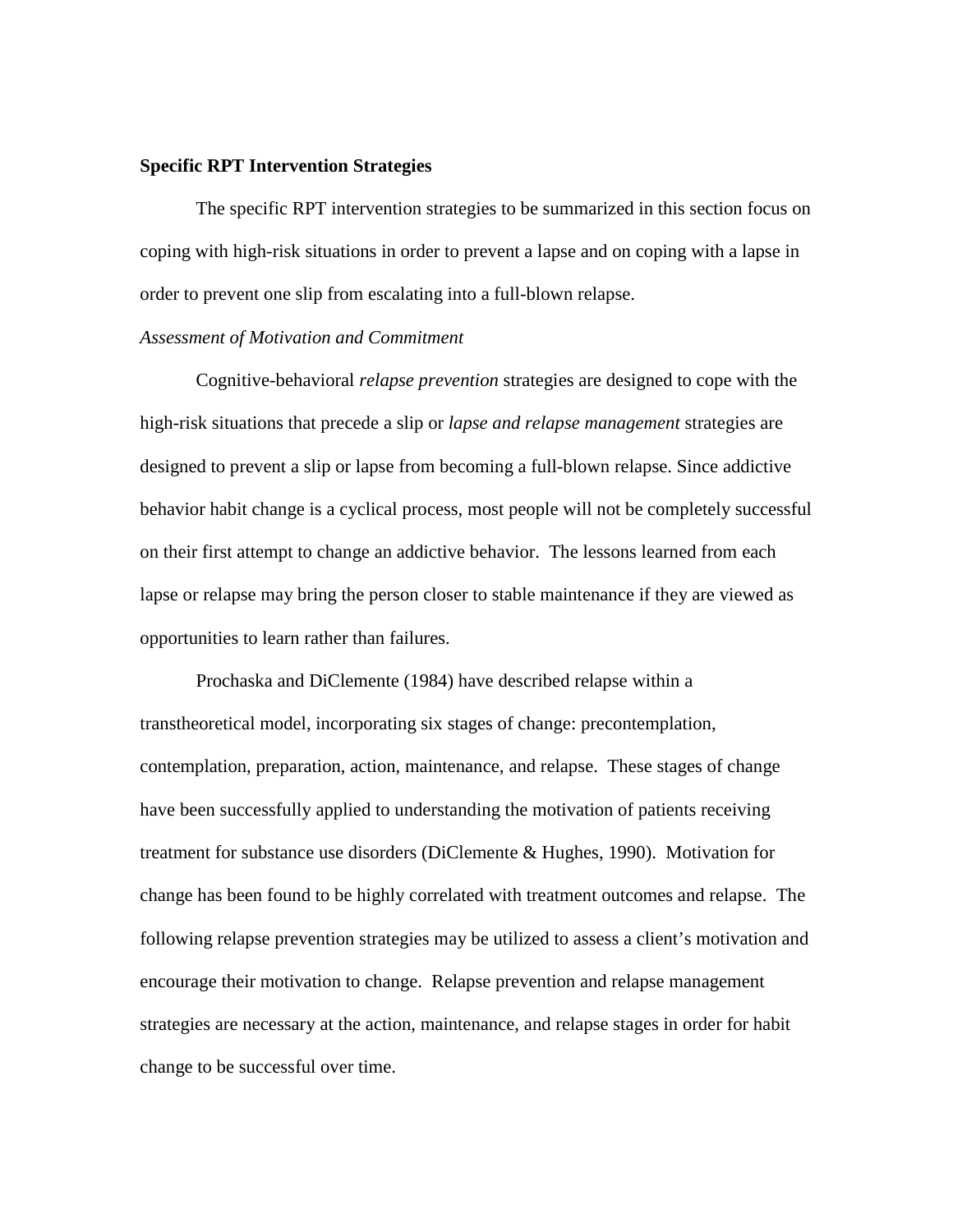## *The Decision Matrix (Decisional Balance Sheet)*

The decision matrix is administered early in the habit change process. It is similar to the decisional balance sheet developed by cognitive theorists, Janis and Mann (1977). The primary assumption in using this technique is that people will not decide to change their behavior or to continue an ongoing behavior unless they expect their gains to exceed their losses. To complete the decision matrix, the client is presented a three-way table with the following factors represented: the decision to remain abstinent, the decision to resume using alcohol or drugs and both the immediate and delayed positive and negative effects of either alternative.

|                                         | <b>IMMEDIATE CONSEQUENCES</b>                                                                                                                                       |                                                                                                                                                                                          | DELAYED CONSEQUENCES                                                                                                                                                    |                                                                                                                                                                                           |
|-----------------------------------------|---------------------------------------------------------------------------------------------------------------------------------------------------------------------|------------------------------------------------------------------------------------------------------------------------------------------------------------------------------------------|-------------------------------------------------------------------------------------------------------------------------------------------------------------------------|-------------------------------------------------------------------------------------------------------------------------------------------------------------------------------------------|
|                                         | <b>Positive</b>                                                                                                                                                     | <b>Negative</b>                                                                                                                                                                          | <b>Positive</b>                                                                                                                                                         | <b>Negative</b>                                                                                                                                                                           |
| TO<br><b>REMAIN</b><br><b>ABSTINENT</b> | Improved<br>self-<br>efficacy, & self-<br>esteem; family<br>approval, better<br>health, more energy;<br>save money and<br>time; greater<br>success at work          | Frustration and<br>anxiety; denial of<br>pleasures of<br>drinking; not going<br>to bars; anger at not<br>being able to do<br>what one wants<br>without paying the<br>price               | Greater control over<br>life; better health $\&$<br>longevity; learning<br>about oneself $\&$<br>others without<br>alcohol intoxication;<br>more respect from<br>others | Not being able to<br>enjoy drinking<br>while watching<br>sports; becoming<br>boring and<br>depressed; not being<br>able to remain<br>friends with heavy<br>drinking buddies               |
| <b>TO RESUME</b><br><b>ALCOHOL USE</b>  | Automatic pleasure;<br>reduced stress and<br>anxiety; not feeling<br>pain or worrying<br>about one's<br>problems; enjoying<br>sports and drinking<br><b>buddies</b> | Feeling weak due to<br>indulging in<br>drinking; risk of<br>accidents and<br>embarrassment;<br>anger of wife and<br>family; being late or<br>missing work<br>hangovers; wasting<br>money | Keeping drinking<br>buddies; ability to<br>drink while<br>watching sports; not<br>having to deal with<br>wife and family by<br>staying out drinking                     | Possible loss of<br>family $&$ job;<br>deterioration of<br>health and early<br>death; loss of non-<br>drinking or light<br>drinking friends;<br>ridicule of others<br>and low self-esteem |

**Decision Matrix for Alcohol Abstinence or Alcohol Use**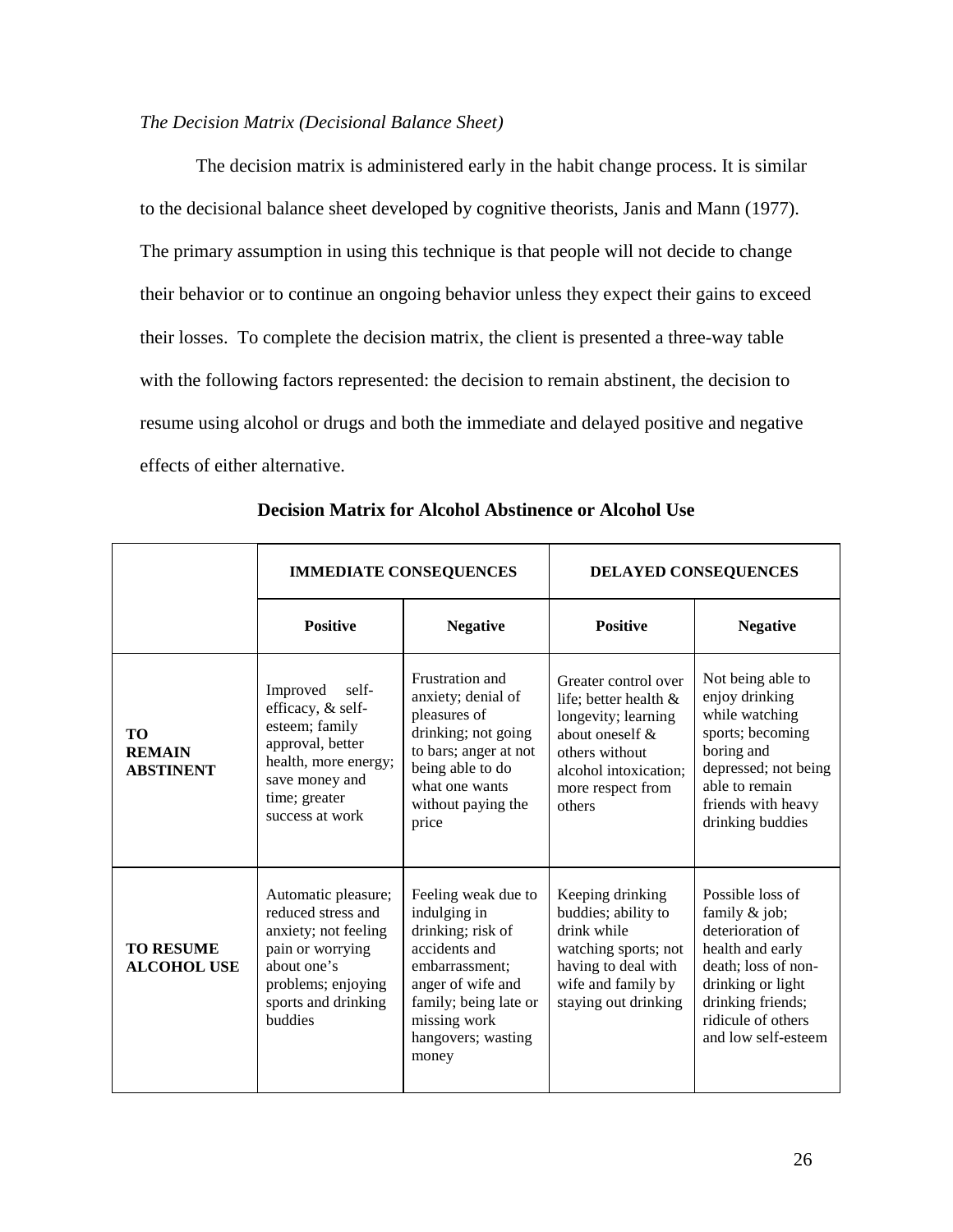# *Questionnaire and Structured Interviews for the Assessment of the Stages of Change*

- (1) URICA The *University of Rhoda Island Change Assessment Scale* is a 32-item questionnaire developed by the Prochaska and DiClemente research group produces scores on four subscales corresponding to *precontemplation, contemplation, action,* and *maintenance* stages of change by McConnaughy, E.A., Prochaska, J.O., & Velicer, W.F. (1983).
- (2) SOCRATES *The Stages of Change Readiness and Treatment Eagerness Scale* is 19-item questionnaire developed by Miller and Tonigan based on the stages of change model, but which yields scores on three factors that differ from the original model, but nonetheless are useful in assessing motivation. The three factors are *Ambivalence, Recognition,* and *Taking Steps* by Miller, W. R., & Tonigan, J. S. (1996).
- (3) RCA The *Readiness to Change Questionnaire* is a 12-item questionnaire developed by Rollnick et al designed to measure the *precontemplation, contemplation,* and *action stages* of the Prochaska and DiClemente stages of change model by Rollnick, S., Heather, N., Gold, R., Wayne, H. (1992).
- (4) CCA The *Commitment to Change Algorithm* is a very brief interview designed by Annis and her colleagues used to classify a client into one of five stages of change based on the model by Prochaska and DiClemente by Annis, H. M., Shober, R., & Kelly, E. (1996).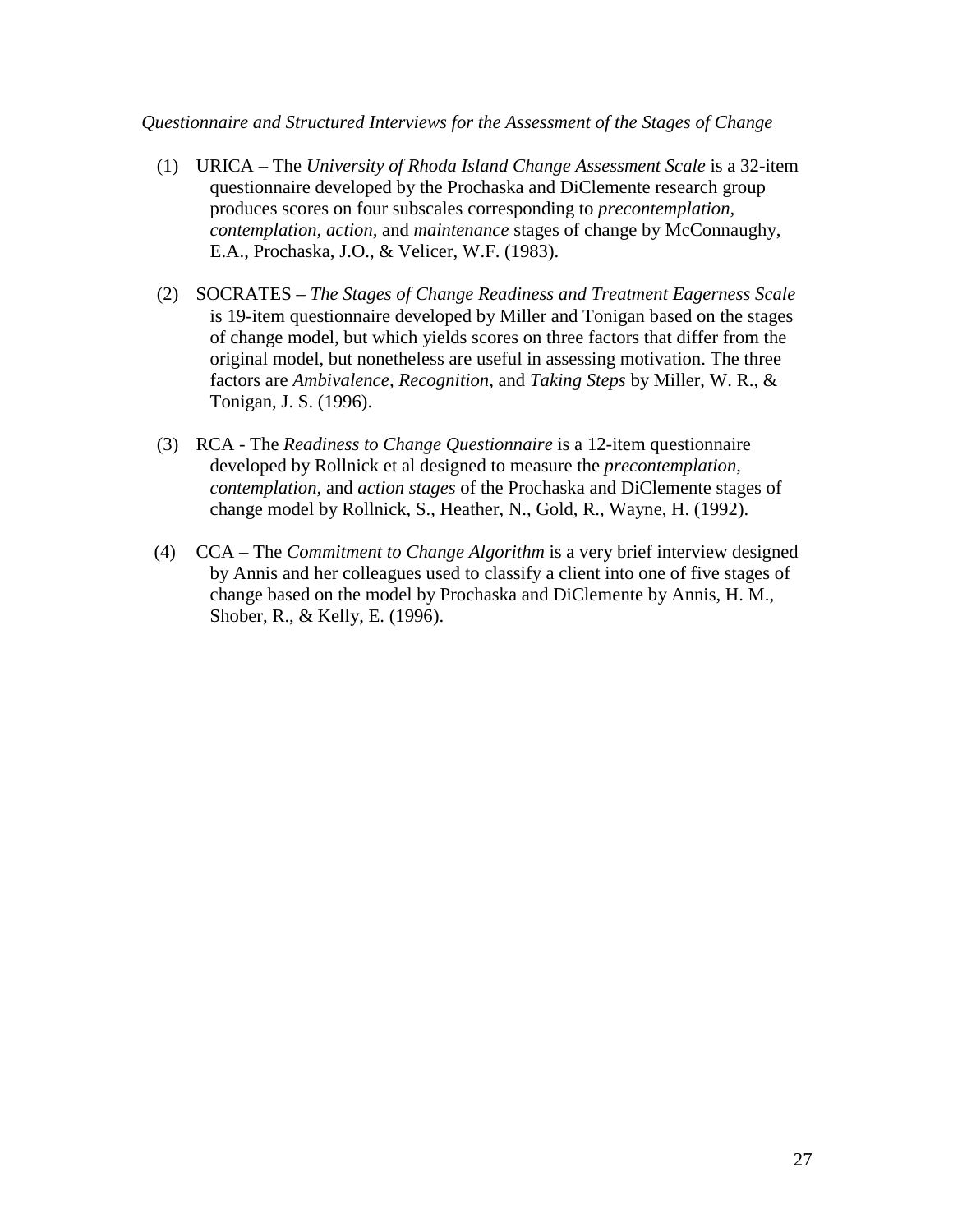#### *History and Relapse Susceptibility*

One of the first homework assignments in the RPT is for a client to write a brief autobiography describing the history and development of their addictive behavior problem. Clients are asked to focus on their subjective image of themselves as they progressed through the stages of habit acquisition from first experimentation to abuse of or dependence on alcohol or drugs. The following points are emphasized: a description of parental and extended family alcohol and drug use habits, a description of the first episode of drinking to drunkenness or first episode of an intense drug high, the role of alcohol and drugs in the client's adult life up to the present, factors associated with any increases in the severity of the problem, the self-image of the client as a drinker or drug user, and any previous attempts to quit on one's own or with the assistance of treatment. The purpose of this technique is to identify high-risk situations and to get a baseline assessment of the client's self-image while engaging in the addictive habit. Clients are also asked to write a brief essay describing their future as an ex-drinker or ex-drug user.

Past Relapses. Most clients in treatment will have tried, either on their own or in previous treatment, to abstain from alcohol and drugs. Asking clients to describe past relapses may provide important clues to future high-risk situations for relapse. The therapist and the client can classify the descriptions of past relapses into the categories previously presented in order to determine the situational or personal factors that had the greatest impact. Cognitive reframing of past relapses will be necessary to reduce the client's fear of the prospect of yet another failure. The therapist can encourage the client to attribute past relapses as due to a lack of skill or effort, not to unchangeable internal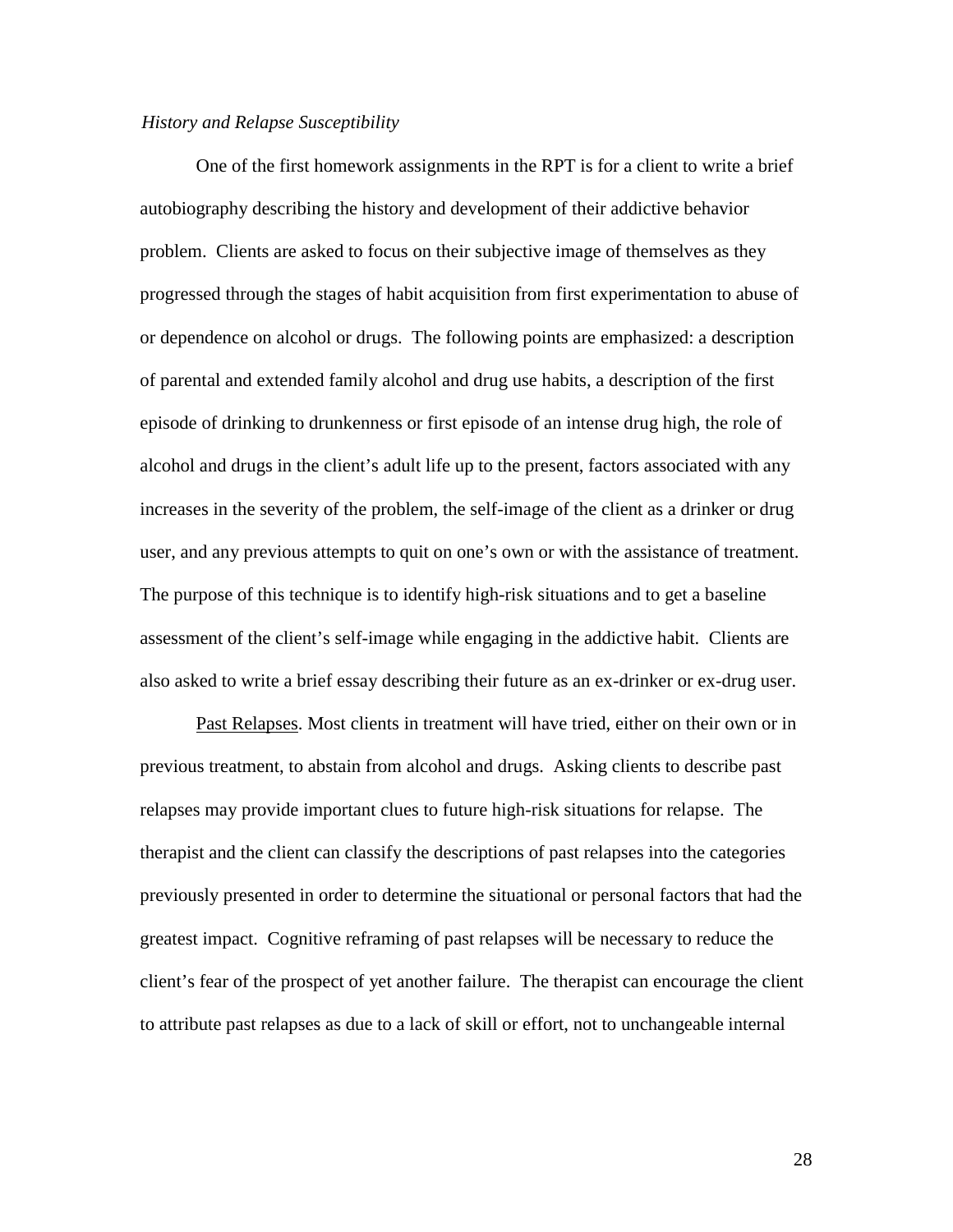factors such as willpower or addictive disease. The idea that things can be different this time is a good topic to explore and challenges the client to "make it so."

Relapse Fantasies. This guided imagery technique involves asking the client to imagine as vividly as possible what it would take to resume an addictive behavior. How is a relapse likely to happen? Where is a relapse likely to happen? Under what circumstances is relapse likely to happen? Who is a relapse likely to happen with? What will the immediate and long-term consequences of the relapse be? Questionnaire techniques can also be used to gain a better understanding of a client's unique profile of high-risk situations.

Self-Monitoring. When clients who are still drinking alcohol or using drugs enter therapy, they are asked to self-monitor their use on a daily basis by keeping track of the behavior and the situational context in which it occurs as well as the immediate consequences of the behavior. In most cases, RPT programs are initiated after abstinence has been achieved by some means. In this situation, self-monitoring of exposure to highrisk situations is a useful technique. Clients are asked to keep track of exposure to situations or personal factors that cause them to have urges or craving to resume drinking, taking drugs, or engaging in criminal conduct.

#### **Questionnaires Assessing a Client's Unique High-Risk Situation Profile**

- (1) IDTS The *Inventory of Drug-Taking Situations* is a 50-item self-report questionnaire which provides a profile of a client's high-risk situations by measuring those circumstances in which a client has used alcohol heavily or taken drugs in the past year. This instrument uses the RPT classification system of eight categories of high-risk situations previously described (Annis, H. M., Turner, N.E., & Sklar, S. (1997).
- (2) SARA *Substance Abuse Relapse Assessment* (Schonfeld, Peters, and Dolente, 1993) is a tool for assessing a client's specific high-risk situations and coping deficits. SARA also provides the client and therapist with instructions on how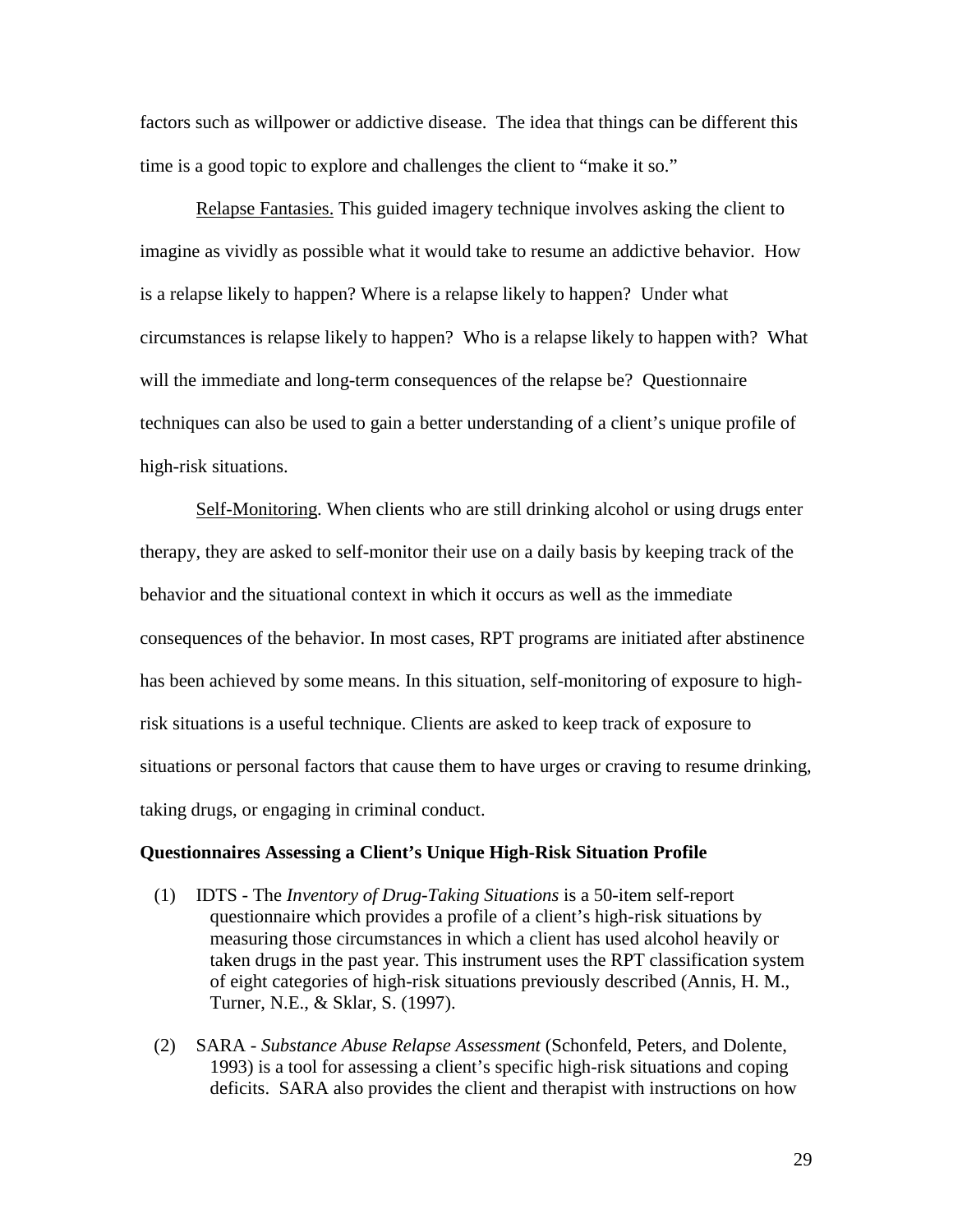to develop an individualized substance abuse behavior chain and for describing successful coping skills used by the client to cope successfully with past highrisk situations.

### **Coping with High-Risk Situations**

The Situational Competency Test (SCT) is a role-play technique requiring clients to give a verbal response to a series of high-risk situations presented by a narrator on audiotape. The client is presented with a series of high-risk scenarios drawn from the categories of high-risk situations previously described. Each tape-recorded vignette is followed with the question, *"What would you do or say?"* At the start of the test, the subject is instructed to imagine that the situation is actually occurring and to say the words or describe the action that he would use to respond to the situation.

Stimulus Control. These behavioral techniques are particularly important in the early stages of the maintenance phase of habit change before self-efficacy has increased and before new, more effective coping skills for handling high-risk situations have been learned. The situational and psychological cues previously associated with drinking and drug taking are likely to create craving, urges, and temptations to resume the old pattern of behavior. Several stimulus control strategies can be easily learned and applied while more extensive coping skills training is underway. The first option is avoidance of those high-risk situations that have been identified in the assessment as having the highest problem potential. While this may not be practical in all cases, there are many situations and internal states that can be avoided with some forethought and vigilance. Where avoidance is not possible or when a high-risk situation appears to occur unexpectedly, escape is the probably the best option. Some preparation may be necessary to prepare a client with escape plans for the most probable high-risk situations. Finally, if neither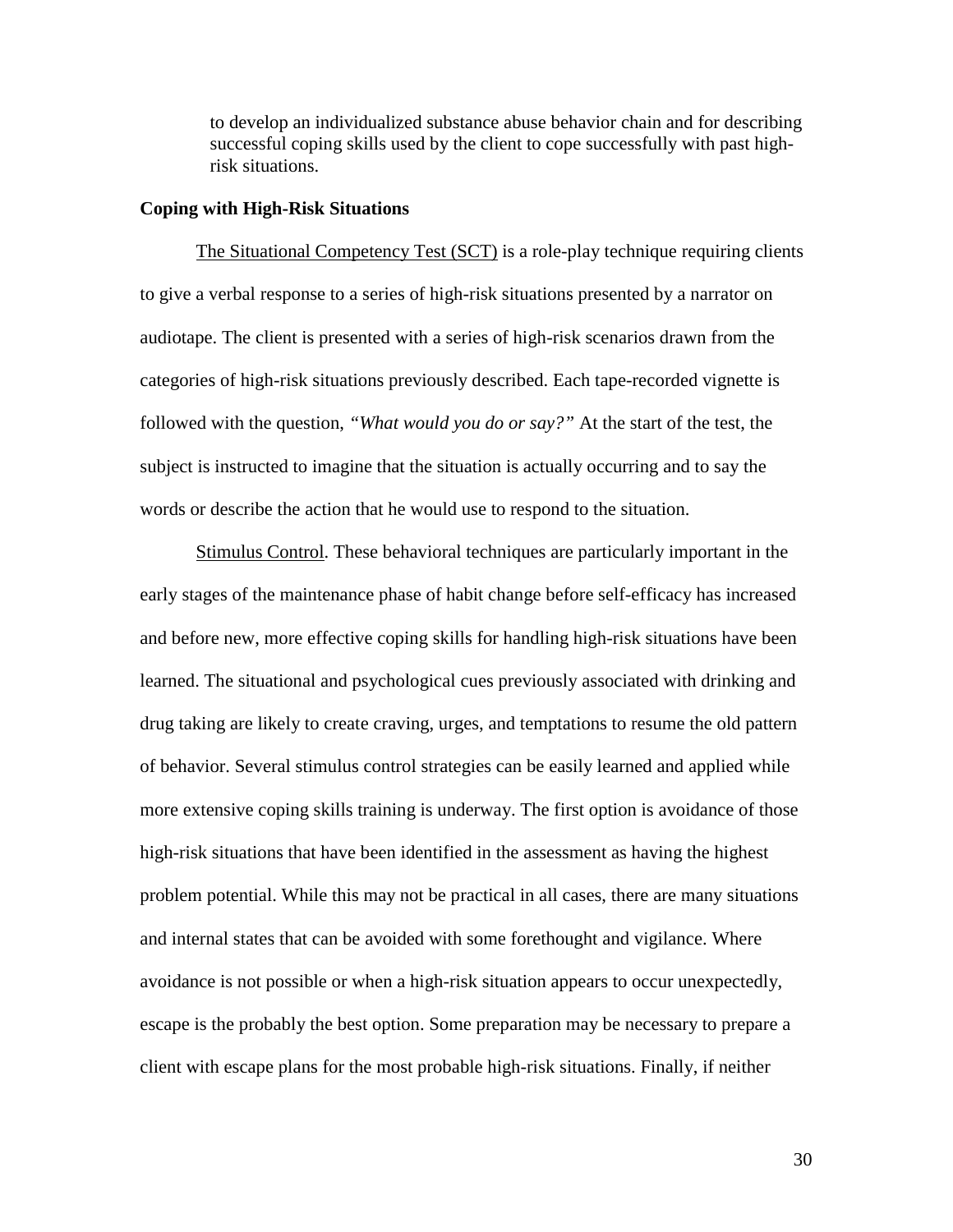avoidance nor escape is possible, delay of action may be used to interrupt a sequence of automatic, maladaptive thoughts.

Coping Skills Training. (A thorough discussion of coping skills training is provided by another guideline on this website and will only be summarized here). Once the high-risk situations have been identified, the client can then be taught to respond to these situational cues as discriminative stimuli (highway signs) for behavior change. Taken collectively, the assessment of high-risk situations and coping skills deficits can be used to target areas that require special training or attention during the coping skills training components of the relapse prevention program. Effective coping skills training focuses on those high-risk situations identified in the client's assessment as creating the greatest potential for increasing the probability of relapse. As stated earlier, in some cases, it might be best to simply avoid risky situations, if possible. In most cases, however, the high-risk situations or psychological states cannot be easily avoided, and the client must rely on coping skills or alternative strategies to "get through" the situation without a relapse.

The cornerstone of this approach to maintaining behavior change is to teach the client coping strategies with skill-training procedures (e.g., Chaney, O'Leary, & Marlatt, 1978). For clients whose coping responses are blocked by fear or anxiety, the therapist should attempt to disinhibit the behavior by the use of an appropriate anxiety-reduction procedure such as systematic desensitization and general relaxation training. For clients who show deficiencies in their coping skills, however, the therapist attempts to teach them new coping skills using a systematic and structured approach.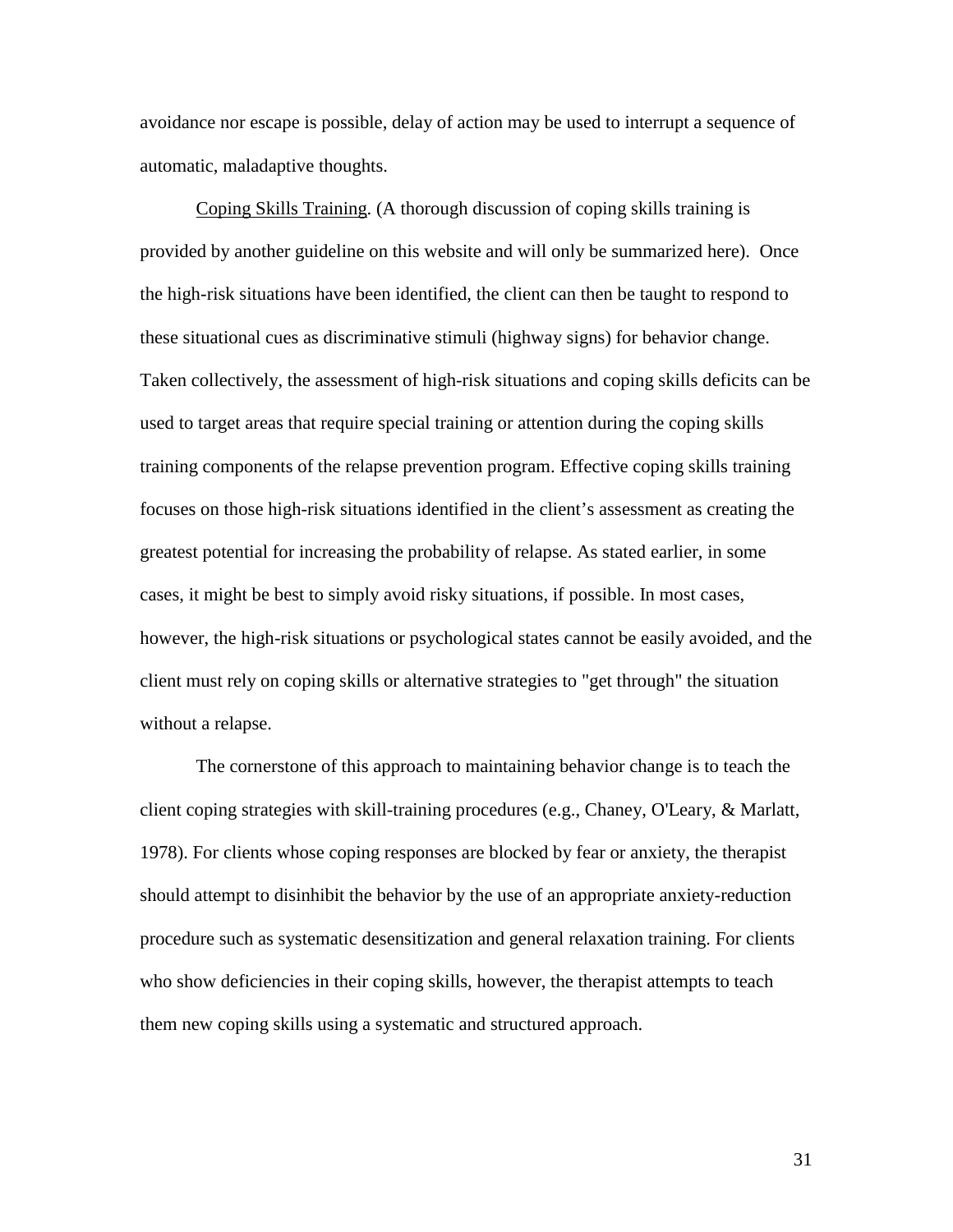Adopting a problem-solving orientation to stressful situations gives people greater flexibility and adaptability in new problem situations, rather than having to rely solely on the rote learning of a number of discrete skills that may or may not generalize across various settings and situations. Coping skills training methods incorporate components of direct instruction, modeling, behavioral rehearsal, therapist coaching, and feedback from the therapist and other clients in the case of RPT groups. We also find that the modeling of self-instructional statements or adaptive self-talk is particularly useful in teaching clients cognitive self-statements to use independently or in conjunction with performance of overt behavioral coping skills.

Problem Solving. Therapists are advised to help clients identify their style of approaching problems either by eliciting examples from them or by giving them a problem and asking them to outline how they would go about solving it. Changing a maladaptive general orientation to problems is a crucial prerequisite for effective problem solving in relapse prevention. Generating alternatives is perhaps the most important step to effective problem solving. Once a list of alternative solutions has been generated a particular solution can be selected by evaluating the 'pros' and 'cons' of each solution and selecting what promises to be the best available option.

Relapse Rehearsal. Sometimes a therapist and a client can do coping skills training in vivo where the therapist accompanies the client while he or she is exposed in real life to high-risk situations. However, in those cases in which it is not practical to practice new coping skills in real-life environmental settings, the therapist can make use of imagery to represent the high-risk situation. This procedure, called a relapse rehearsal, is similar to the relapse fantasy technique mentioned earlier. In the relapse rehearsal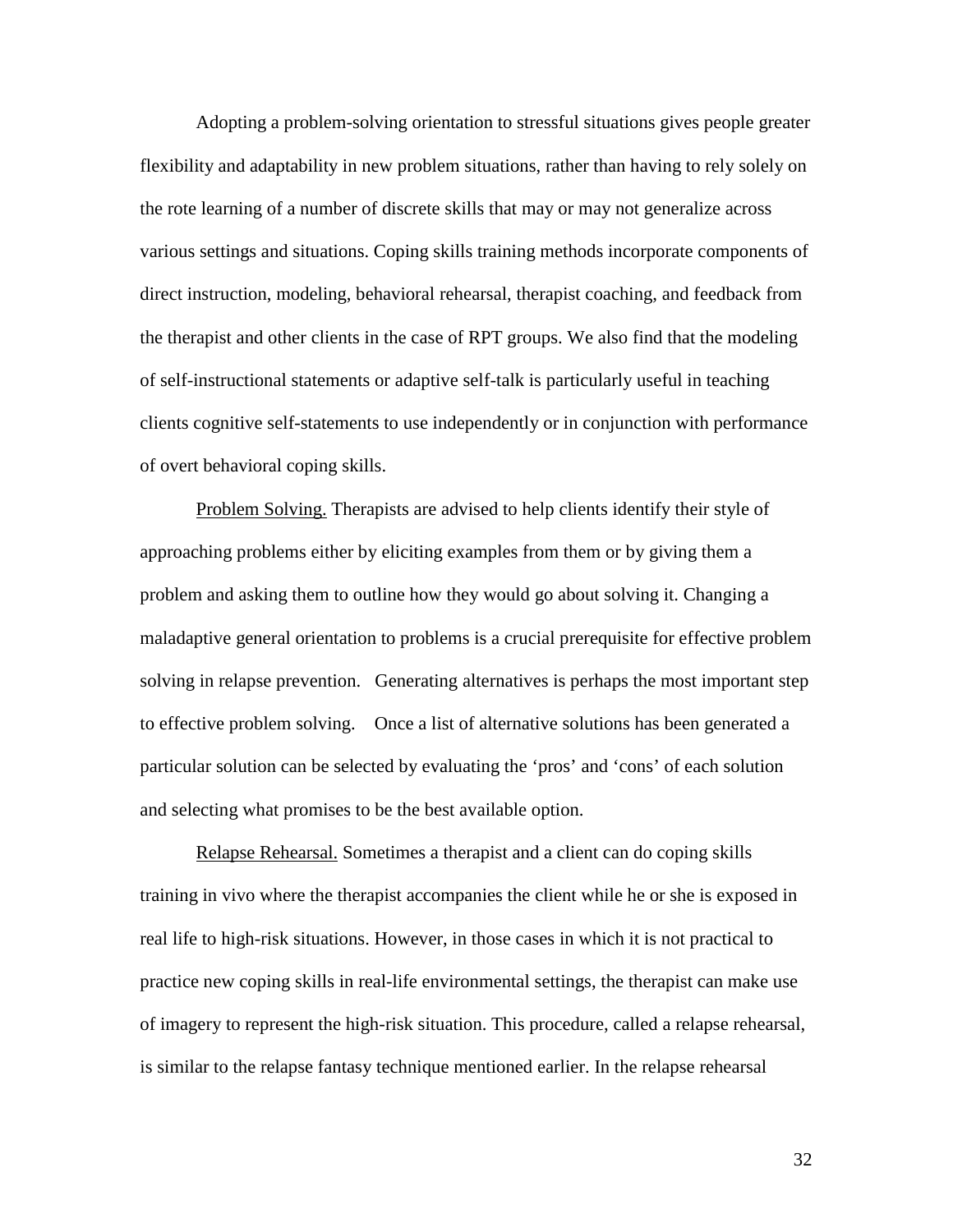procedure, the therapist goes beyond the imagined scenario of relapse related to the highrisk situation and includes scenes in which the client actually imagines himself or herself engaging in appropriate coping responses. This behavioral procedure, known as covert modeling, can also be used to help clients to cope with their reactions to a slip by rehearsing cognitive restructuring techniques. Relapse rehearsal can be extended into a role-playing procedure either in individual therapy or perhaps more productively in the context of relapse prevention group work.

Stress Management. In addition to teaching the clients to respond effectively when confronted with specific high-risk situations, there are a number of additional relaxation training and stress management procedures the therapist can draw upon to increase the client's overall capacity to deal with stress. Relaxation training may provide the client with a global increased perception of control, thereby reducing the stress "load" that any given situation may pose for the individual. Such procedures as progressive muscle relaxation training, meditation, exercise, and various stress management techniques are extremely useful in aiding the client to cope more effectively with the hassles and demands of daily life.

#### *Increasing Self-Efficacy*

Increase Awareness by Teaching the Principles of Self-Efficacy. High levels of both motivation and self-efficacy are important ingredients in a successful RPT program. In many cases, a particular coping response may fail to be executed despite high levels of motivation if the individual has low self-efficacy concerning his or her capacity to engage in the behavior. The converse is equally true, of course; an individual may fail to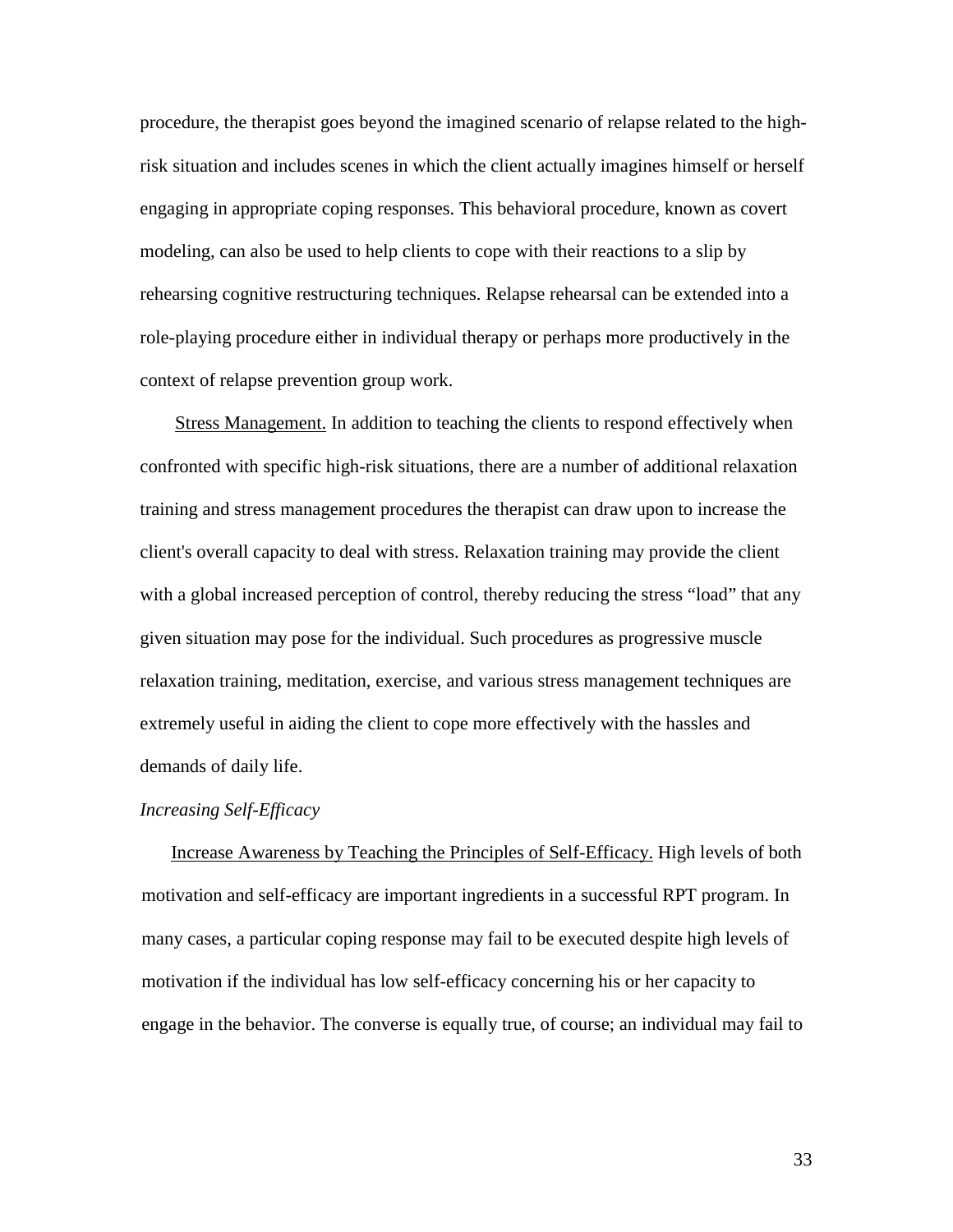engage in a specific behavior despite high levels of self-efficacy if the motivation for performance is low or absent ("I knew what to do, but I just didn't feel like doing it").

Self-Efficacy and Coping with High-Risk Situations. Until a high-risk situation is encountered, there is little threat to the perception of control since urges and temptations are minimal or absent. When a high-risk situation occurs, there is a conflict of motives between a desire to maintain control and the opposing temptation to give in or yield to the impulse. As defined here, self-efficacy is concerned with the person's perceived ability to perform a coping response to deal with the high-risk situation, and not with one's general ability to exercise willpower or sheer resistance to temptation. The probability of relapse in a given high-risk situation decreases considerably when the individual harbors a high level of self-efficacy for performing a coping response. If a coping response is successfully performed, the individual's judgment of efficacy will be strengthened for coping with similar situations as they arise on subsequent occasions. Repeated experiences of successful coping strengthen self-efficacy and reduce the risk that occasional failure or slips will precipitate a relapse.

Efficacy-Enhancing Imagery. Guided imagery techniques may also be used to help clients imagine themselves successfully coping with the challenge and remaining abstinent. In this procedure, the therapist can gently guide the client who is experiencing anxiety or having trouble generating successful coping strategies with subtle prompts that can later be internalized by the client. Efficacy-enhancing imagery is used to augment coping skills training and to assess the client's current level of self-efficacy and coping skills mastery.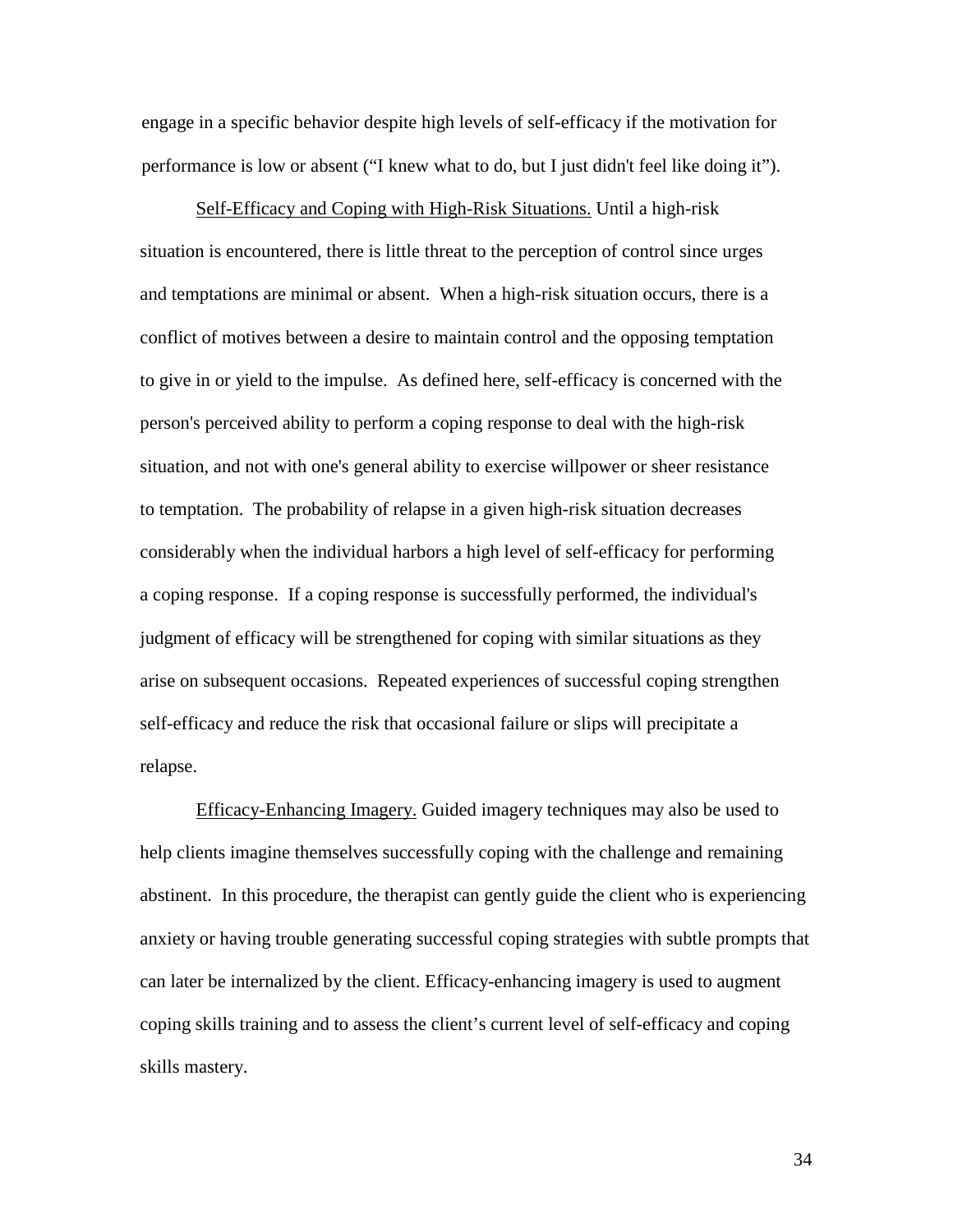### **Questionnaire Assessment of Self-Efficacy**

The *Drug-Taking Confidence Questionnaire* – DTCQ (Annis, Sklar, & Turner, 1997) is available to measure a client's confidence in avoiding heavy drinking or drug use across the same eight high-risk categories and 50 specific risk situations included in the IDTS. Studies of clients confidence, or "self-efficacy" in coping with risk situations have found that clients are less likely to relapse in situations where they have a high level of confidence in their ability to cope. The DTCQ allows therapists to gauge a client's confidence in coping with high-risk situations at different stages in the treatment process, providing a measure of the client's progress. Like the IDTS, the DTCQ can be used for alcohol and other drugs and is available in both computerized and paper-and-pencil formats.

# **Coping with Lapses**

What to Do when a Lapse Occurs. Of course, the occurrence of a lapse cannot be viewed as a totally benign event; nor should it be cause for catastrophizing and giving in to a full-blown relapse. During a lapse episode (slip) the most dangerous period is the time immediately following the event. Since specific coping strategies will vary from client to client, therapists may wish to help a particular client to prepare an individualized reminder card that fits that person unique set of vulnerabilities and resources.

The follow list contains a variety of recommended strategies to employ if a lapse occurs. Clients can be told to think of this list as a set of emergency procedures to be used in case a lapse occurs. The strategies are listed in order of temporal priority, with the most important immediate steps listed first. The main points of this information can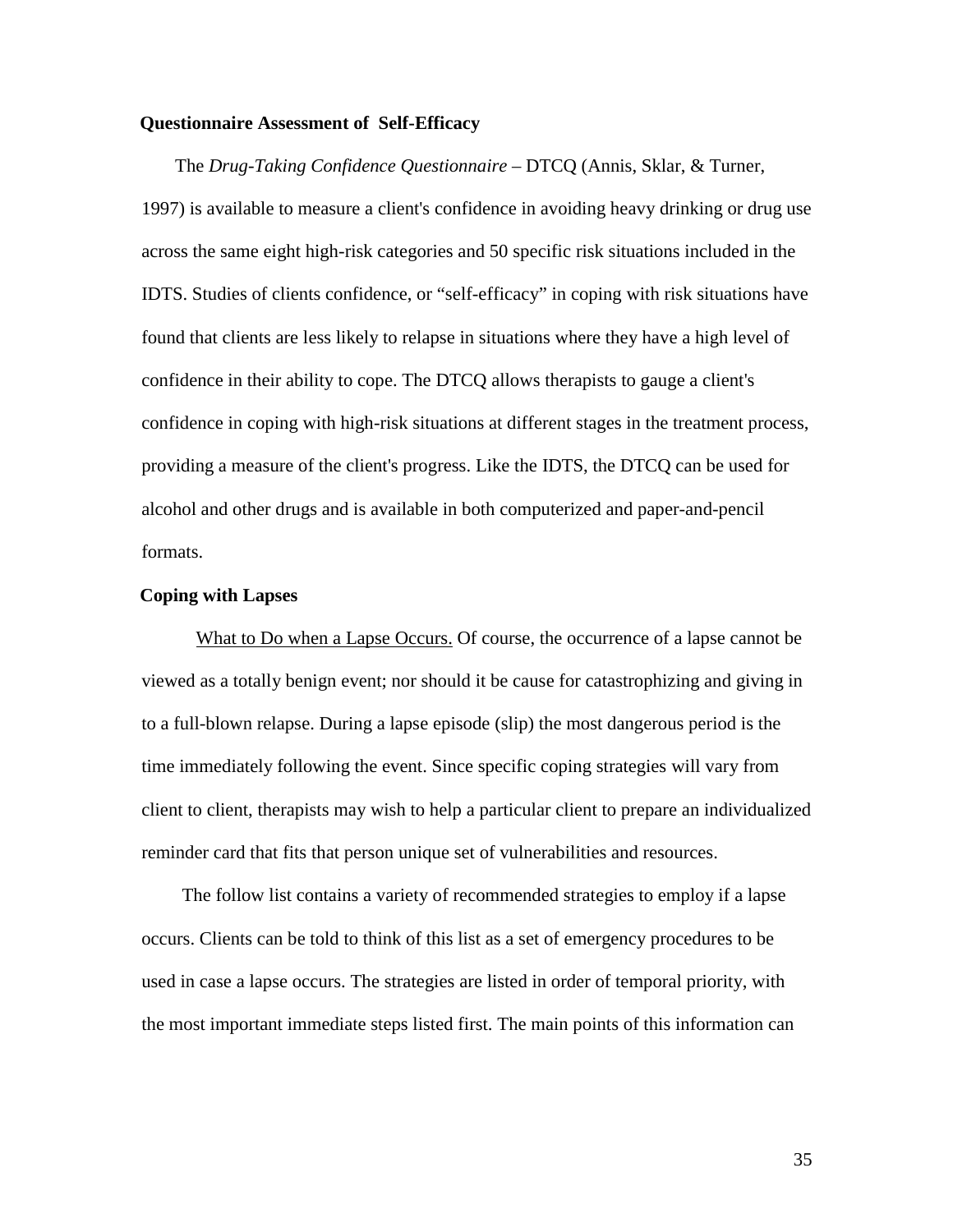be presented to clients in summary form by the use of a Reminder Card that should be

kept handy in the event that a lapse occurs.

- (1) *Stop, look, and listen.* The first thing to do when a lapse occurs is *to stop* the ongoing flow of events and to *look* and *listen* to what is happening. The lapse is a warning signal indicating that the client is in danger.
- (2) *Carry out Lapse Management Plan*. After a slip, renewed commitments should be turned into a plan of action to be carried out immediately. Therapists can help clients identify *Emergency Action Plans*, which may include a crisis hotline telephone number, an alternative activity, or a trustworthy friend.
- (3) *Keep Calm*. Just because the client slipped once does not indicate failure. One slip does not have to make a total relapse. Look upon the slip as a single, independent event, something that can be avoided in the future. A slip is a mistake, an opportunity for learning, not a sign of total failure.
- (4) *Renew Commitment*. After a lapse, the most difficult problem to deal with is motivation. The client may feel like giving up and may need reminding of the long-range benefits to be gained from this change. Clients should be encouraged to reflect optimistically on their past successes in being able to quit the old habit, instead of focusing pessimistically on current setbacks.
- (5) *Review the situation leading up to the lapse.* Look at the slip as a specific unique event. The following questions may help clarifying the lapse episode: What events led up to the slip? Were there any early warning signals that preceded the lapse? What was the nature of the high-risk situation that triggered the slip? Each of these questions may yield valuable information concerning sources of stress and high-risk situations for the client. The fact that a slip occurred often is an event that tells you that something is going on that needs attending to.

Dealing with the Abstinence Violation Effect The cognitive restructuring process

designed to assist clients to cope with a lapse after a period of abstinence or controlled

use includes the following points:

(1) Teach clients not to view the cause of the lapse as a personal failure or as a lack of willpower, but instead ask them to pay attention to the environmental and psychological factors in the high-risk situation, to review what coping skills they had available but didn't implement, and to notice how they felt decreased self-efficacy when they couldn't deal with the situation adequately.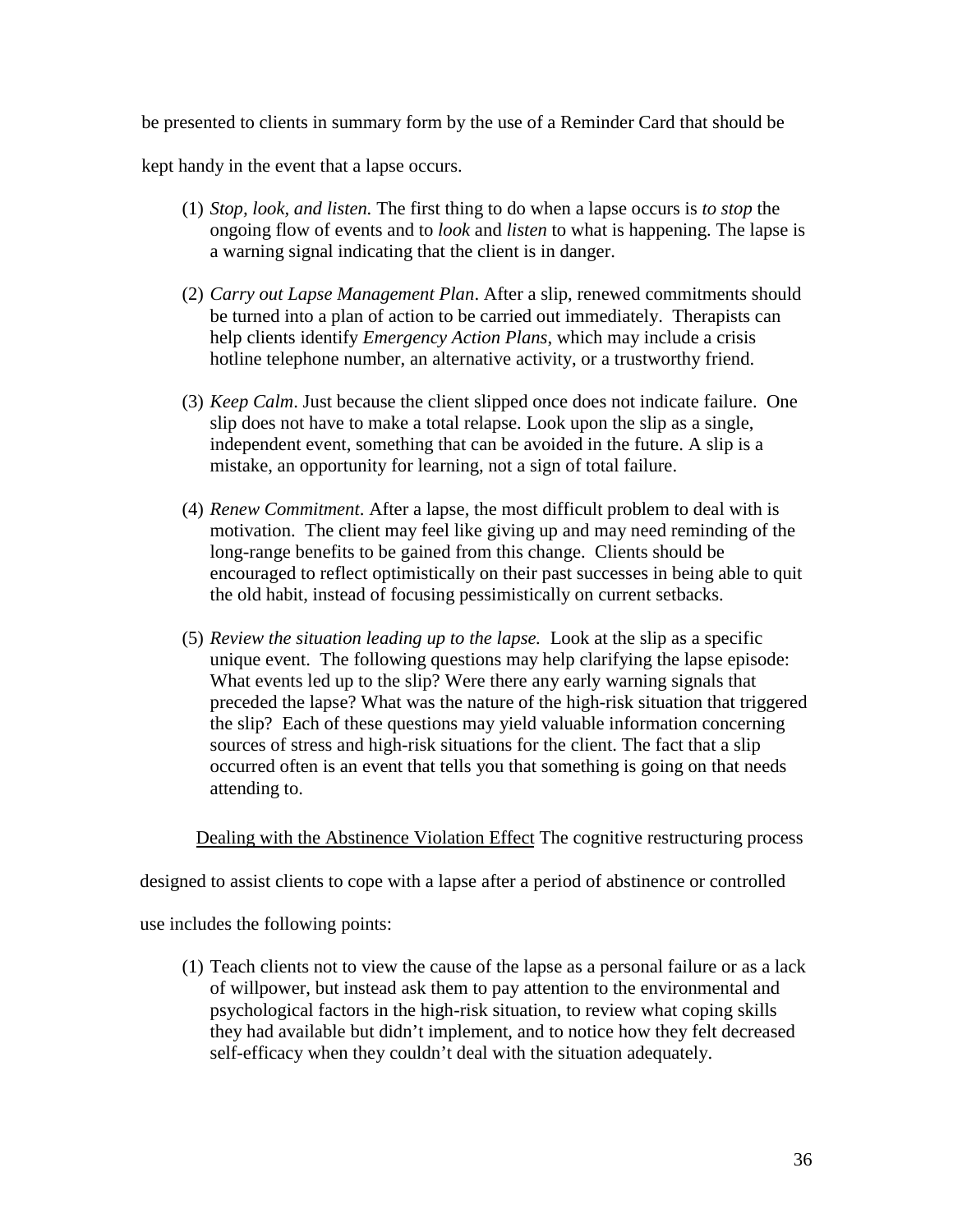- (2) Clients may need help to deal with the inevitable feelings of guilt and shame and the cognitive dissonance that usually accompany a lapse. Guilt and shame reactions are particularly dangerous because the emotions they produce are likely to motivate further substance use or other addictive behaviors as a means of coping with these unpleasant reactions to the slip.
- (3) After the lapse has occurred, the RPT approach is to react to the client with compassion and understanding, but with the encouragement to learn everything possible about how to cope with similar situations in the future by a thorough debriefing of the lapse and its consequences
- (4) Help clients identify any of the cognitive distortions they may have succumb to in exposing themselves to the high-risk situation, limiting their ability to engage in an effective coping response, and finally, making the decision to choose to take that first drink, dose of drugs, or to engage in criminal activity.
- (5) Consult and revise the Decision Matrix or Decision Balance Sheet to renew motivation by focusing on the practical advantages for others and the client of continuing on the journey of habit change.

## **Global RPT Intervention Strategies**

Providing clients with behavioral skills training and cognitive strategies to effectively cope with high-risk situations and lapses is vital to the success of any relapse prevention program. These techniques are likely to be the exclusive focus of efforts to abstain and to remain abstinent from the addictive habit in the early part of the maintenance stage of therapy. However, simply teaching clients to cope with one highrisk situation after another is not enough for long-term success in addictive or criminal behavior habit change. This is true because it is impossible for the therapist and client to identify all possible high-risk situations that the client may encounter.

Our experience has shown us that to develop a more comprehensive and effective program of habit change, it is necessary to do two additional things: (1) to help the clients develop a more balanced lifestyle in order to increase their overall capacity to cope with stress and to gradually increase self-efficacy, and (2) to teach clients how to identify and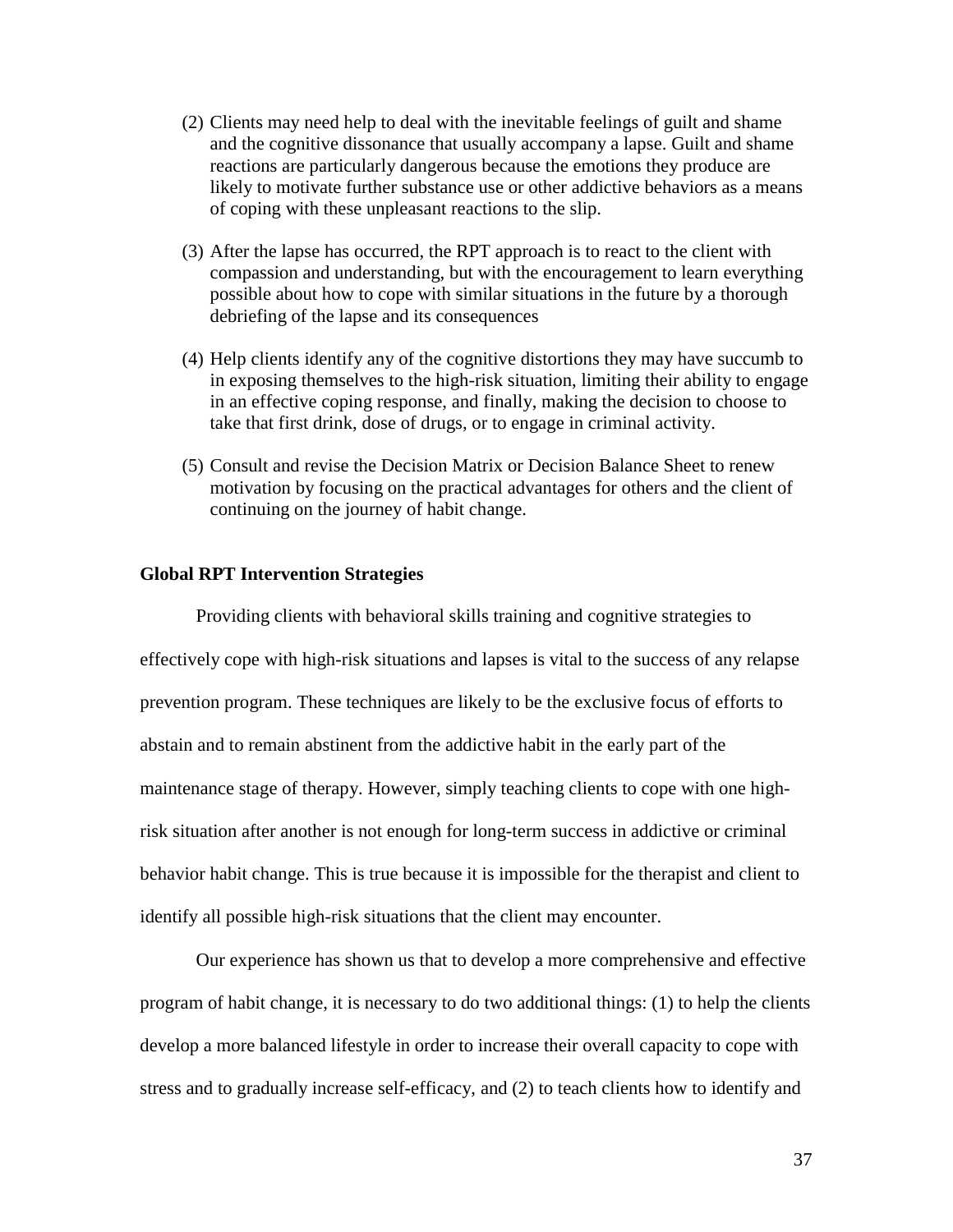anticipate the early warning signals that preceded exposure to high-risk situations and to implement self-control strategies designed to reduce the probability of a lapse or a relapse. We summarize these Global RPT Interventions in this section. A detailed description of Lifestyle Modification can be found in Marlatt & Gordon (1985).

#### **Lifestyle Balance**

Our research studies and clinical experience suggest that the degree of balance or imbalance in a person's daily life has a significant impact on the desire for indulgence and immediate gratification. Lifestyle imbalance is the first covert antecedent in a chain of events that can lead to a relapse set-up. We define lifestyle balance as the degree of equilibrium that exists in one's daily life between the variety of activities a person engages in and the effects of those activities on one's level of health and well being.

More broadly conceived, lifestyle balance refers to the amount of stress in a person's daily life compared with stress reducing activities such as social support, exercise, meditation, or other stress buffering or relieving activities. Lifestyle balance is also related to diet, social relationships, and spiritual endeavors. In the most global sense, lifestyle balance is based on the principle of moderation. When one experiences lifestyle imbalance because negative factors are greater than positive ones, the RPT model predicts that a desire for indulgence will occur. A common pattern is the individual who spends most of their day engaged in demanding "shoulds" and attempts to balance this disequilibrium by engaging in an excessive "want" at the end of the day to restore balance, including excessive use of alcohol or other substances.

Whatever the cause of lifestyle imbalance, this factor is likely to be the first in a chain of covert antecedents that become relapse set-ups by creating exposure to high-risk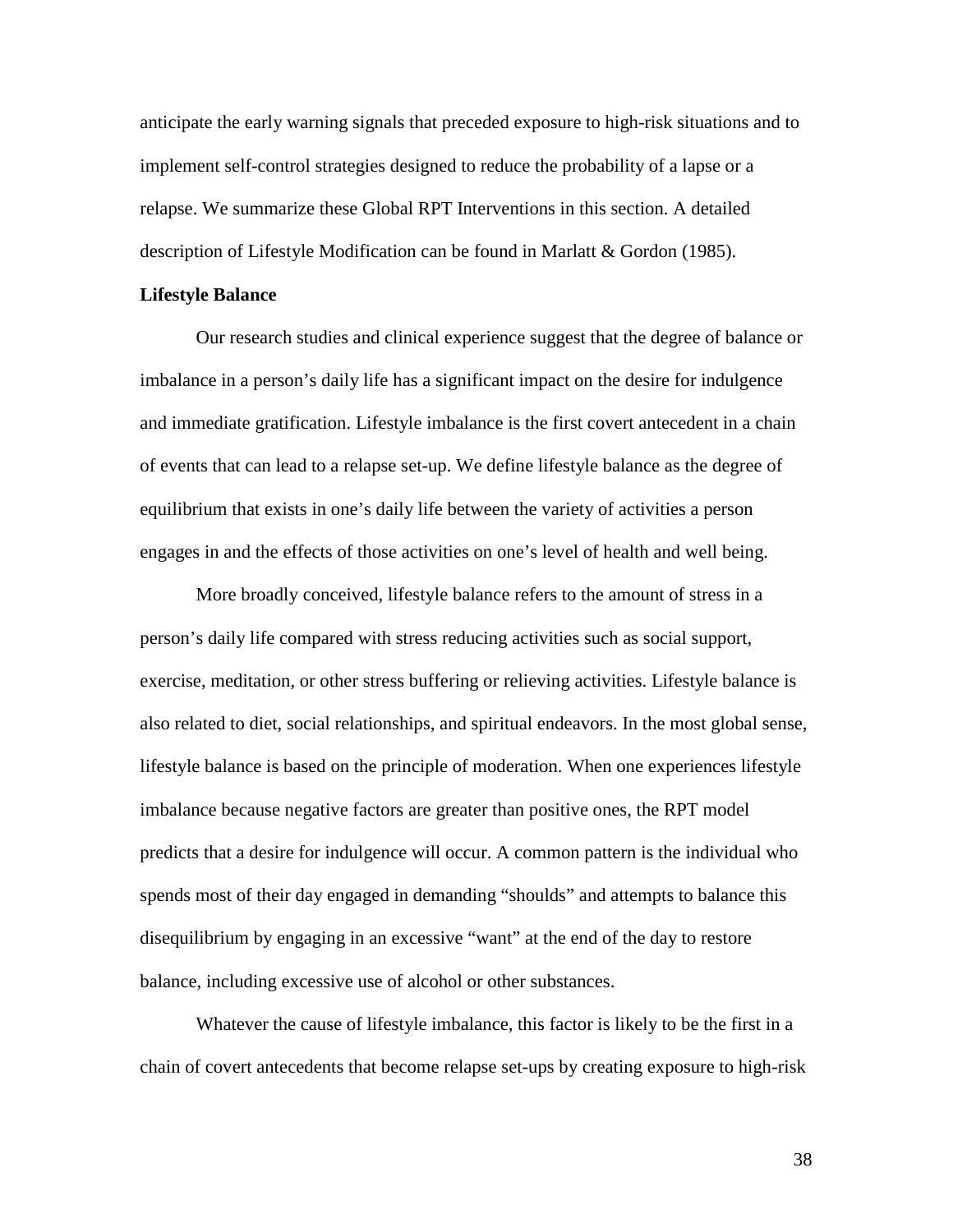situations that may precipitate a lapse or evolve into a full-blown relapse. The first step in applying Global RPT Interventions is to assess the client's quality of life with a focus on sources of lifestyle imbalance. This discussion of the client's lifestyle is most likely to occur at a time during the therapy process when some progress had been made in identifying and coping with high-risk situations. An unstructured interview is a good place to start assessing lifestyle balance by paying attention to the areas of life previously mentioned by the client.

#### **Increasing Lifestyle Balance**

Lifestyle modification procedures are designed to identify and circumvent the covert antecedents of relapse that set-up exposure to high-risk situations and to promote lifelong habit change to create greater mental, emotional, physical, and spiritual wellbeing. The specific lifestyle modifications recommended in the RPT approach depend on the client's unique needs and abilities. A program of exercise such as jogging, hiking, or skiing; meditation, yoga, or reading; enhanced social activities with new friends; or weekly massage to reduce muscle tension are among the many possibilities. *Coping with Desire for Indulgence*

Because lifestyle imbalance is likely to create a desire for indulgence, one effective strategy is to search for activities that might be substitute indulgences that are not harmful or addictive, but that over time with repeated practice, can become adaptive wants that provide some of the same pleasure and enjoyment that addictive behaviors have provided without the delayed costs. In this regard, Glasser (1974) described behaviors such as excessive drinking and drug abuse as negative addictions that initially feel good, but produce long-term harm. Conversely, Glasser describes "positive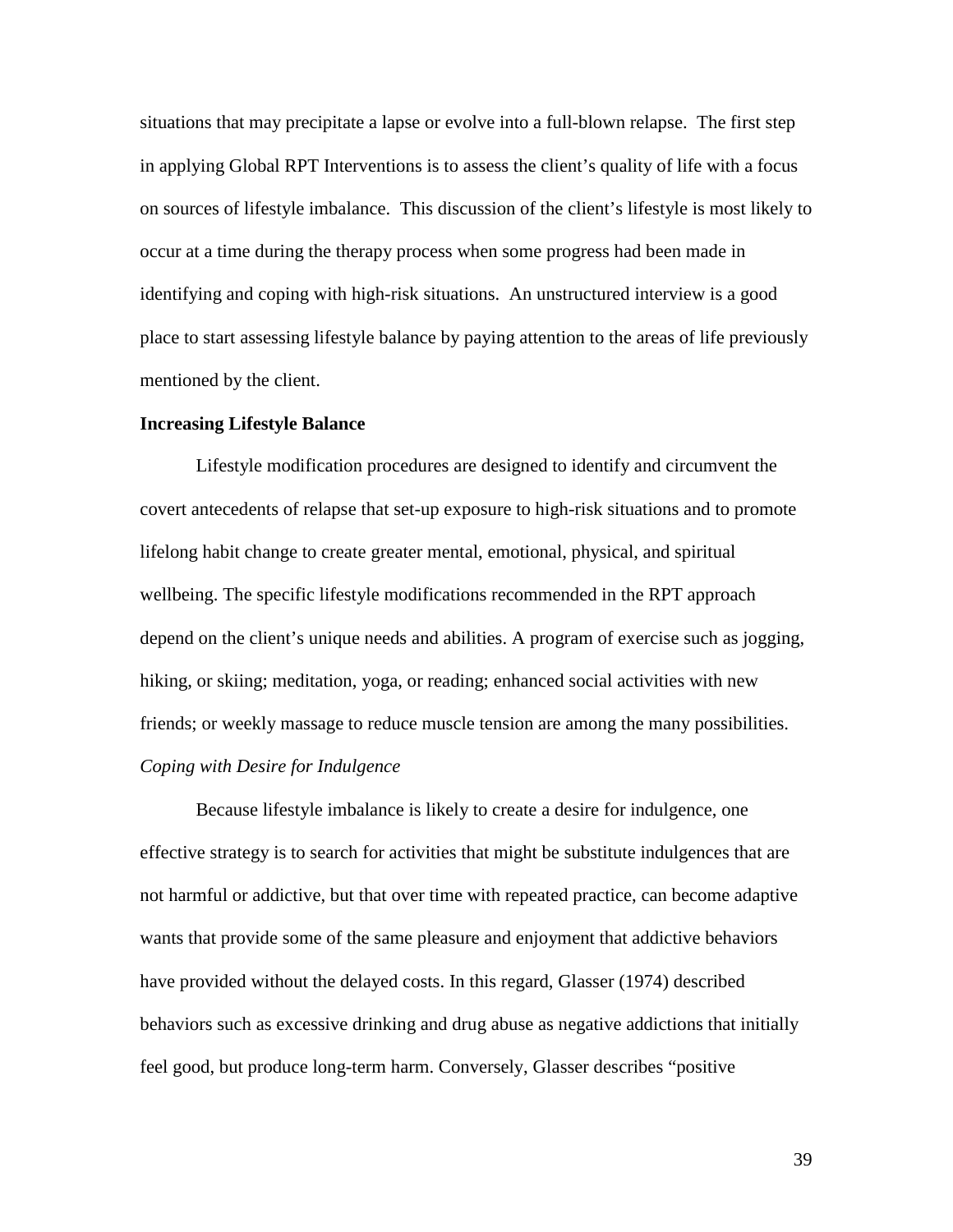addictions" (e.g. running, meditation, hiking, hobbies) as producing short-term discomfort or even pain while creating long-term benefits to physical health and to psychological well-being.

Positive addictions often become wants as the individual begins to gain mastery and looks forward to engaging in these activities as source of pleasure and misses the enjoyable effects of the positive addiction, if the activity is not engaged in on a regular basis. An added benefit of positive addictions is that they often are associated with the development of related skills and new social relationships which often increase a person's self-efficacy and can create social networks with peers that model and support a more healthy lifestyle. The regular practice of these behaviors is associated with a greater sense of ease and relaxation and improved physical, mental, and social well being.

# *Coping with Urges and Craving*

The desire for indulgence alone does not set up a relapse, instead relapse is also promoted by affective and cognitive processes that mask a person's true intentions and move the person closer to a high-risk situation. On the affective side, the desire for indulgence may be experienced as an urge or craving for the prohibited substance or behavior. Most people experience urges and cravings as somatic states, strong emotions, or nonverbal impulses. RPT defines an urge as the relatively sudden impulse to engage in a pleasurable act. Craving is defined as the subjective desire to experience the expected effects of a given behavior. Various techniques for coping with craving and urges are:

(1) *Stimulus control.* Despite one's best attempts to modify lifestyle and to learn and practice positive additions and substitute indulgences, occasional urges and cravings, sometimes of great intensity, may still surface from time to time. On some occasions, urges and craving are triggered by external cues such as the sight of others engaged in drinking or drug use or by simply finding a joint of marijuana tucked away in some forgotten hiding place. The frequency of these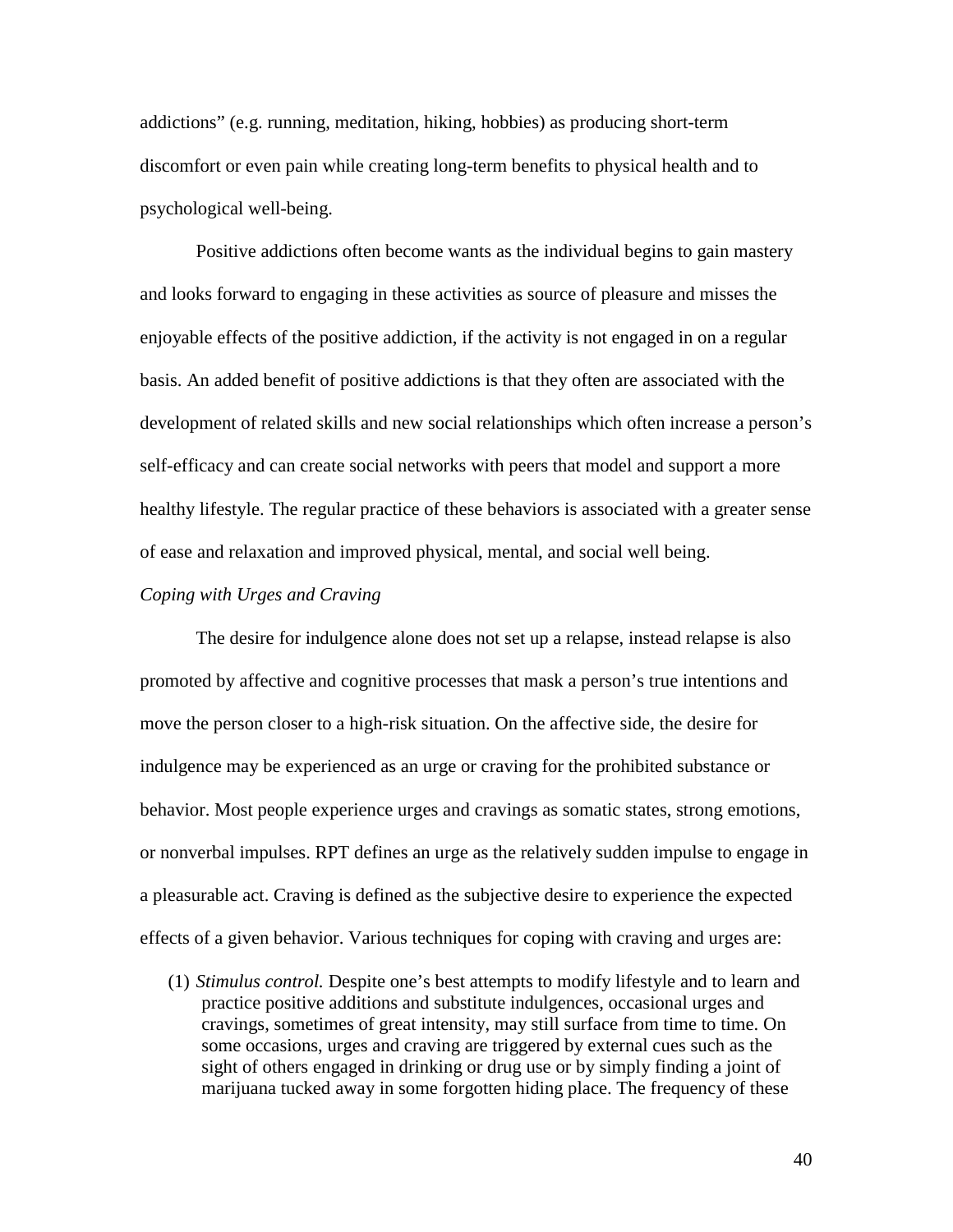externally triggered urges and craving can be reduced by using stimulus control techniques designed to minimize exposure to these cues. In some circumstances, simply avoiding the situation is the best strategy especially situations filled with multiple cues for indulgence. For a time, before coping responses are strong, this may mean curtailing certain activities until exposure to these cues can be mastered without precipitating a lapse.

- (2) *Cue Exposure.* Stimulus control techniques such as avoidance are at best shortterm solutions to the problems posed by urges and craving. Eventually, the client will have to learn and master effective techniques to cope with these tempting situations. One emerging approach in this regard is cue exposure (Drummond, Tiffany, Glautier, & Remington, 1995). Cue exposure involves systematically exposing clients to environmental cues for substance abuse or other addictive behaviors in the course of treatment. Cue exposure is most effective when exposure to alcohol or drug cues is paired with strategies and techniques designed to prepare clients to cope with the kinds of temptations they will encounter in course of their everyday lives. Cue exposure treatments have shown some efficacy in reducing relapse to alcohol, nicotine, opiates, and cocaine (Drummond et al, 1995).
- (3) *Coping Imagery.* A person experiencing a craving for some substance or activity has a tendency to feel as the though the pressure is building up inside them and that it will mount precipitously until their resolve to abstain and their resistance collapses under the overwhelming pressure of a rapidly inflating balloon that will eventually explode. Using a wave metaphor, we have developed a Coping Imagery technique, "Urge Surfing", to help client's gain control over these seemingly unmanageable events. In this technique, the client is first taught to label these internal sensations and cognitive preoccupations as an urge or craving that is beginning to develop and to foster an attitude of detachment and disidentification regarding this wave of desire. Clients are initially taught the urge surfing technique through guided imagery and then to try it on their own whenever they are exposed to substance cues.
- (4) *Self-Monitoring of Urges and Craving The Craving Diary.* Another way to foster detachment from urges and craving is to have clients use Self-Monitoring Procedures to keep track on these experiences. The Craving Diary is a technique used in a number of RPT programs to gain information and to help cope with craving. The client is asked to keep track of the internal and external cues that stimulated a craving, their mood, the strength of the craving, how long it lasted, coping skills such as urge surfing used to cope with the craving, and how successful or unsuccessful these coping strategies were.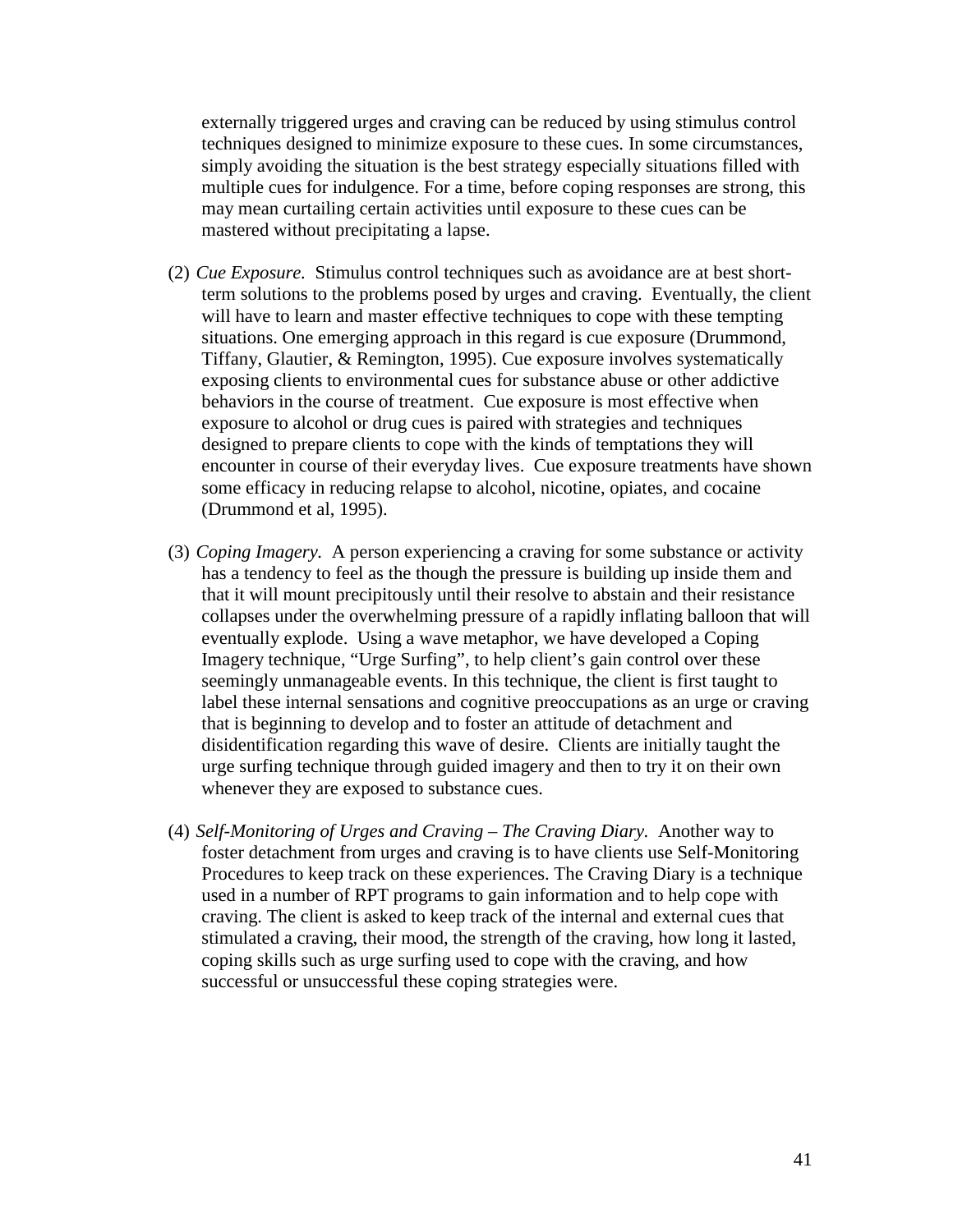#### **Coping with Rationalization, Denial, and Apparently Irrelevant Decisions (AIDs)**

In addition to the affective processes related to urges and craving just described, covert antecedents of a relapse episode are also influenced by three cognitive constructs: Rationalization, Denial, and Apparently Irrelevant Decisions (AIDS) which are associated with the chain of events preceding exposure to a high-risk situation. A rationalization is an explanation or an ostensibly legitimate excuse to engage in a particular behavior. Rationalizations are used to allow the individual to approach a given situation or behavior without acknowledging to themselves or to others the real purpose or intention of their actions. Our use of the term rationalization is consistent with the psychoanalytic use of the term as a defense mechanism in which the individual attributes false, but credible motives as the cause of a proposed behavior without paying attention or giving credence to the "true" or underlying reasons for the behavior. Denial is a similar defense mechanism where the individual refuses to recognize selected aspects of their motivations, decisions, or certain characteristics of a situation or set of events. The person will usually deny the existence of any motive to engage in a relapse and may also deny awareness of the delayed negative consequences of resuming the addictive habit or criminal activity.

Both rationalization and denial are cognitive distortions that occur with minimal awareness and may underlie an individual's covert planning of exposure to a high-risk situation. These two cognitive distortion mechanisms are usually combined to influence an individual to make certain choices or decisions that ultimately become part of a chain of events ending in relapse. A person influenced by these cognitive processes makes a number mini-decisions over time, each of which seems innocent or irrelevant in and of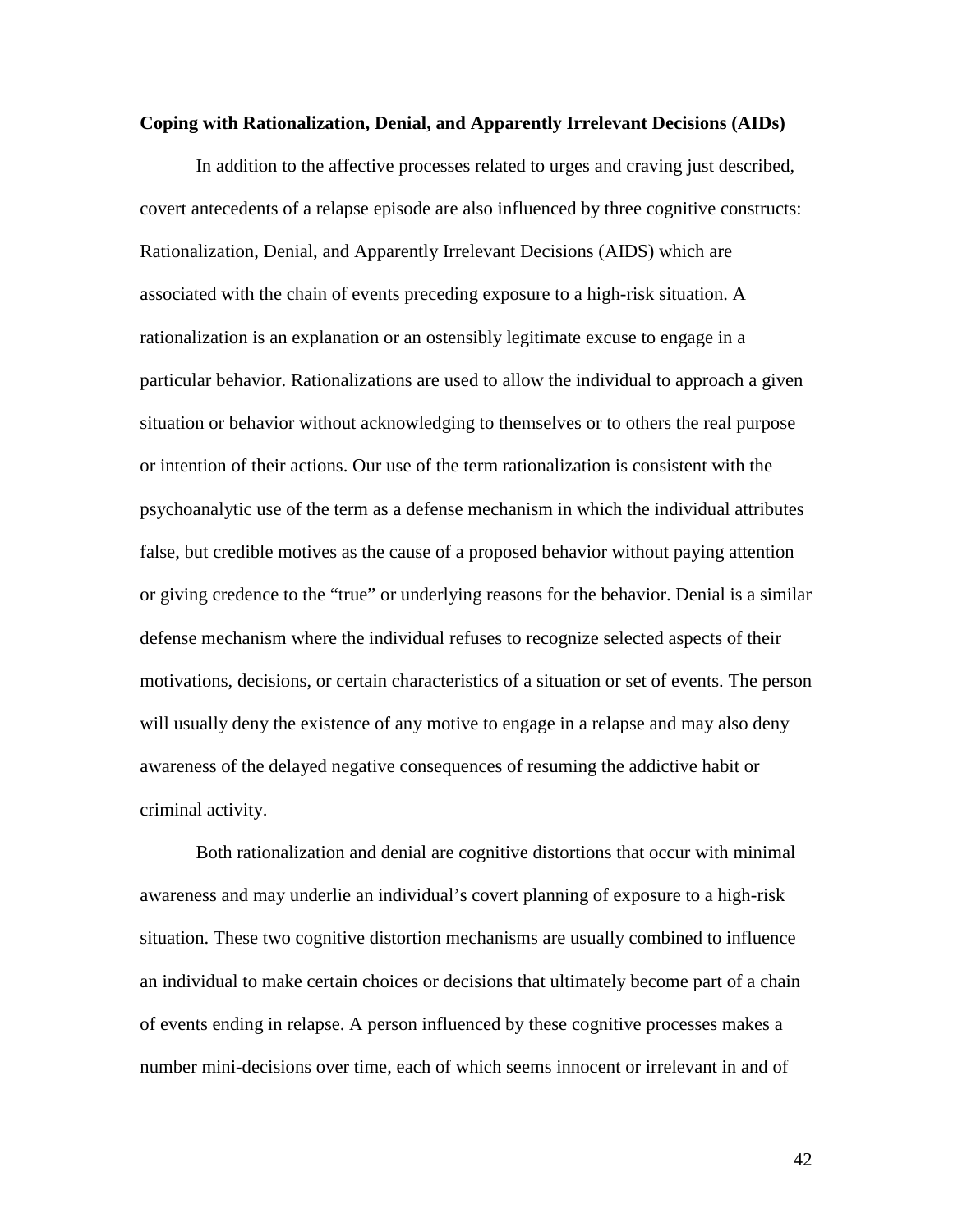itself, but which in combination bring the person closer to the brink of exposure to a relapse triggering high-risk situation. These mini-decisions or Apparently Irrelevant Decisions inch the person closer to exposure to a high-risk situation where a subsequent lapse is likely and where the potential for relapse is greatly increased. One of the primary goals of the RPT program is to train individuals to recognize early warning signs that precede exposure to a high-risk situation and to execute intervention strategies before it is to late to do anything because the temptations are too compelling to resist.

Urges and cravings usually do not operate at a conscious level, but are likely to be masked by the cognitive distortions and defense mechanisms described in our discussion of covert antecedents of high-risk situations. As such, these dimly perceived sensations and strong emotions fueled with forbidden desires set-up the possibility of relapse by bringing the person closer to exposure to a high-risk situation. Teaching clients to become vigilant for these early warning signals and to engage in explicit self-talk which questions their motivations and intentions can help them to recognize and acknowledge the direct relevance of these Apparently Irrelevant Decisions to the increased risk of relapse. This may allow the client to begin to see through their rationalization and denial by recognizing the true meaning and likely outcome (relapse) of the decisions they may not be taking responsibility for making.

#### **Conclusion**

 In this RPT Clinical Guideline we have provided an extensive description of how-to implement a RPT program. The strategies described here can be used as a stand-alone treatment or in combination with other treatments, such as twelve-step approaches, coping skills training, cue exposure, motivational interviewing, or community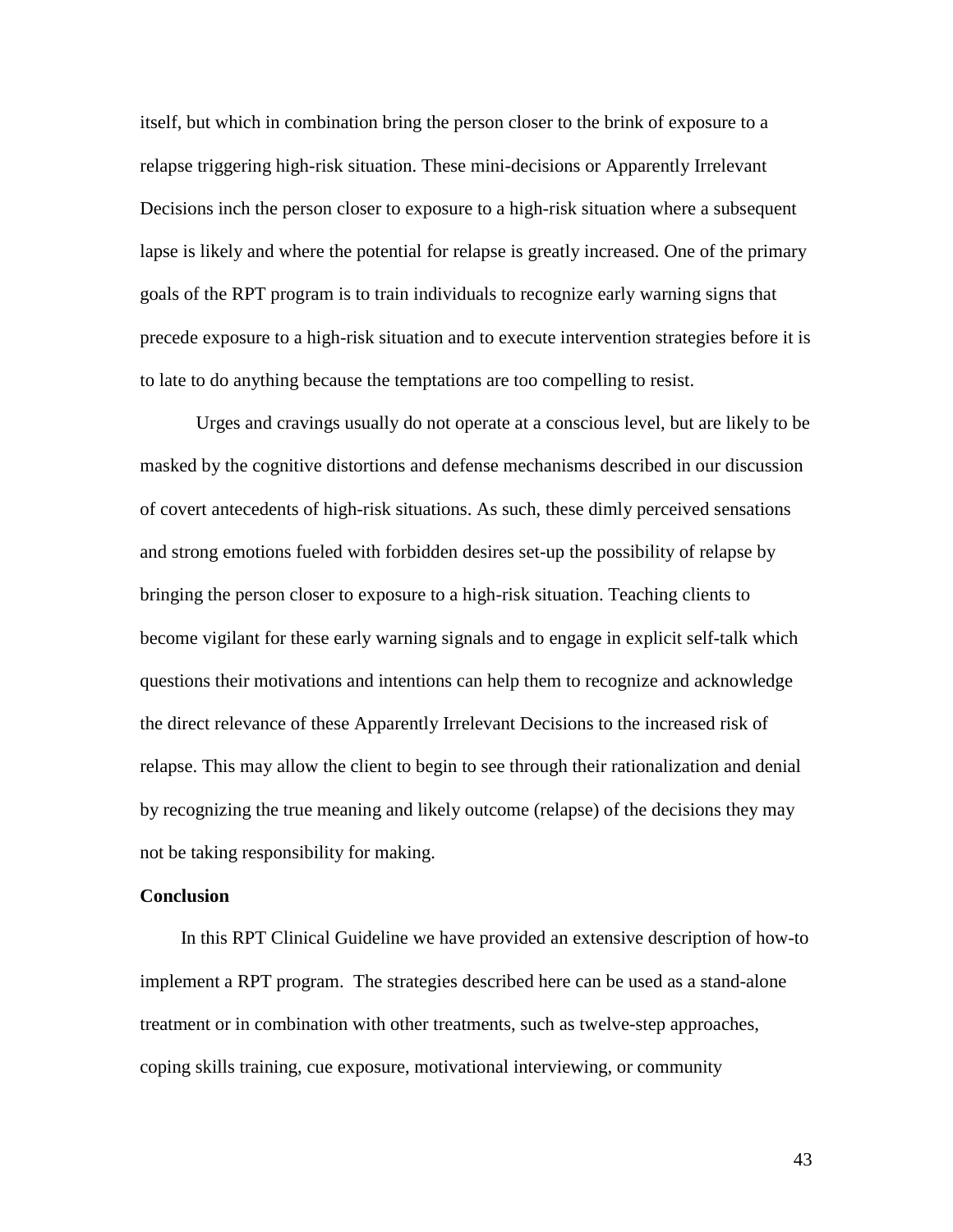reinforcement approaches. While we have attempted to present the empirical evidence supporting relapse prevention, more research and clinical investigation needs to be conducted on the active components of a RPT intervention. The development of more precise assessment instruments for identifying high-risk situations and the main components of the cognitive behavioral model of relapse will advance our understanding of why individuals relapse and how we, as clinicians, can prevent a relapse from occurring.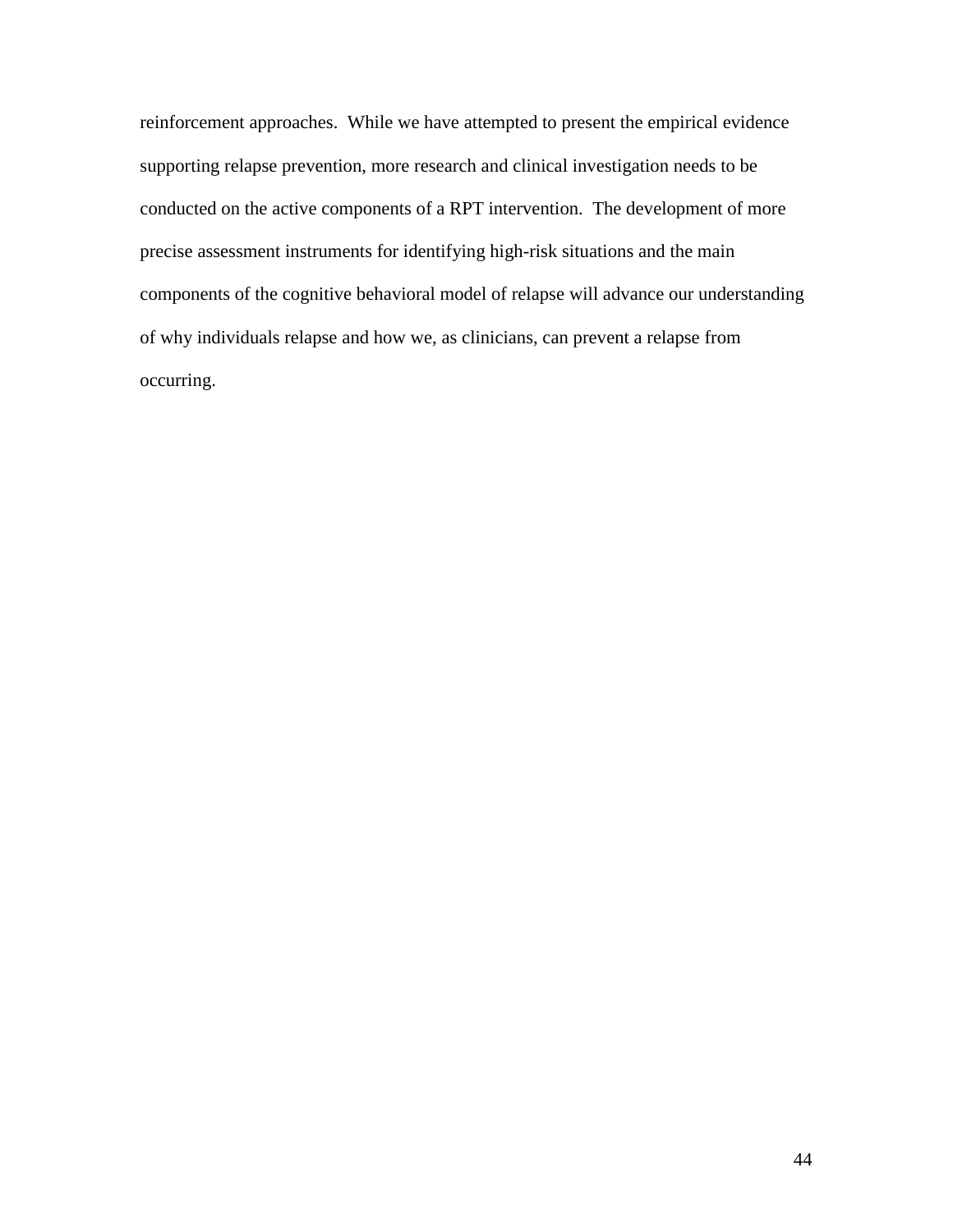### **Resource Section**

#### **Assessment Instruments Cited in Text**

- Annis, H. M., Sklar, S.M., & Turner, N.E. (1997). *Drug-Taking Confidence Questionnaire: User's Guide.* Toronto: Addiction Research Foundation.
- Annis, H. M., Turner, N.E., & Sklar, S.M. (1997). *Inventory of Drug-Taking Situations: User's Guide.* Toronto: Addiction Research Foundation.
- Annis, H. M., Shober, R., & Kelly, E. (1996). Matching addiction outpatient counseling to client readiness for change: The role of structured relapse prevention counseling (Commitment to Change Algorithm). *Experimental and Clinical Psychopharmacology, 4* (1), 37-45.
- Chaney, E. F., O'Leary, M. R., & Marlatt, G. A. (1978) Skills training with alcoholics. *Journal of Consulting and Clinical Psychology,* 46, 1092-1104.
- McConnaughy, E.A., Prochaska, J.O., & Velicer, W.F. (1983). Stages of change in psychotherapy: Measurement and sample profiles. *Psychotherapy: Theory, Research and Practice, 20,* 368-375*.*
- Miller, W. R., & Tonigan, J. S. (1996). Assessing drinkers' motivations for change: The Stages of Change Readiness and Treatment Eagerness Scale (**SOCRATES**). *Psychology of Addictive Behaviors, 10* (2), 81-89.
- Rollnick, S., Heather, N., Gold, R., Wayne, H. (1992) Development of a Short 'Readiness to Change' Questionnaire for use in brief, opportunistic interventions among excessive drinkers. *British Journal of Addiction, 87,* 743-754.
- Schonfeld, L., Peters, R., & Dolente, A. (1993) *Substance Abuse Relapse Assessment* Psychological Assessment Resources, Inc.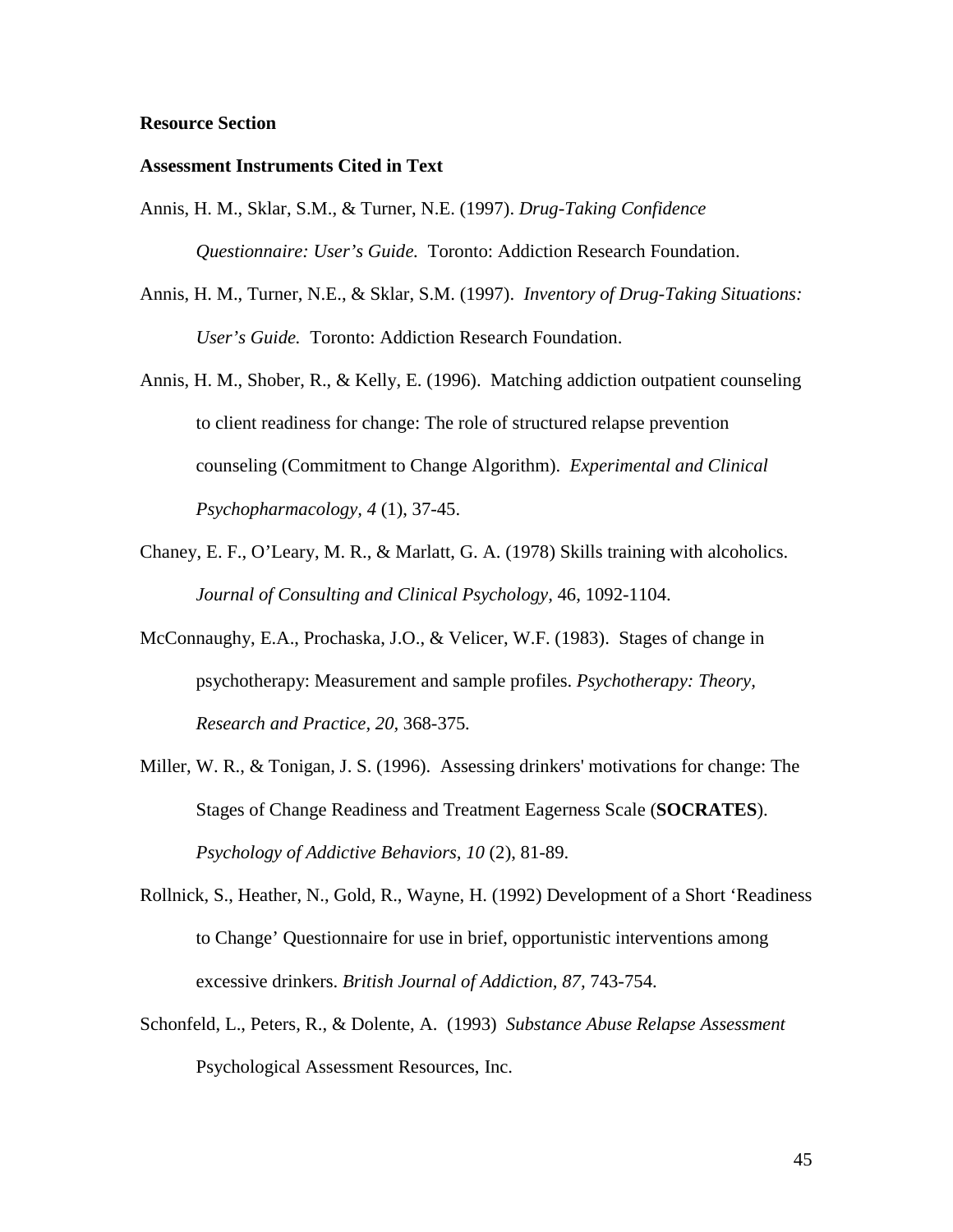Turner, N. E., Annis, H. M., Sklar, S. M. (1997). Measurement of antecedents to drug and alcohol use: Psychometric properties of the Inventory of Drug-Taking Situations (IDTS). *Behavior Research and Therapy, 35*(5), 465-483.

## **Treatment Resources Cited in Text**

- Carroll, R. M. (1998). A *Cognitive-behavioral Approach: Treating Cocaine Addiction.* Rockville, MD: U.S.D.H.H.S., P.H.S., N.I.H., NIDA.
- Kadden, R. M. (2002). *Cognitive-behavior therapy for substance dependence: Coping skills training.* Retrieved June 28, 2002, from [http://www.bhrm.org.](http://www.bhrm.org/)
- Kadden, R. M., Carroll, K., Donovan, D., Cooney, N., Monti, P., Abrams, D., Litt, M., and Hester, R. (1995). *Cognitive-Behavioral Coping Skills Therapy Manual*. Project MATCH Monograph Series, edited by Mattson, M.E. Rockville, MD: U.S.D.H.H.S., P.H.S., N.I.H., NIAAA.
- Marlatt, G. A., & Gordon, J. R. (1985). *Relapse Prevention: Maintenance strategies in the treatment of addictive behaviors.* New York: Guilford.
- Parks, G. A., Marlatt, G. A., Anderson, B.K. (2001). *Cognitive-Behavioral Alcohol Treatment* in the Handbook of Alcohol Dependence and Problems edited by N. Heather, T. Peter, & T. Stockwell, Sussex, England: John Wiley & Sons, Ltd.
- Parks, G. A. Anderson, B.K. and Marlatt, G. A. (2001). *Relapse Prevention Therapy* in the Handbook of Alcohol Dependence and Problems edited by N. Heather, T. Peter, & T. Stockwell, Sussex, England: John Wiley & Sons, Ltd.
- Wanigaratne, S., Wallace, W., Pullin, J., Keaney, F., & Farmer, R. (1995). *Relapse prevention for addictive behaviors: A manual for therapists*. Cambridge, MA: Blackwell Science, Ltd.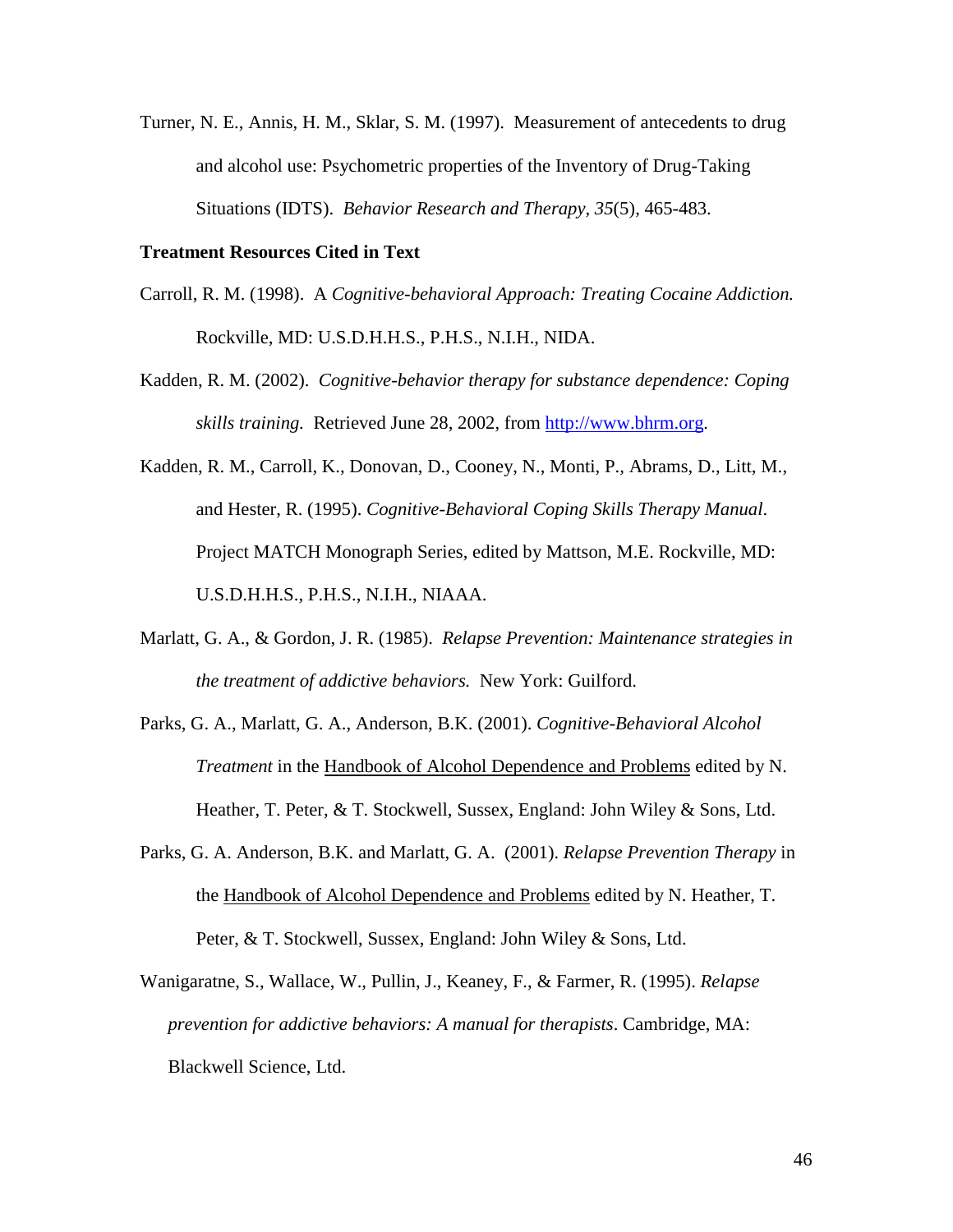# **Other Literature Cited in Text**

- Bandura, A. (1977). Self-efficacy: Toward a unifying theory of behavioral change. *Psychological Review, 84* (2), 191-215.
- Bandura, A. (1986). Social foundations of thought and action: A social cognitive approach. Englewood Cliffs, NJ: Prentice-Hall.
- Carroll, K. M. (1996). Relapse prevention as a psychosocial treatment: A review of controlled clinical trials. *Experimental and Clinical Psychopharmacology, 4,* 46- 54.
- Chaney, E. F., O'Leary, M. R., & Marlatt, G. A. (1978) Skills training with alcoholics. *Journal of Consulting and Clinical Psychology,* 46, 1092-1104.
- Curry, S., Marlatt, G. A., & Gordon, J. R. (1987). Abstinence violation effect: Validation of an attributional construct with smoking cessation. *Journal of Consulting and Clinical Psychology, 55,* 145-149.
- DiClemente, C. C., & Hughes, S. O. (1990). Stages of change profiles in outpatient alcoholism treatment. *Journal of Substance Abuse, 2* (2), 217-235.
- Drummond, D. C., Tiffany, S. T., Gautier, S. & Remington, B. (1995). *Addictive behavior: Cue exposure theory and practice.* New York: Wiley.

Glasser, (1976). *Positive Addiction.* New York: Free Press.

- Irvin, J. E., Bowers, C. A., Dunn, M. E., & Wang, M. C. (1999). Efficacy of relapse prevention: A meta-analytic review. *Journal of Consulting and Clinical Psychology, 67,* 563-570.
- Janis, I. L., & Mann L. (1977). *Decision-Making: A psychological analysis of conflict, choice, and commitment.* New York: Free Press.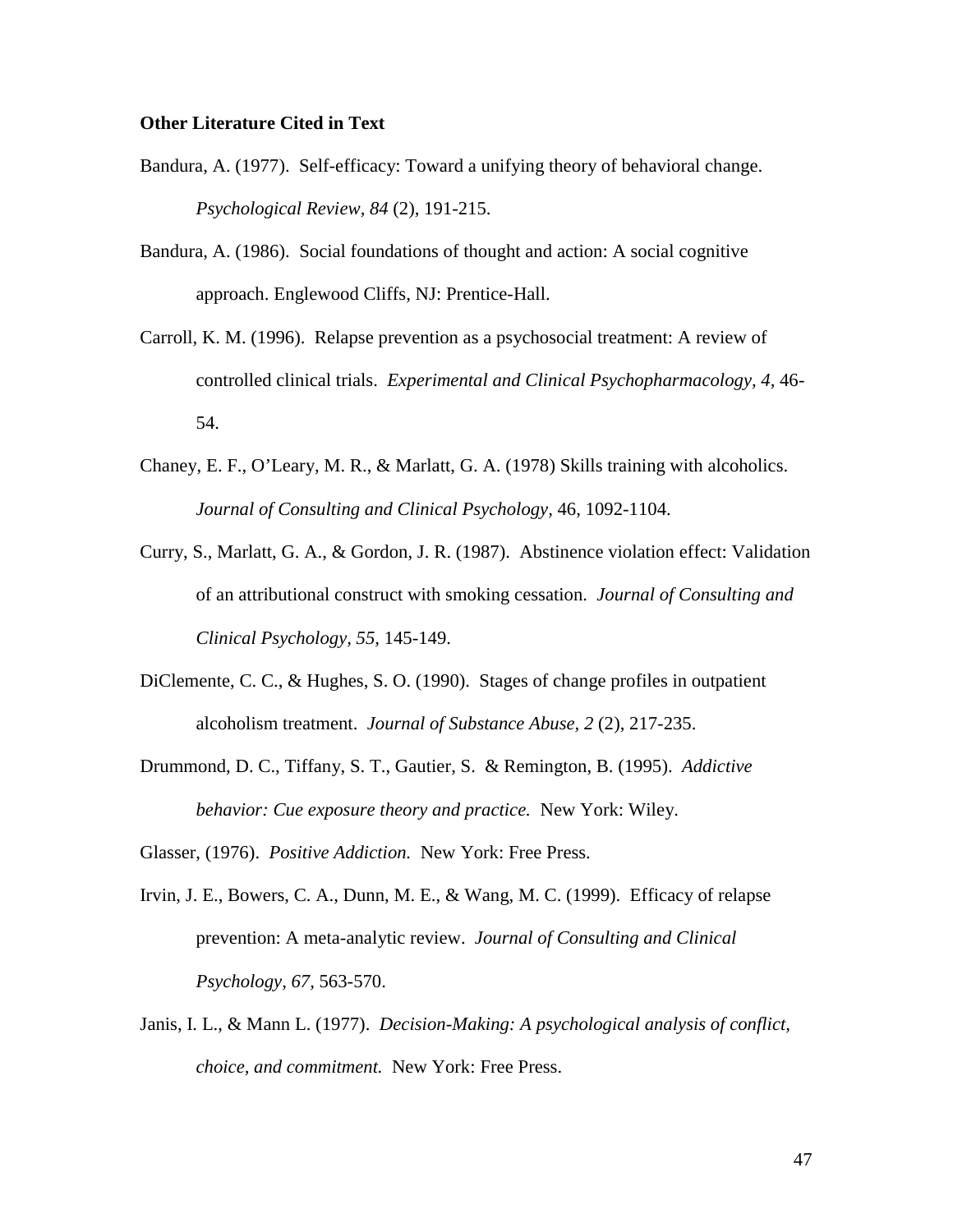- Lowman, C., Allen, J., Stout, R. L., & The Relapse Research Group (1996). Replication and extension of Marlatt's taxonomy of relapse precipitants: Overview of procedures and results. *Addiction, 91* (Suppl.)*,* 51-72.
- Marlatt, G. A., & Gordon, J. R. (1985). *Relapse prevention: Maintenance strategies in the treatment of addictive behaviors.* New York: Guilford.
- Prochaska, J. O., & DiClemente, C. C. (1983). Stages and processes of self-change of smoking: Toward an integrative model of change. *Journal of Consulting and Clinical Psychology, 51*(3), 390-395.